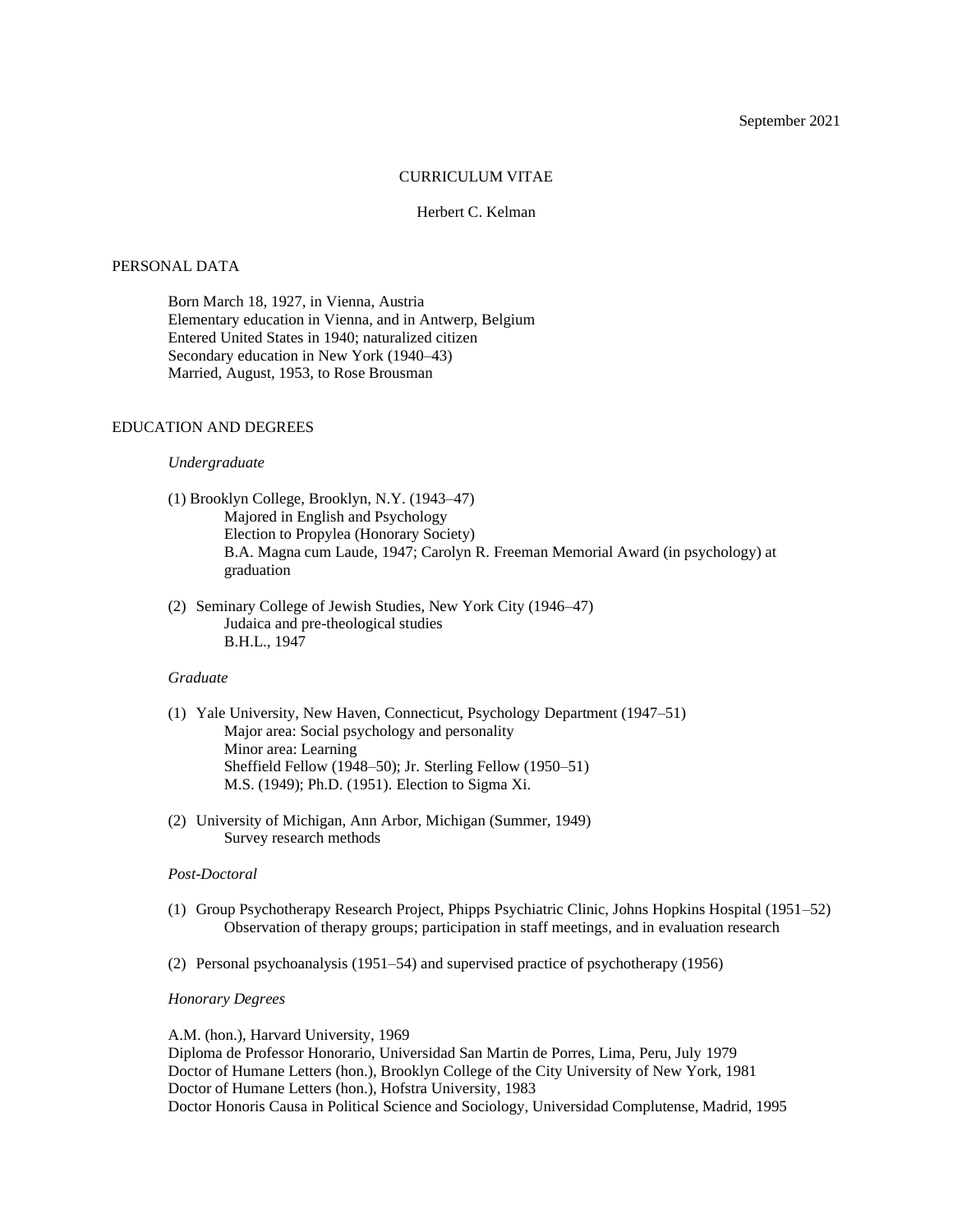# CURRENT AND RECENT POSITIONS AT HARVARD UNIVERSITY

Richard Clarke Cabot Professor of Social Ethics, Department of Psychology (1968–1999); Chair of the Doctoral Program in Social Psychology (1994–1997); Richard Clarke Cabot Research Professor of Social Ethics (1999–2004); Richard Clarke Cabot Professor of Social Ethics, Emeritus (2004–) Director, Program on International Conflict Analysis and Resolution (1993–2003) and Member of the Executive Committee (1976–2004), Weatherhead Center for International Affairs; Faculty Associate, Emeritus (2004–) Member of the Faculty, Center for Middle Eastern Studies Chair or co-chair of the Middle East Seminar, Weatherhead Center for International Affairs and Center for Middle Eastern Studies (since 1977) Co-chair (with Nadim Rouhana), Joint Working Group on Israeli-Palestinian Relations (1994– 2000) Co-chair (with Shibley Telhami), Joint Israeli-Palestinian Working Group on Rebuilding Trust in the Availability of a Negotiating Partner (2004-2013) Fellow of Cabot House Advisory Committee Member, Harvard Faculty Club (2010–2012)

# PREVIOUS POSITIONS AND FELLOWSHIPS

| 1947-48                | Research Assistant to Irvin L. Child, Psychology Department Yale University,<br>on cross--cultural study of child training and personality                                                          |
|------------------------|-----------------------------------------------------------------------------------------------------------------------------------------------------------------------------------------------------|
| 1948–51                | Research Assistant to Carl I. Hovland, Psychology Department, Yale University,<br>on attitude change project                                                                                        |
| Summer<br>1949         | Research Assistant at Survey Research Center, University of Michigan,<br>on human relations project                                                                                                 |
| 1951-52                | Postdoctoral Research Training Fellow of the Social Science Research Council,<br>at Phipps Psychiatric Clinic, Johns Hopkins Hospital (Sponsor: Jerome D. Frank)                                    |
| 1952-54                | Postdoctoral Research Fellow of the U.S. Public Health Service at the<br>-Psychological Clinic, Johns Hopkins University (Sponsor: G. Wilson Shaffer)                                               |
| 1952-54                | Instructor in Psychology, Baltimore College of Commerce                                                                                                                                             |
| 1954-55                | Fellow, Center for Advanced Study in the Behavioral Sciences, Stanford, California                                                                                                                  |
| 1955–57                | Research Psychologist (Social Psychology), Section on Personality, Laboratory of<br>Psychology, National Institute of Mental Health                                                                 |
| 1957-62                | Lecturer on Social Psychology, Department of Social Relations, Harvard<br>University                                                                                                                |
| 1960-61                | Special Research Fellow of the U.S. Public Health Service at the Institute for<br>Social Research, Oslo, Norway                                                                                     |
| $1962 - 69$            | Professor of Psychology, Chairman of the Doctoral Program in Social Psychology<br>(1966-67), and Research Psychologist at the Center for Research on Conflict Resolution,<br>University of Michigan |
| Spring/<br>Summer 1964 | Visiting Fellow, Western Behavioral Sciences Institute, La Jolla, California                                                                                                                        |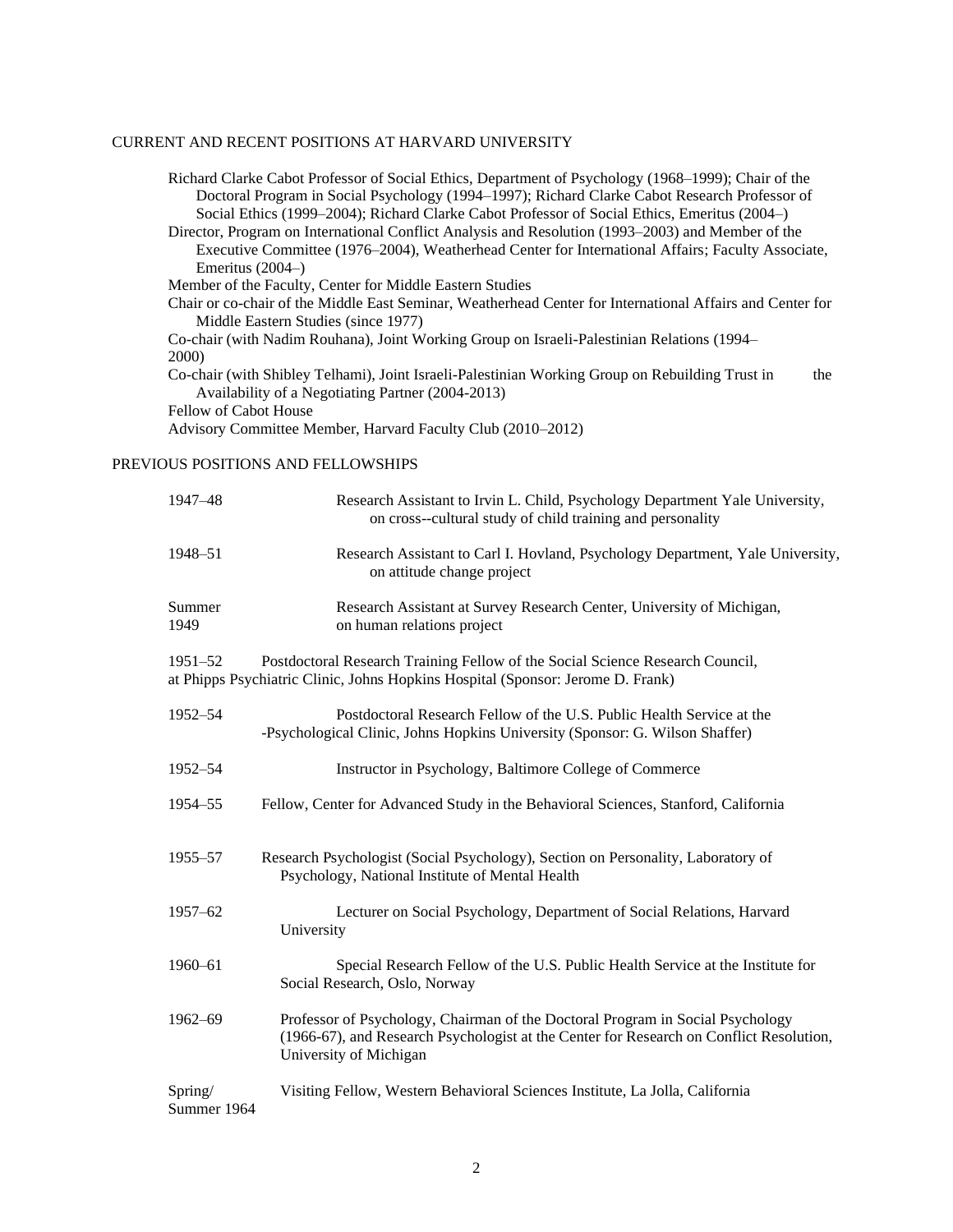| Spring/<br>Summer 1967 | Fellow, Center for Advanced Study in the Behavioral Sciences, Stanford, California                                    |
|------------------------|-----------------------------------------------------------------------------------------------------------------------|
| 1972–73                | Visiting Fellow, Battelle Seattle Research Center                                                                     |
| Feb-March<br>1977      | Resident Scholar, Bellagio Study and Conference Center, Italy                                                         |
| Nov-Dec<br>1977        | Distinguished Visiting Professor, American University in Cairo                                                        |
| 1980-81                | Fellow, Woodrow Wilson International Center for Scholars, Washington, D.C.                                            |
| 1980-81                | Guggenheim Fellow                                                                                                     |
| Feb-March<br>1985      | Resident Scholar, Bellagio Study and Conference Center, Italy                                                         |
| Spring<br>1985         | Visiting Scholar, Truman and Davis Institutes, Hebrew University of Jerusalem                                         |
| Spring<br>1985         | Resident Scholar, Interfaith Academy of Peace, Tantur Ecumenical Center for<br>Theological Research, Jerusalem        |
| Fall<br>1985           | Sterling McMurrin Distinguished Visiting Professor of Liberal Education,<br>University of Utah                        |
| 1989-<br>1990          | Jennings Randolph Distinguished Fellow of the United States Institute of Peace                                        |
| Spring<br>1994         | Visiting Professor, Wirtschaftsuniversität Wien                                                                       |
| Nov-Dec<br>2000        | Visiting Scholar, Austrian Institute for International Affairs                                                        |
| Oct-Dec<br>2002        | Visiting Professor on Crisis Management and Conflict Research, Austrian Institute for<br><b>International Affairs</b> |
| Nov-Dec<br>2004        | Visiting Scholar, Austrian Institute for International Affairs                                                        |
| July<br>2007           | Visiting Scholar, Austrian Institute for International Affairs                                                        |

# SPECIAL LECTURES AND APPOINTMENTS

Chair, International Conference on Social-Psychological Research in Developing Countries, Ibadan, Nigeria, December 29, 1966 to January 5, 1967

Richard M. Elliot Lecturer, University of Minnesota, April 21, 1969

Floyd Allport Lecturer, Syracuse University, April 13, 1976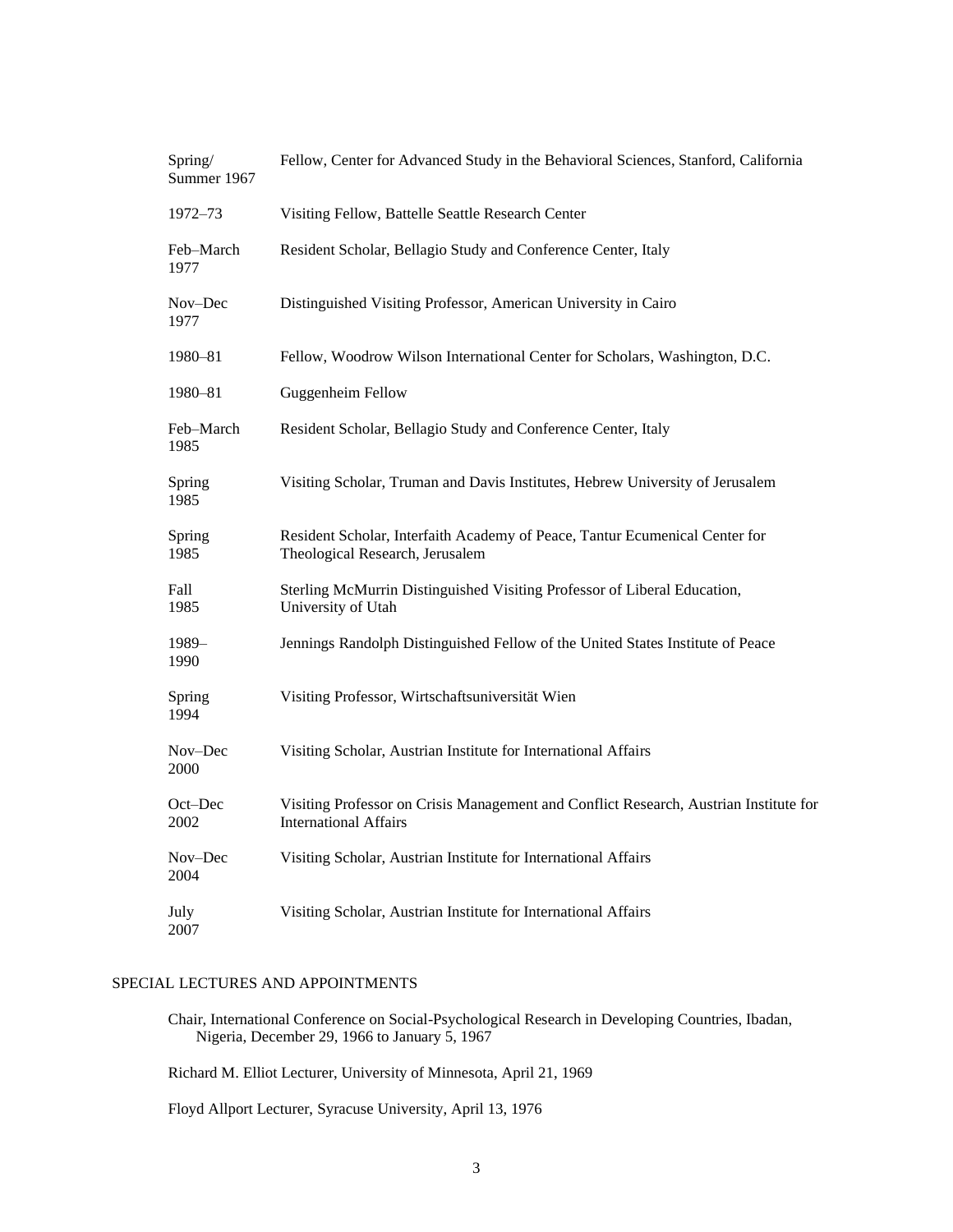The 1981 Visiting Professor, University of Wisconsin—River Falls, Oct. 26–28, 1981

Edmund Janes James Lecturer, University of Illinois, November 1985

Distinguished Lecturer on Behavioral Science, University of Colorado, November 21, 1985

Phillip and Patricia Frost Distinguished Lecturer, College of Education, Florida International University, January 23, 1997

The 25th Katz-Newcomb Lecturer, University of Michigan, April 18, 1997

The American Psychological Foundation's Bevan Lecturer on Psychology and Public Policy, August 1998

Ben and Sylvia Slomoff Lecturer, University of Massachusetts-Boston, October 2000

Perlmutter Lecturer on Ethnic Conflict, Foreign Policy Research Institute-Philadelphia, October 2001

Carl I. Hovland Memorial Lecturer, Yale University, January 2008

Dan Bar-On Memorial Lecturer, Ben-Gurion University of the Negev, November 2010

- Graduate School of Social Sciences and Humanities Distinguished Scholar Seminar, Koς University, Istanbul, April 2011
	- Max Mark–Cranbrook Peace Lecturer, Center for Peace and Conflict Studies, Wayne State University, May 2011

#### PROFESSIONAL ASSOCIATIONS

Society for the Psychological Study of Social Issues (Fellow) President, 1964–65 Member of Council, 1958–60, 1963–65 Committee on International Relations, 1961-66 (Chair, 1961–63) Chair, Committee on Social Responsibility, 1970–71 Chair, Lewin Memorial Award Committee, 1973–74 Chair, Allport Prize Committee, 1981

American Psychological Association (Fellow) Fellow of Divisions 8, 9, 48, and 52 President, Division of Personality and Social Psychology, 1970–71 Board of Directors, 1971–75 Council of Representatives, 1968–71 Executive Committee, Division of Personality and Social Psychology, 1968–71 Committee on Psychology in National and International Affairs, 1962–65 Committee on Scientific and Professional Ethics and Conduct, 1968–71 Committee on Social and Ethical Responsibility in Psychology, 1971–72 Board of Social and Ethical Responsibility in Psychology, 1972–73 Subcommittee on Ethical Considerations in Cross-Cultural Research, 1971–73 Committee on International Relations in Psychology, 1988–90

American Psychological Society (Lifetime Fellow)

Psychologists for Social Responsibility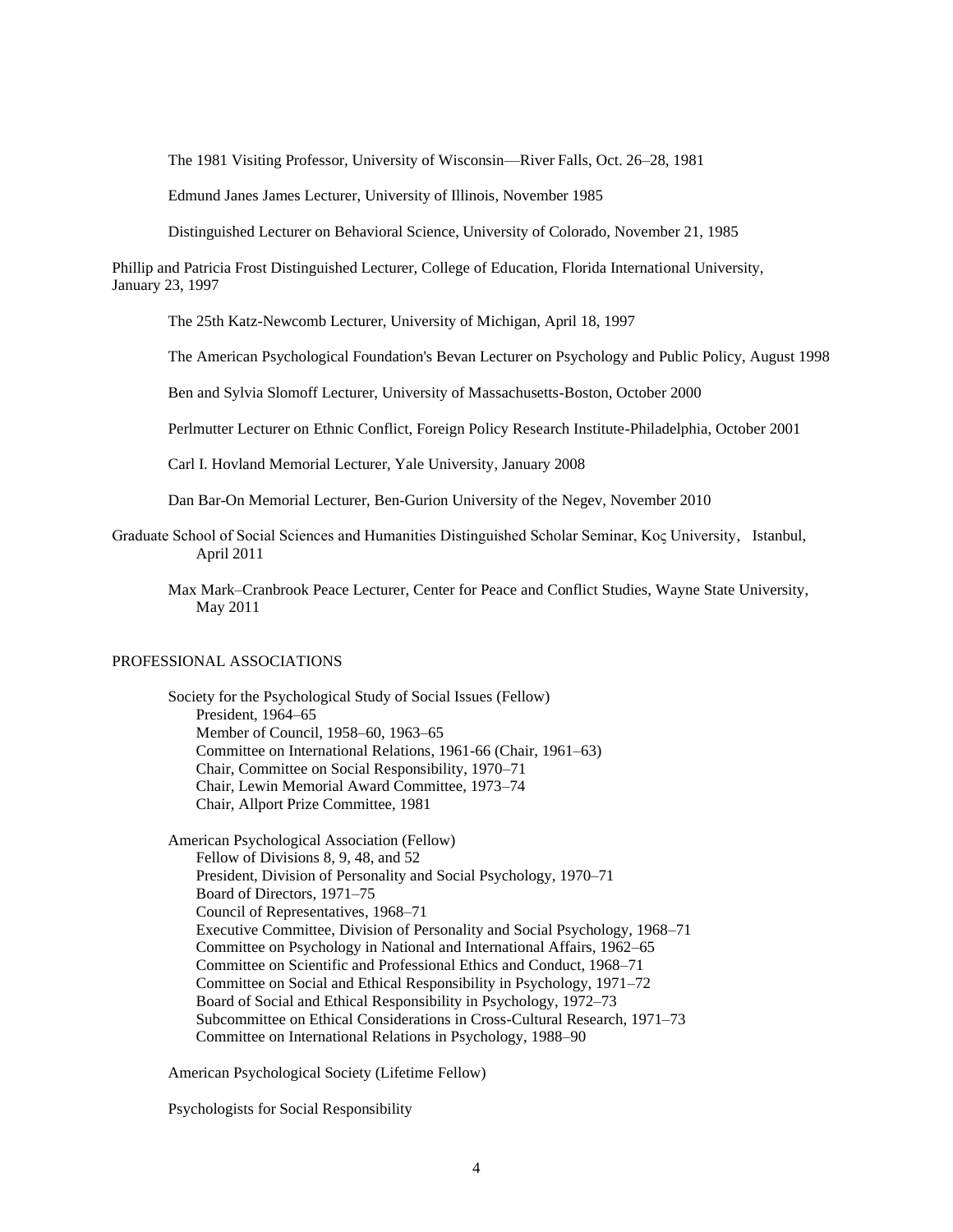President, 1990–92 Steering Committee, 1992–2009 Advisory Board, 2009–2019

Interamerican Society of Psychology President, 1976–79 President, XVI Interamerican Congress of Psychology, December 1976 Executive Secretary for United States and Canada, 1972–73

American Sociological Association Chair, Section on Social Psychology, 1977–78

International Studies Association President, 1977–78 Vice President, 1972–73 Council, Comparative Interdisciplinary Studies Section, 1972–74 Steering Comm., ISA/NSF Project on Higher Education in Intern'l Studies, 1975–76 (Chair, 1976)

Peace Science Society (International) President, 1975–76

International Society of Political Psychology President, 1985–86 Chair, Knutson Award Committee, 1987 Conference co-chair, 26th Annual Scientific Meeting, 2003

Society of Experimental Social Psychology (founding member; Fellow)

Society for the Advancement of Social Psychology

International Association for Cross-Cultural Psychology

International Association for Conflict Management Advisory Council, 2004– Fellow, 2017–

International Association of Applied Psychology President, Division of Political Psychology, 1990–94 Executive Committee, 1990–94

International Peace Research Association

Association for Israel Studies

International Society for Educational, Cultural, and Scientific Interchanges

Council on Foreign Relations (1983–2018)

American Association of University Professors

# EDITORIAL COMMITTEES AND BOARDS

Editorial Board, *Bulletin of the Research Exchange on the Prevention of War*, 1952–56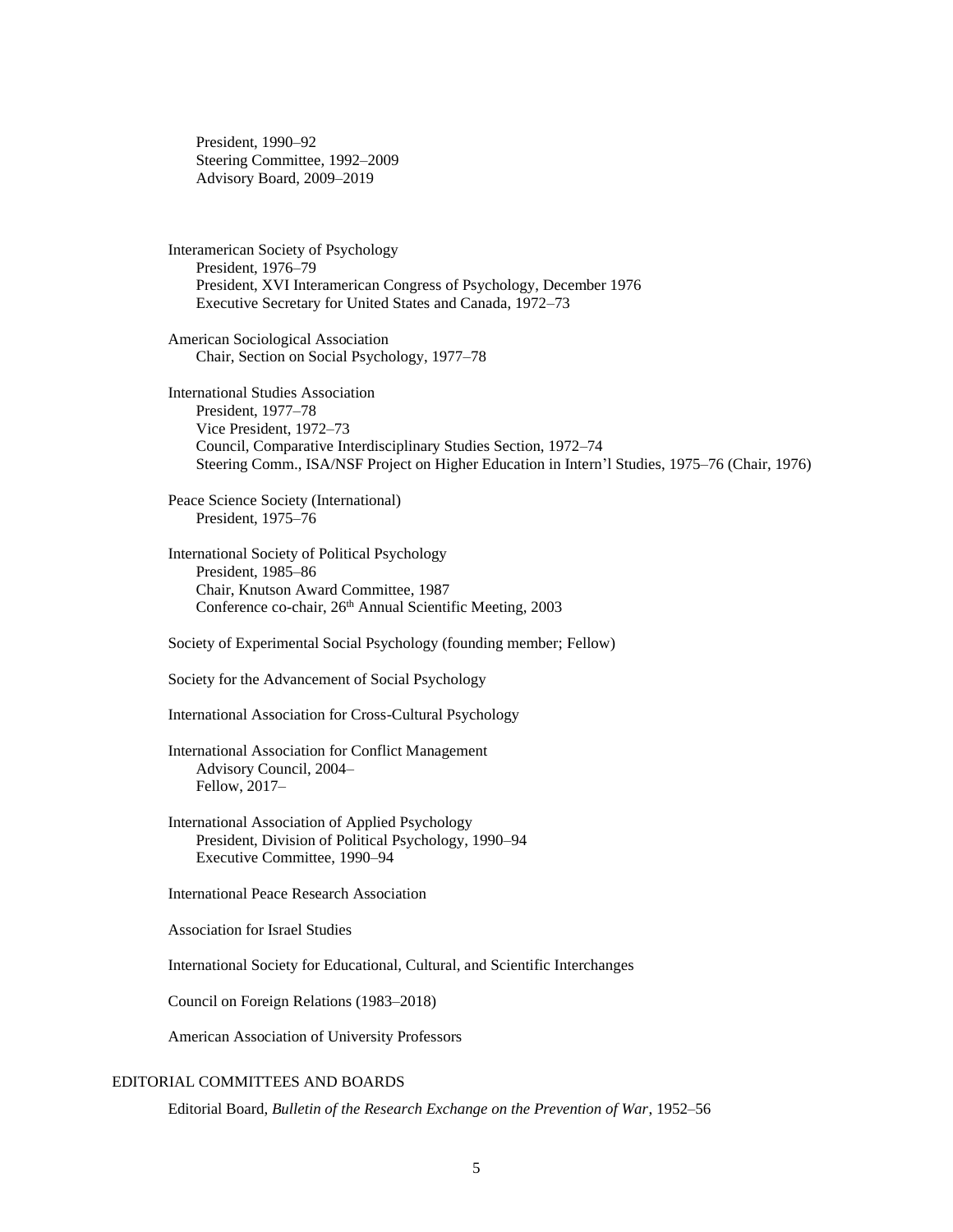Book Review Editor, 1955–56 Editorial Consultant, *Sociometry*, 1959–62 Editorial Board, *Journal of Conflict Resolution*, 1957–2007 Editorial Committee, *Journal of Social Issues*, 1959–65 Consulting Editor, *Journal of Abnormal and Social Psychology*, 1962–64 Consulting Editor, *Journal of Personality and Social Psychology*, 1965–67 Consulting Editor, *Journal of Applied Behavioral Science*, 1965–70 Editorial Board, *Human Relations*, 1964–90 Editorial Board, *Psychiatry*, 1969–85 Editorial Board, *International Studies Quarterly*, 1970–80 Editorial Board, *Ethos*, 1970s Editorial and Advisory Board, *Journal of Law and Human Behavior*, 1975–82 Editorial Advisory Board, *International Interactions*, 1977–87 Editorial Board, *IRB: A Review of Human Subjects Research*, 1977–81 Editorial Board, *Sociological Perspectives on Social Psychology*, 1977–81 Editorial Board, *International Studies Notes*, 1981–89 Editorial Board, *Peace and Change*, 1981–95 International Advisory Board, *Negotiation Journal*, 1983–1993 Editorial Committee, *Psychology and the Prevention of Nuclear War*, 1984–86 Editorial Board, *Social Justice Research,* 1987–88 Advisory Board, *New Outlook*, 1987–93 Editorial Board, *Peace and Conflict: Journal of Peace Psychology*, 1995–2001 Advisory Board, *Peace and Conflict: Journal of Peace Psychology*, 2001–10 Advisory Board, *NeXus: Journal of Peace, Conflict, and Social Change*, 1998–99 Consulting Editor, *Encyclopedia of Psychology*, published in 2000 Editorial Board, *Peace and Conflict Studies*, 2001–15 Editorial Board, *Landscapes of Violence: An Interdisciplinary Journal Devoted to the Study of Violence, Conflict, and Trauma*, 2010– Advisory Board, *International Journal of Conflict Engagement and Resolution,* 2015–

### OTHER PROFESSIONAL AND ORGANIZATIONAL COMMITTEES AND ACTIVITIES

National Advisory Council, War Resisters League, 1952–71

National Field Representative, Congress of Racial Equality (CORE), 1954–60

Advisory Board, American Friends of Ichud, 1957–1967

- Chair, International Conference on Social-Psychological Research in Developing Countries, University of Ibadan, Nigeria, December 1966–January 1967 (planning, editorial, and continuing committees, 1965– 68)
- Planning and editorial committees, International Conference on Alternative Perspectives on Vietnam, Ann Arbor, Michigan, September 1965
- National Research Council on Peace Strategy, 1960s
- Advisory Committee on Government Programs in the Behavioral Sciences, National Academy of Sciences—National Research Council, 1966–69
- Advisory Committee, National Institute of Mental Health Institute for Innovation in Psychological Training (University of Colorado), 1967–69

Science Advisory Board, Western Behavioral Sciences Institute, 1971–81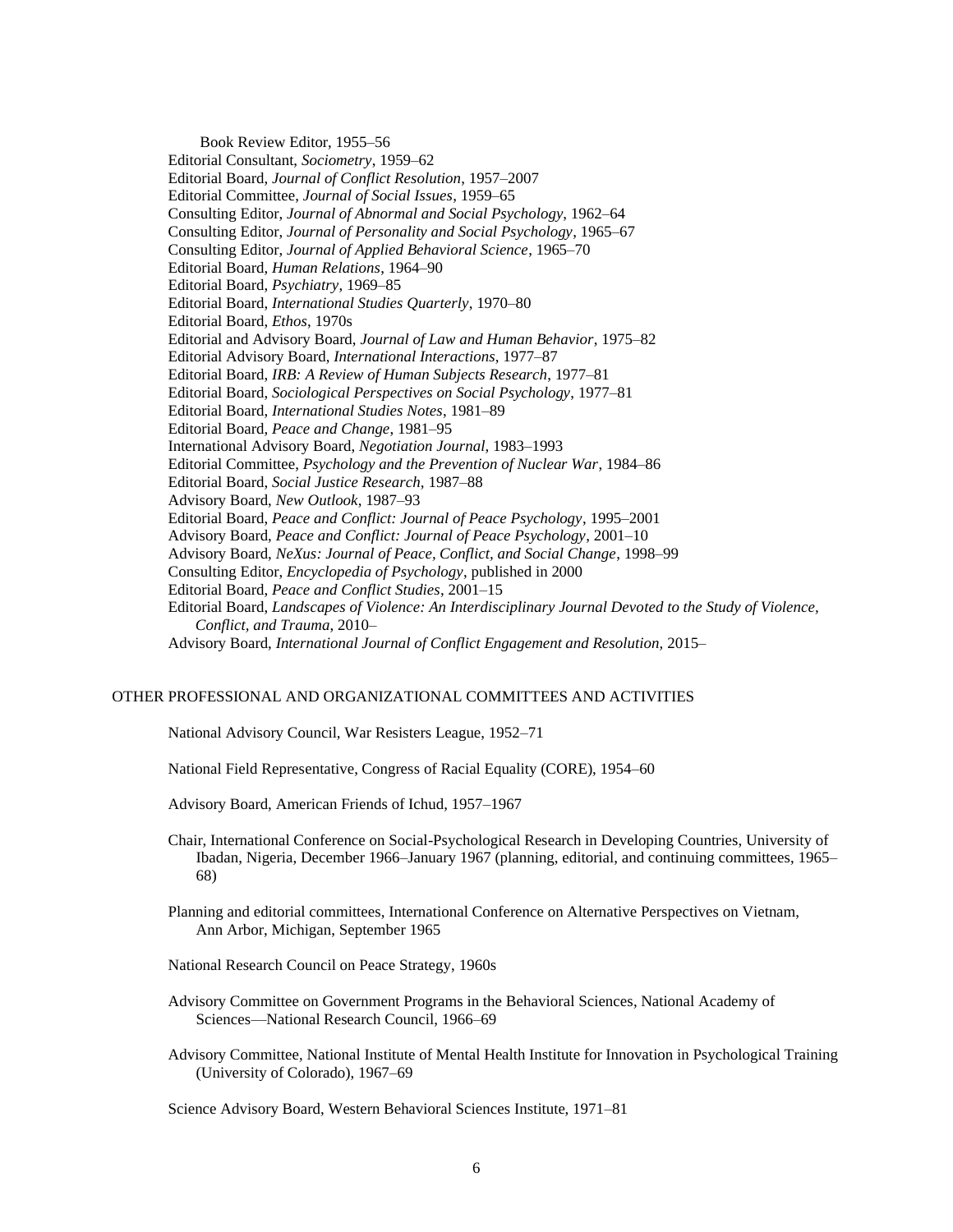Psychology Training Review Committee, National Institute of Mental Health, 1969–73

National Committee, Center for War/Peace Studies, 1970s

Fellow, Institute of Society, Ethics, and the Life Sciences, 1969–89 (Board of Directors, 1970–72)

- Colloquium on Jewish Education and Jewish Identity, American Jewish Committee, 1972–75
- Executive Council/National Advisory Board, National Peace Academy Campaign, 1977–85
- Advisory Board, Project on Ethical Issues in Social Science Research, Center for Bioethics, Kennedy Institute of Ethics, Georgetown University, 1978–82
- Board of Directors, Fellowship in Israel for Arab-Jewish Youth, 1977–96
- Advisor, American Initiatives Program, World Without War Council, 1980s
- Board of Trustees, International Center for Peace in the Middle East, 1982–2001
- Academic Council, Center for Psychological Studies in the Nuclear Age, 1984–1996

Advisory Council, National Peace Institute Foundation, 1984–92

- Executive Committee, 1986–98, and Advisory Committee, 1998–, Jewish Peace Fellowship
- Board of Directors, 1992–95, and Advisory Board, 1995–, National Peace Foundation
- Advisory Board, Ohio State University/International Society for Political Psychology Summer Institute in Political Psychology, 1990s
- Program Co-Chair and Seminar Facilitator, Seminars on Peacemaking Strategies in the Middle East and Northern Ireland, May–June 1993
- Advisory Board, Center for International Understanding, St. Louis, MO, 1994–2001
- Advisory Board, Carmel Institute for Social Studies, Israel, 1996–2000
- Advisory Board, Workable Peace Project, Consensus Building Institute, 1997–2001
- Chair, The Gordon W. Allport Centennial Symposium on Prejudice and Intergroup Relations, Harvard University, October 1997
- Advisory Board, Conflict Mediation Center, Universidad de San Francisco, Ecuador, 1998–2004
- Advisory Committee for the Sadat Lecture for Peace, University of Maryland, 1998–2000
- Advisory Board, Peace Village, Cyprus, 1999–2001

Associate International Member, Jewish Theatre of Austria, 1999–

Advisory Committee of "The Second Wave" project, Dept. of Physics, Harvard University, 2000–2006.

Policy Council, Beyond Conflict (formerly Project on Justice in Times of Transition), Harvard University, 2000–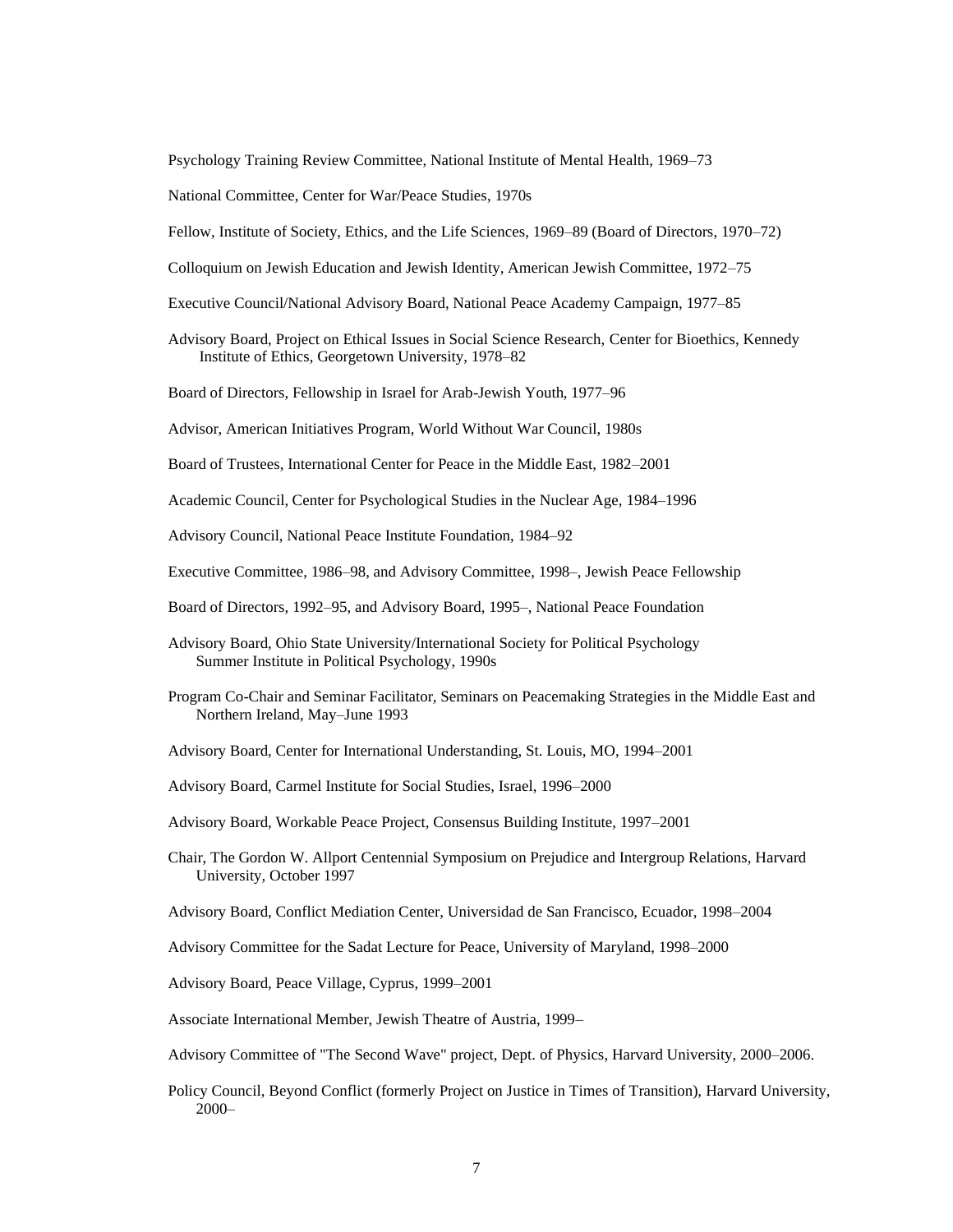- Board of Advisors, Center for Peace Studies, University of Oklahoma/University of Haifa/Horizon Studies and Research Center (Amman)/Bethlehem University, 2001–2009.
- International Scientific Council, European Summer Institute of Political Psychology, Warsaw School of Advanced Social Psychology, 2001–03
- Advisory Board, Friends of Open House, 2002–
- Advisory Board, Faculty for Israeli-Palestinian Peace (FFIPP-USA), 2002–2008
- Advisory Council, Brit Tzedek v'Shalom: Jewish Alliance for Justice and Peace, 2002–2009
- Advisory Board, Human Dignity and Humiliation Studies Program, Columbia University Conflict Resolution Network, 2004–
- The Board of Advisors, Institute for Integrative Conflict Transformation and Peacebuilding, Vienna, 2007– 2011
- Honorary President, Herbert C. Kelman Institute for Interactive Conflict Transformation, Vienna/Jerusalem, 2011–

Honorary Board, Orte der Erinnerung/The Vienna Project, 2012–

Advisory Board, Peace Appeal Foundation, 2016–

# AWARDS

- Socio-Psychological Prize of the American Association for the Advancement of Science, 1956. Awarded for manuscript on *Compliance, identification, and internalization: A theoretical and experimental approach to the study of social influence*
- Second award in the "National Study of the Triple Revolution Report," for an essay on *Social research and the triple revolution*, 1967

Kurt Lewin Memorial Award of the Society for the Psychological Study of Social Issues, 1973

- Fourth Annual Award of the International Society for Educational, Cultural, and Scientific Interchanges, 1977
- Award for Distinguished Contributions to Psychology in the Public Interest, American Psychological Association, 1981
- The 1982 New York Academy of Science Award
- The 1983 Interamerican Psychology Award
- Sanford Award of the International Society of Political Psychology, 1983
- The 1983 Career Contribution Award, Massachusetts Psychological Association
- Award for the best theoretical research article in peace psychology in 1987–88 from Psychologists for Social Responsibility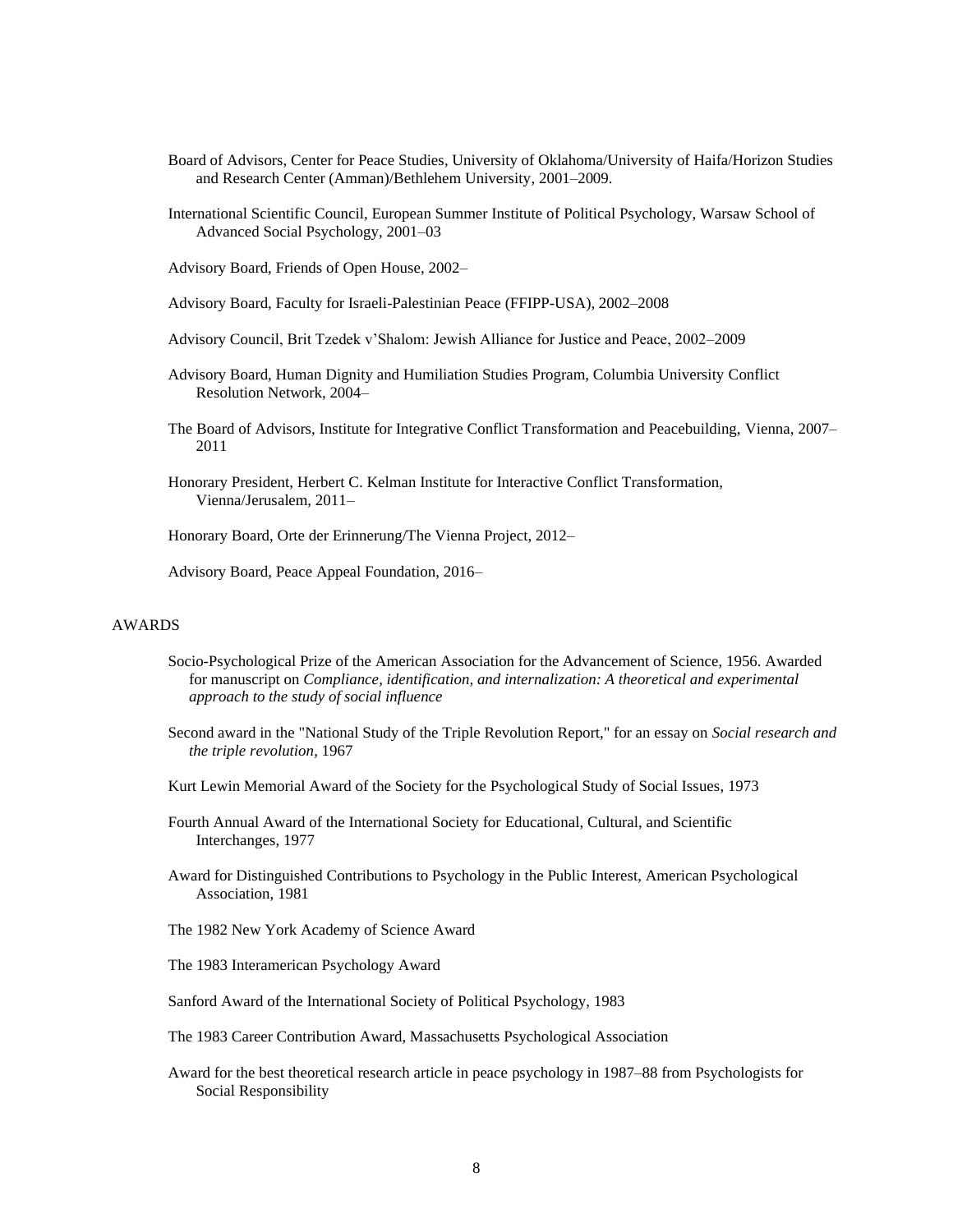- The 1990 Recognition Award from the Center for Psychological Studies in the Nuclear Age for contributions to the development of a new psychology of global survival
- Award for Distinguished Contributions in the Psychology of Peace and Conflict Resolution, from Psychologists for Social Responsibility, August 16, 1992
- Distinguished Group Psychologist Award, Division of Group Psychology and Group Psychotherapy (Division 49), American Psychological Association, 1995
- Distinguished Career Award, Peace and War Section of the American Sociological Association, 1995
- Distinguished Service Award, Fellowship in Israel for Arab-Jewish Youth, 1995
- Grawemeyer Award for Ideas Improving World Order, from University of Louisville, 1997. Awarded for a series of eight articles on interactive problem solving
- Lifetime Contribution Award, Division of Peace Psychology, American Psychological Association, August 1997
- Lifetime Achievement Award, International Association for Conflict Management, June 1998
- Distinguished Service Award, Society for the Psychological Study of Social Issues, June 1998
- Austrian Medal of Honor for Science and Art, First Class, September 1998
- James McKeen Cattell Award from the American Psychological Society in recognition of distinguished achievements in psychological science, June 2000
- Ben-Gurion Medal, "with gratitude for your work towards peace," Ben-Gurion University of the Negev, June 2001
- Post 50<sup>th</sup> Alumni Lifetime Achievement Award, Brooklyn College, October 2002
- The Morton Deutsch Conflict Resolution Award, the Society for the Study of Peace, Conflict and Violence: Peace Psychology Division, American Psychological Association, 2006
- Honorable mention, the UNESCO-Madanjeet Singh Prize for the Promotion of Tolerance and Nonviolence, 2006
- IPRA Peace Award (for Founders of Peace Research), the International Peace Research Association, 2008
- The Socrates Prize for Mediation, Centrale für Mediation, Germany, 2009
- Cranbrook Global Peacemaker Award, Center for Peace and Conflict Studies, Wayne State University, 2011
- The Gold Medal of Honor of the Federal Capital of Vienna, 2012
- Change Maker Award from Artsbridge, "for your dedication and commitment to making our world a better place," 2014

The Grand Medal of Honor for Meritorious Contributions to the Republic of Austria, October 2016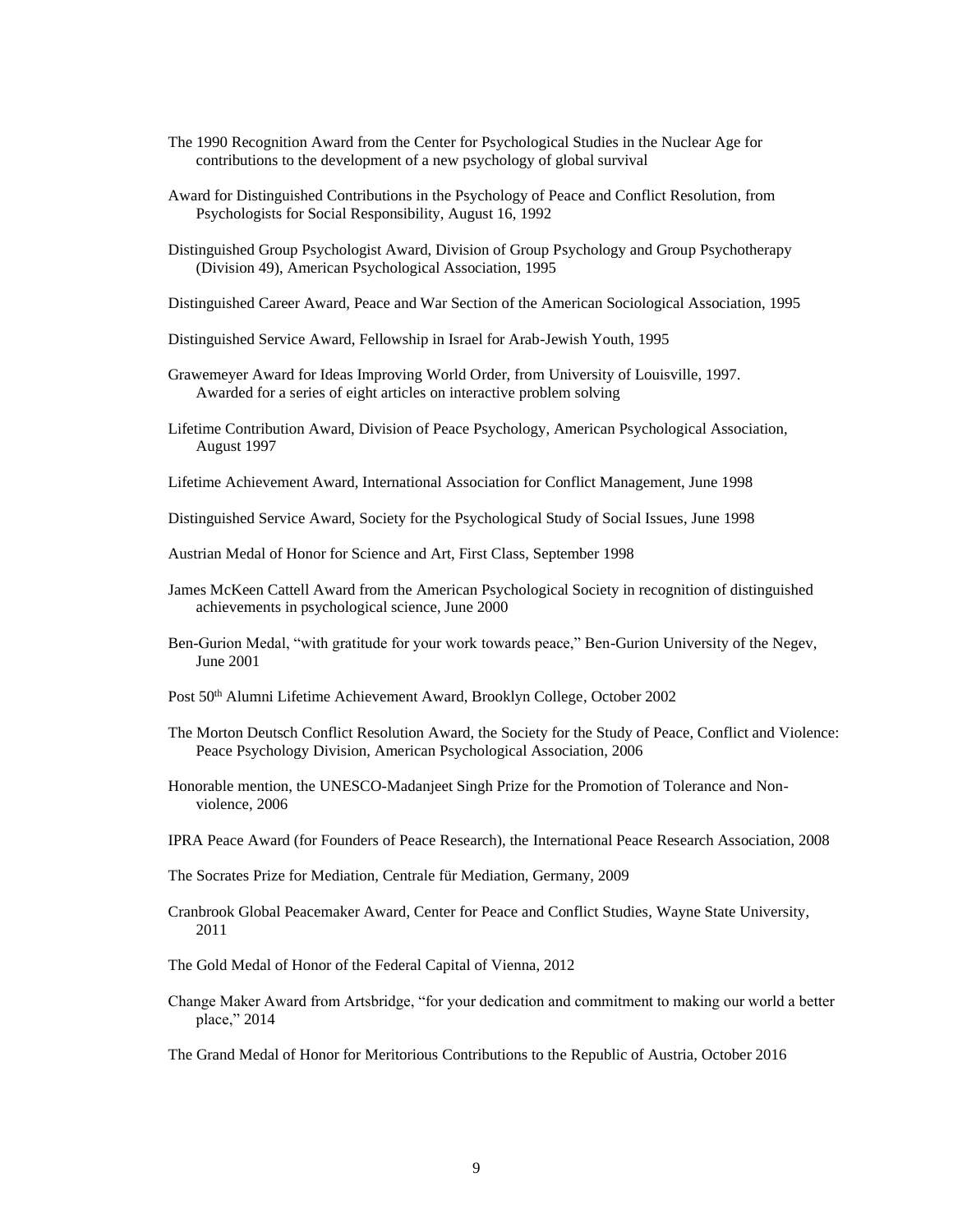#### PUBLICATIONS

### **1945**

- Kelman, H.C. Lehaganat ha-le'umiut (In defense of nationalism). *Nir* (Hebrew periodical of the Teacher's Institute of the Rabbi Isaac Elchanan Theological Seminary, Yeshiva University, New York), 32–34.
- Kelman, H.C. Lishe'elat hishtatfut yehudit-aravit (On the question of Jewish-Arab cooperation). *Niv* (Bi-monthly of Hanoar Haivri, New York), *7*(4), 12–14.

# **1950**

- Kelman, H.C. Effects of success and failure on "suggestibility" in the auto-kinetic situation. *Journal of Abnormal and Social Psychology*, *45*, 267–285.
- Kelman, H.C. Group dynamics Neither hope nor hoax. *Quarterly Journal of Speech, 36*, 371–377. (Excerpted) In W.G. Bennis, K.D. Benne, & R. Chin (Eds.), *The planning of change* (pp. 259–264). New York: Holt, 1961.

#### **1951**

Gladstone, A.I., & Kelman, H.C. Pacifists vs. psychologists. *American Psychologist*, *6*, 127–128.

## **1952**

- Kelman, H.C. Two phases of behavior change. *Journal of Social Issues, 8*(2), 81–88.
- Kelman, H.C., & Gladstone, A.I. Pacifism and psychology: Further comments. *American Psychologist*, *7*, 159.
- Kelman, H.C., & Lerner, H.H. Group therapy, group work and adult education: The need for clarification. *Journal of Social Issues, 8*(2), 3–10.
- Lerner, H.H., & Kelman, H.C. (Eds.). Group methods in psychotherapy, social work and adult education. *Journal of Social Issues, 8*(2), 1–90.

- Kelman, H.C. Attitude change as a function of response restriction. *Human Relations, 6*, 185–214. (Excerpted) In A.C. Elms (Ed.), *Role playing, reward, and attitude change* (pp. 14–17). New York: Van Nostrand Reinhold, 1969.
- Kelman, H.C. Comments on the logic of psychological research on war prevention. *Bulletin of the Research Exchange on the Prevention of War, 1*(3), 1–5.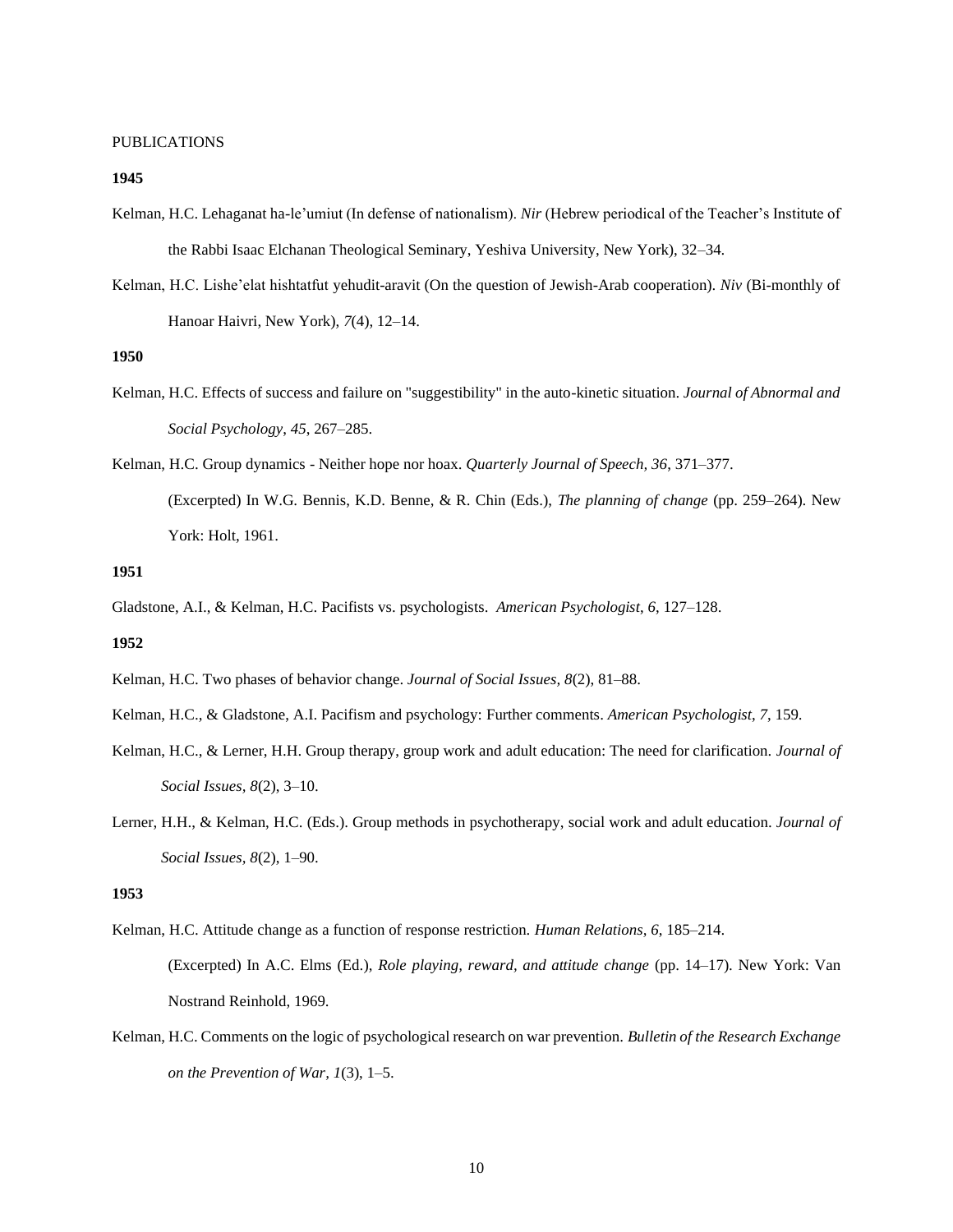Kelman, H.C., & Hovland, C.I. "Reinstatement" of the communicator in delayed measurement of opinion change. *Journal of Abnormal and Social Psychology, 48*, 327–335. (Reprinted) In S. Himmelfarb & A.H. Eagly (Eds.), *Readings in attitude change* (pp. 138–149). New York: Wiley, 1974.

# **1954**

- Kelman, H.C. Public opinion and foreign policy decisions. *Bulletin of the Research Exchange on the Prevention of War, 2*(4), 2–8.
- Kelman, H.C. A proposed framework for the study of war and peace. *Bulletin of the Research Exchange on the Prevention of War, 2*(6), 3–13.
- Kelman, H.C. (Ed.). Relevance of social research for war prevention A symposium. *Journal of Human Relations, 2*, 7–22.
- Parloff, M.B., Kelman, H.C., & Frank, J.D. Comfort, effectiveness, and self-awareness as criteria of improvement in psychotherapy. *American Journal of Psychiatry, 111*, 343–351.

# **1955**

Kelman, H.C. Societal, attitudinal and structural factors in international relations. *Journal of Social Issues, 11*(1), 42– 56.

(Reprinted) In S.H. Hoffmann (Ed.), *Contemporary theory in international relations* (pp. 209–222). Englewood Cliffs, NJ: Prentice-Hall, 1960.

(Reprinted) In E. Krippendorff (Ed.), *Political science: Amerikanische Beiträge zur Politikwissenschaft.* Tübingen, Germany: Mohr-Siebeck, 1966.

(Reprinted) In C.G. Smith (Ed.), *Conflict resolution: Contributions of the behavioral sciences* (pp. 445–455). Notre Dame, IN: University of Notre Dame Press, 1971.

- Kelman, H.C. Review of *Research for peace* by Quincy Wright et al. *Bulletin of the Research Exchange on the Prevention of War, 3*, 103–107.
- Kelman, H.C., Barth, W., & Hefner, R. (Eds.). Research approaches to the study of war and peace. *Journal of Social Issues, 11*(1), 1–57.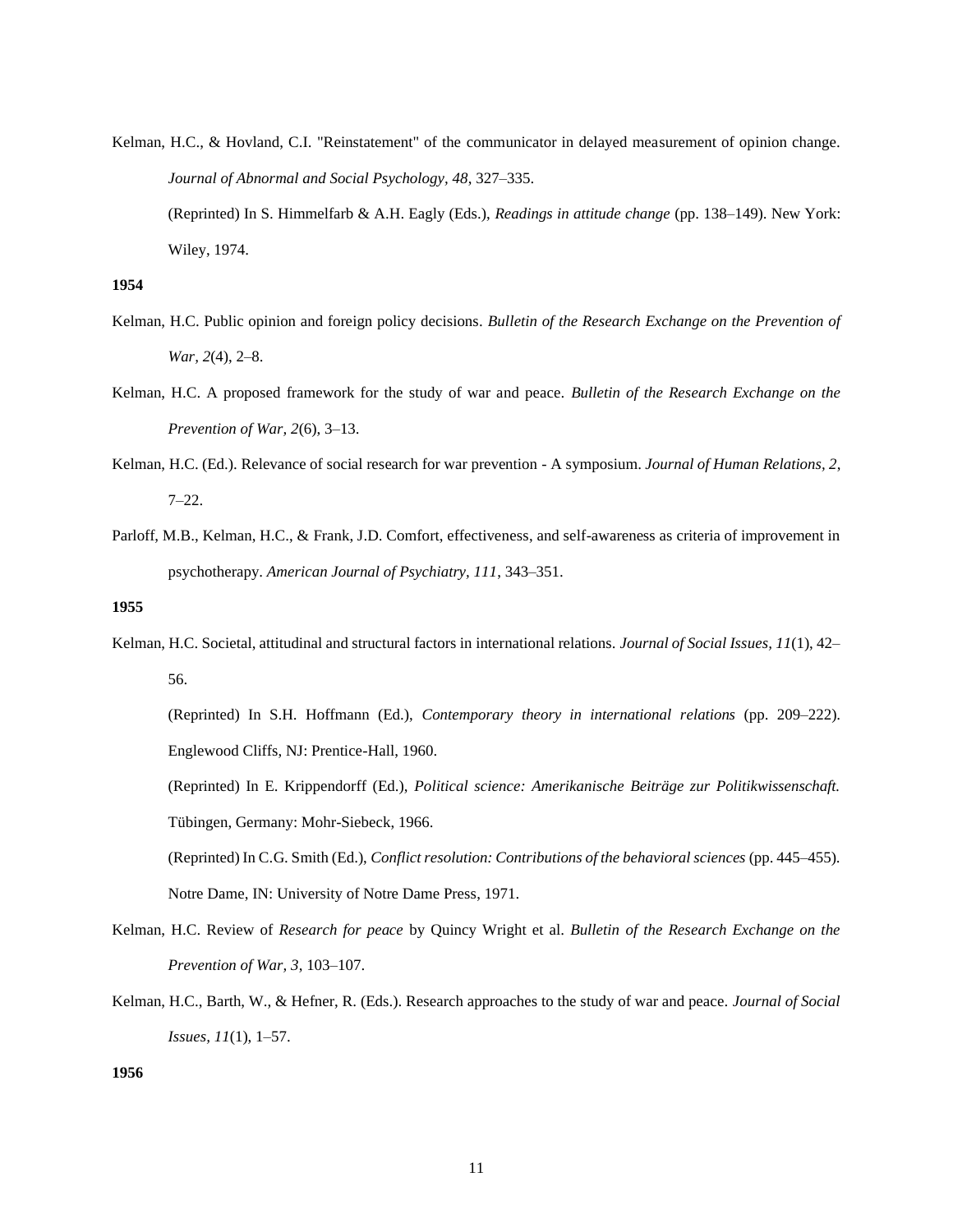- Kelman, H.C. *Compliance, identification, and internalization*. Monograph submitted to the American Association for the Advancement of Science and awarded the AAAS Socio-Psychological Prize. (Mimeo)
- Kelman, H.C. Social influence and attitude change. In *The psychological approach to peaceful cooperation*. Paris: UNESCO. (Mimeo)

Kelman, H.C. Empathy is not enough. *Contemporary Psychology, 1*, 299–300.

Kelman, H.C. Review of *The sane society* by Erich Fromm. *Bulletin of the Research Exchange on the Prevention of War, 4*, 111–114.

### **1957**

Kelman, H.C. Individual liberties and conformity. In *Social and economic issues—Past, present and future.* Washington, DC: American Association for University Women. (Mimeo)

Kelman, H.C. Security and federal employment: A recent case study. *SPSSI Newsletter,* February, pp. 1–4.

Kelman, H.C., & Parloff, M.B. Interrelations among three criteria of improvement in group therapy. *Journal of Abnormal and Social Psychology*, *54*, 281–288.

### **1958**

Kelman, H.C. Compliance, identification, and internalization: Three processes of attitude change. *Journal of Conflict Resolution, 2*(1), 51–60. (Citation Classic, Institute for Scientific Information) (Reprinted) In H. Proshansky & B. Seidenberg (Eds.), *Basic studies in social psychology* (pp. 140–148)*.* New York: Holt, Reinhart and Winston, 1965. (Reprinted) In J.D. Singer (Ed.), *Human behavior and international politics: Contributions from the socialpsychological sciences* (pp. 232–242). Chicago: Rand McNally, 1965.

(Reprinted) In M. Fishbein (Ed.), *Readings in attitude theory and measurement* (pp. 469–476). New York: Wiley, 1967.

(Reprinted) In B.L. Hinton & H.J. Reitz (Eds.), *Groups and organizations*. Belmont, CA: Wadsworth, 1971. (Reprinted) In D.R. Domm, R.N. Blakeney, M.T. Matteson, & R. Scofield (Eds.), *The individual and the organization*. Dubuque, IA: Kendall/Hunt, 1971.

(Reprinted) In S. Himmelfarb & A.H. Eagly (Eds.), *Readings in attitude change* (pp. 218–227). New York: Wiley, 1974.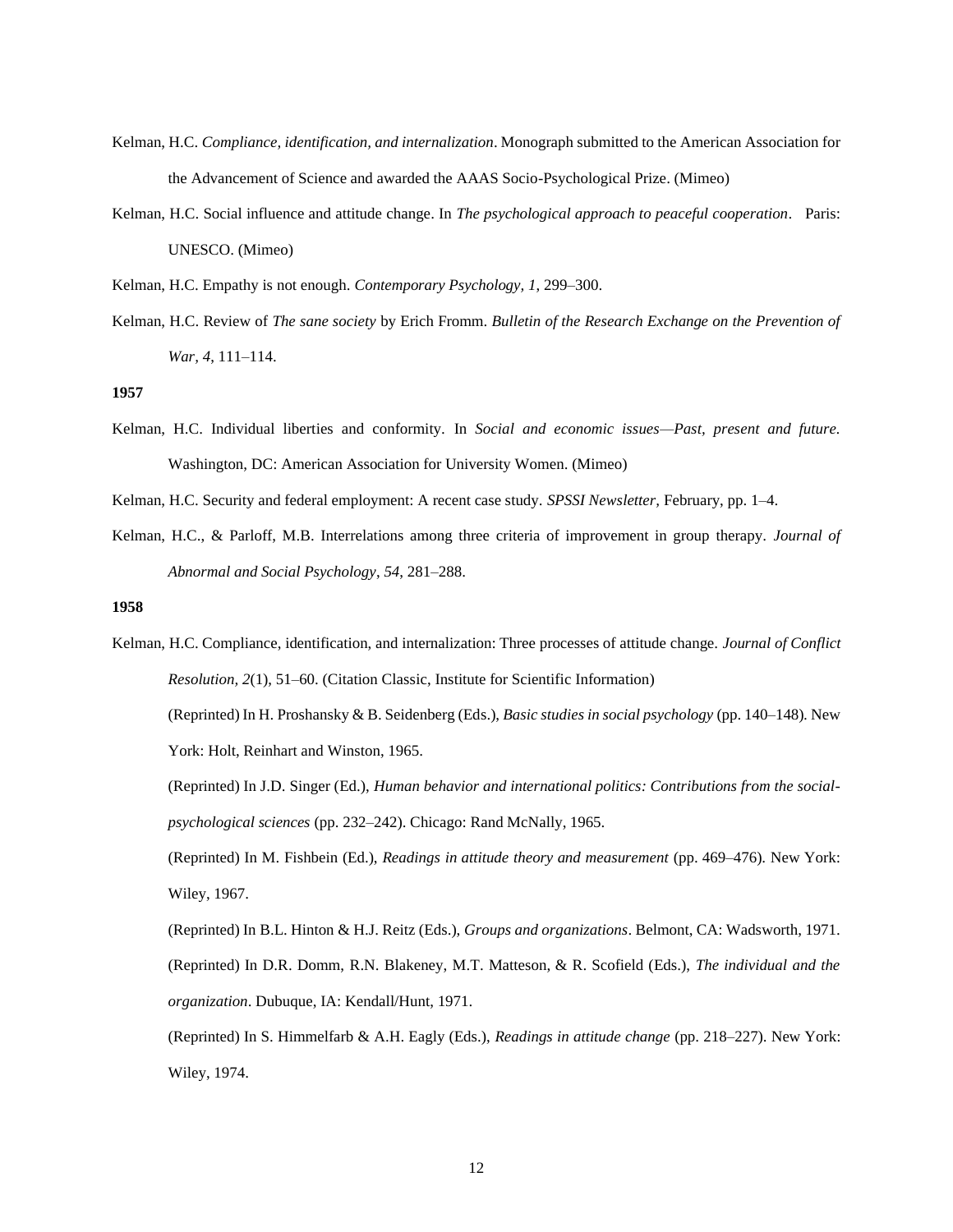(Translated into Hebrew) In A. Ben-Ami (Ed.), *Social psychology: Socialization-attitudes-groups*. Tel Aviv: Am Oved, 1974.

(Reprinted) In E. Krupat (Ed.), *Psychology is social: Readings and conversations in social psychology* (pp. 98-106). Glenview, IL: Scott, Foresman, 1975. (2<sup>nd</sup> ed., pp. 107–111, 1982.)

Kelman, H.C. (Ed.). Studies on attitudes and communication. *Journal of Conflict Resolution, 2*(1), 1–105.

- Kelman, H.C. Introduction. *Journal of Conflict Resolution, 2*(1), 1–7.
- Kelman, H.C. Comments on susceptibility to influence and the "mature" personality. In *Changing attitudes in a changing world.* New York: Bank Street College of Education.
- Kelman, H.C., Alexander, F., & Stein, M.I. *Some psychological correlates of six somatic disturbances*. Paper presented at the meeting of the American Psychological Association, Washington, DC, September.

#### **1959**

- Kelman, H.C. Apprehension and academic freedom. *Public Opinion Quarterly, 23*, 181–188.
- Kelman, H.C., & Cohler, J. *Reactions to persuasive communications as a function of cognitive needs and styles*. Paper presented at the meeting of the Eastern Psychological Association, Atlantic City, N.J., April.

Kelman, H.C., & Pettigrew, T.F. How to understand prejudice. *Commentary, 28*, 436–441.

# **1960**

- Kelman, H.C. The perceiving of persons. *Contemporary Psychology*, *5*, 192–195.
- Kelman, H.C. *Effects of role-orientation and value-orientation on the nature of attitude change*. Paper presented at the meeting of the Eastern Psychological Association, New York City, April.

#### **1961**

Kelman, H.C. Processes of opinion change. *Public Opinion Quarterly, 25*, 57–78. (Reprinted) in W.G. Bennis, K.D. Benne, & R. Chin (Eds.), *The planning of change* (pp. 508–517)*.* New York: Holt, 1961. (2<sup>nd</sup> ed., 1969.) (Reprinted) In E.P. Hollander & R.G. Hunt (Eds.), *Current perspectives in social psychology* (pp. 454–462). New York: Oxford University Press, 1963. (2<sup>nd</sup> ed., 1967, pp. 438–446; 3<sup>rd</sup> ed., 1971.) (Reprinted) In E. E. Sampson (Ed.), *Approaches, contexts and problems of social psychology: A book of readings.* Englewood Cliffs, NJ: Prentice-Hall, 1964.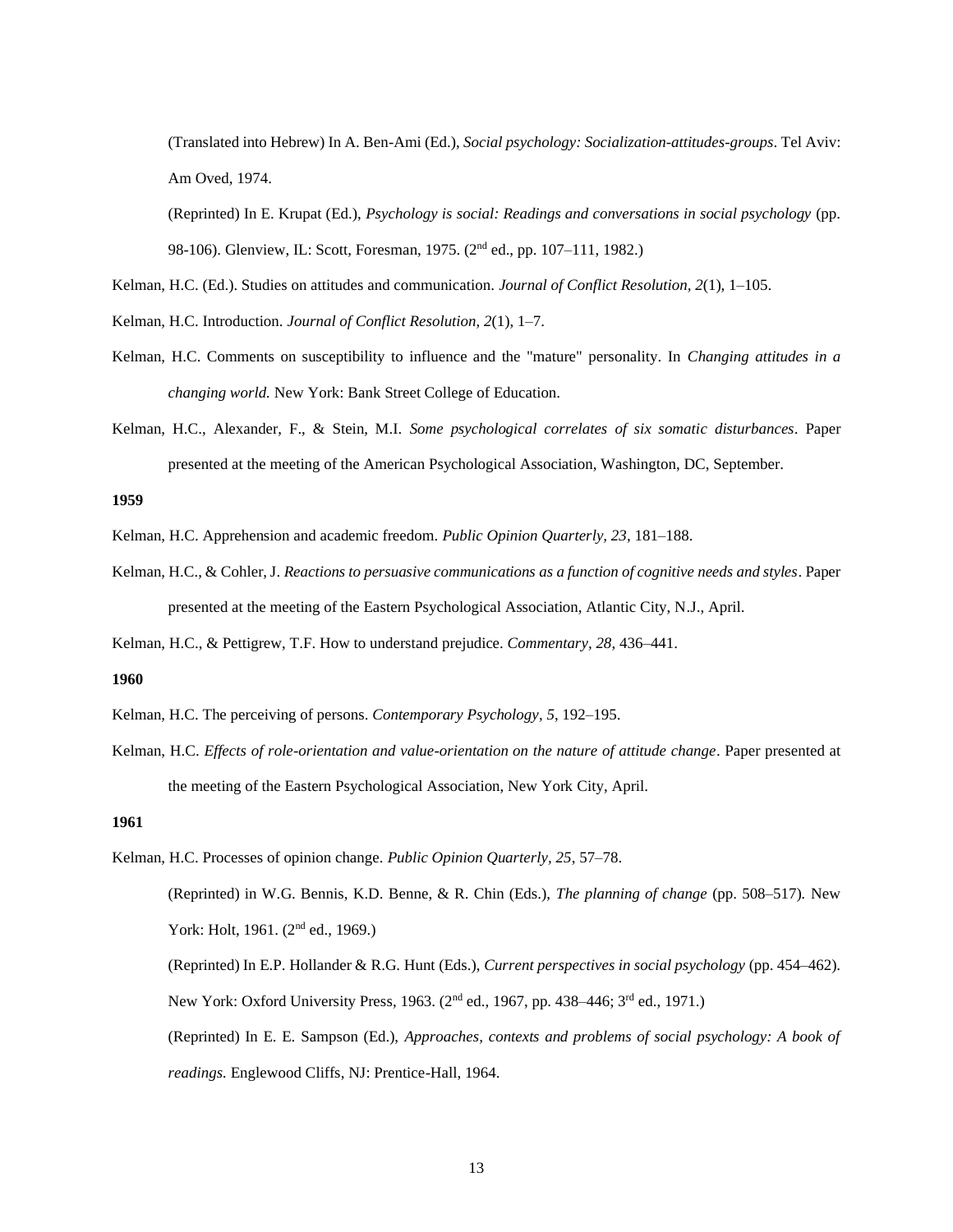(Reprinted) In M. Jahoda & N. Warren (Eds.), *Attitudes: Selected readings*. Baltimore, MD.: Penguin Books, 1966.

(Reprinted) In K.K. Sereno & C.D. Mortensen (Eds.), *Foundations of communication theory*. New York: Harper, 1969.

(Reprinted) In P. Suedfeld (Ed.), *Attitude change: The competing views* (pp. 205–233). Chicago: Aldine-Atherton, 1971.

(Reprinted) In W. Schramm & D.F. Roberts (Eds.), *The process and effects of mass communication* (rev. ed.). Urbana: University of Illinois Press, 1971.

(Reprinted) In T.D. Beisecker & D.W. Parsons (Eds.), *The process of social influence* (pp. 438–446)*.*  Englewood Cliffs, N.J.: Prentice-Hall, 1972.

(Reprinted) In J.B. Cohen (Ed.), *Behavioral science foundations of consumer behavior*. New York: Free Press, 1972.

(Reprinted) In J. Blankenship (Ed.), *Selected readings in speech communication*. Encino, CA: Dickenson, 1974.

(Reprinted) In R.O. Carlson (Ed.), *Communications and public opinion* (pp. 228–249)*.* New York: Praeger, 1975.

(Reprinted) In Associates, Office of Military Leadership, U.S. Military Academy (Eds.), *A study of organizational leadership*. Harrisburg, PA.: Stackpole Books, 1976.

(Reprinted) In B.M. Staw (Ed.), *Psychological foundations of organizational behavior*. Santa Monica, CA.: Goodyear, 1977.

(Reprinted) In *Bobs-Merrill Reprint Series in the Social Sciences*, No. P–191.

Kelman, H.C. Blacky goes to war. *Contemporary Psychology, 6*, 123–124.

**1962**

Bailyn, L.. & Kelman, H.C. The effects of a year's experience in America on the self-image of Scandinavians: A preliminary analysis of reactions to a new environment. *Journal of Social Issues, 18*(1), 30–40.

Kelman, H.C. Changing attitudes through international activities. *Journal of Social Issues, 18*(1), 68–87.

Kelman, H.C. The induction of action and attitude change. In S. Coopersmith (Ed.), *Personality research* (pp. 81–

110)*.* Copenhagen: Munksgaard.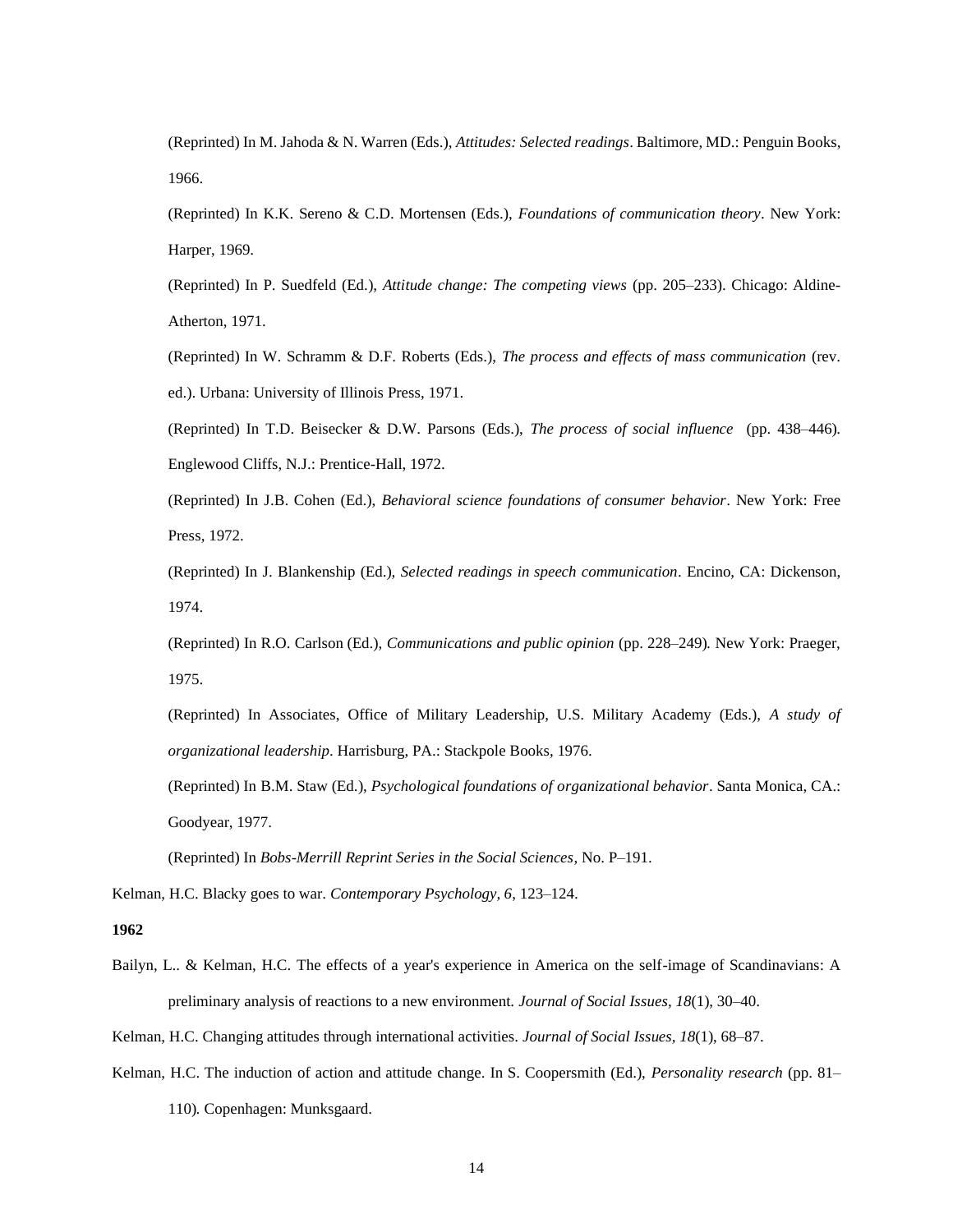(Reprinted) In C.W. Backman & P.F. Secord (Eds.), *Problems in social psychology* (pp. 141–152)*.* New York: McGraw-Hill, 1966.

Kelman, H.C. Internationalizing military force. In W. Wright, W.M. Evan, & M. Deutsch (Eds.), *Preventing World War III* (pp. 106–122)*.* New York: Simon & Schuster.

Kelman, H.C. Humanizing politics. *Contemporary Psychology, 7*, 332–333.

Kelman, H.C. & Bailyn, L. Effects of cross-cultural experience on national images: A study of Scandinavian students in America. *Journal of Conflict Resolution, 6*, 319–334.

**1963**

Kelman, H.C. The role of the group in the induction of therapeutic change. *International Journal of Group Psychotherapy, 13*, 399–432.

(Reprinted) In H. Wechsler, L. Solomon, & B. Kramer (Eds.), *Social psychology and mental health*. New York: Holt, 1970.

Kelman, H.C. Further comments. *International Journal of Group Psychotherapy, 13*, 445–451.

- Kelman, H.C., & Barclay, J. The F Scale as a measure of breadth of perspective. *Journal of Abnormal and Social Psychology, 67*, 608–615.
- Kelman, H.C., with Steinitz, V. The reactions of participants in a foreign specialists seminar to their American experience. *Journal of Social Issues, 19*(3), 61–114.

- Katz, D., Kelman, H.C., & Flacks, R. The national role: Some hypotheses about the relation of individuals to nation in America today. *Peace Research Society (International) Papers, 1*, 113–127.
- Kelman, H.C. Theoretische Grundlagen für Programme zur Einstellungsänderung. In K.D. Hartmann (Ed.), *Vorurteile: Ihre Erforschung und ihre Bekämpfung* (pp. 86–90)*.* Frankfurt a. M.: Europäische Verlagsanstalt.
- Kelman, H.C. Review of *Attitudes and social relations of foreign students in the United States* by Claire Selltiz et al. *American Anthropologist, 66*, 1461–1463.
- Kelman, H.C. Statement [on research assumptions and needs]. In *Changing roles of youth in the developing nations* (pp. 18–27)*.* Washington, DC: Bureau of Educational and Cultural Affairs, U.S. Department of State. (Mimeo)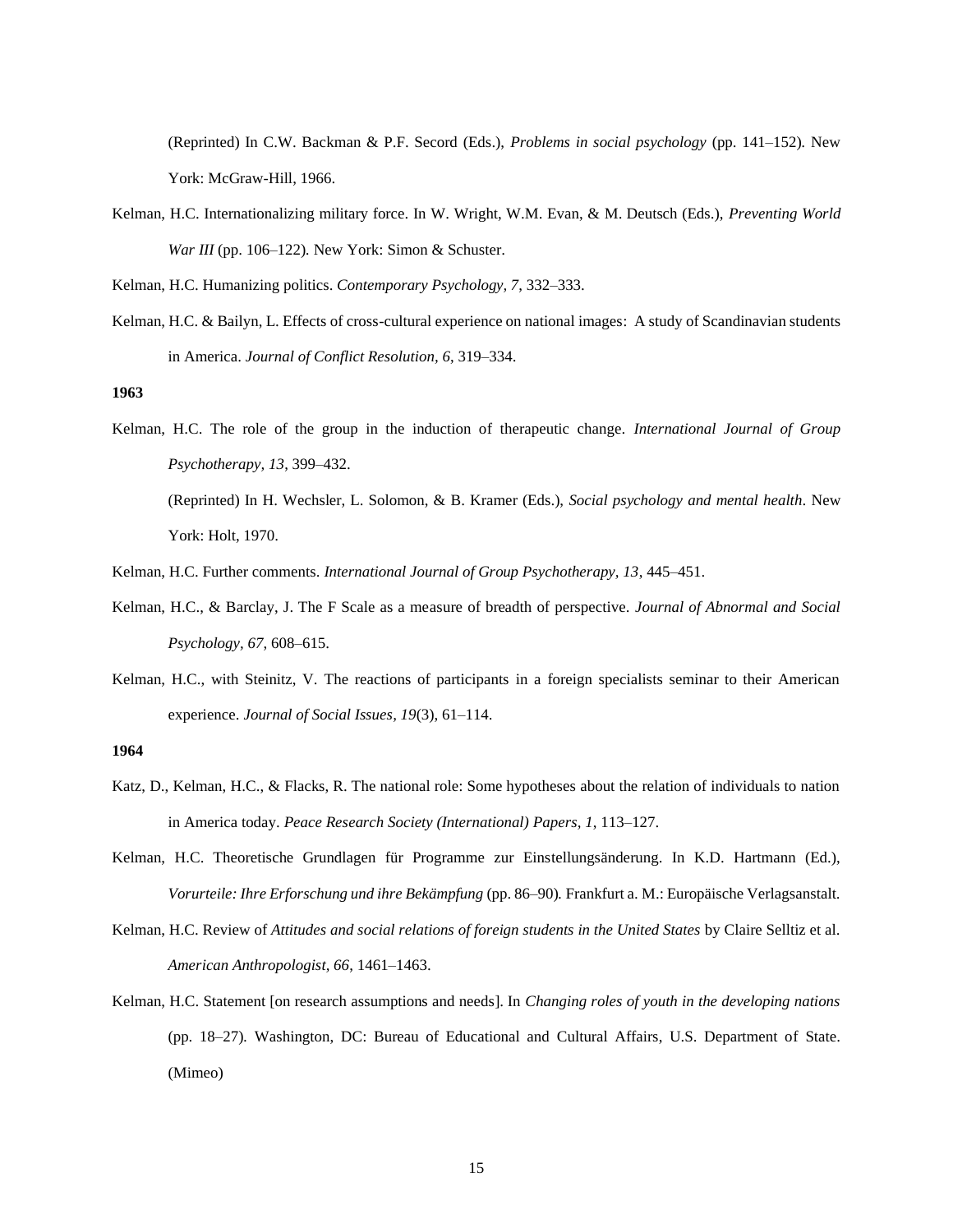- Kelman, H.C., & Hollander, E.P. International cooperation in psychological research. *American Psychologist, 19*, 779–782.
- **1965**
- Kelman, H.C. (Ed.) *International behavior: A social-psychological analysis*. New York: Holt, Rinehart and Winston.
- Kelman, H.C. Social-psychological approaches to the study of international relations: Definition of scope. In H.C. Kelman (Ed.), *International behavior* (pp. 3–39). New York: Holt, Rinehart and Winston. (Excerpted and translated into German) In H. Haftendorn (Ed.), *Theorie der internationalen Politik*. Hamburg: Hoffmann & Campe, 1975.
- Kelman, H.C. Social-psychological approaches to the study of international relations: The question of relevance. In H.C. Kelman (Ed.), *International behavior* (pp. 565-607). New York: Holt, Rinehart and Winston.
- Kelman, H.C. The effects of participation in a foreign specialists seminar on images of the host country and the professional field. *Journal of Applied Behavioral Science, 1*, 149–166.
- Kelman, H.C. Manipulation of human behavior: An ethical dilemma for the social scientist. *Journal of Social Issues, 21*(2), 31–46.

(Reprinted) In W.G. Bennis, K.D. Benne, & R. Chin (Eds.), *The planning of change* (2nd ed.). New York: Holt, 1969.

(Reprinted) In G.A. Fargo, C. Behrns, & P. Nolen (Eds.), *Behavior modifications in the classroom.* Belmont, CA.: Wadsworth, 1970.

(Reprinted) In F.M. Trusty (Ed.), *Administering human resources: A behavioral approach to educational administration.* Berkeley, CA.: McCutchan, 1971.

(Reprinted) In G. Zaltman, P. Kotler, & I. Kaufman (Eds.), *Creating social change*. New York: Holt, 1972. (Translated into Spanish) In J.R. Torregrosa (Ed.), *Teoria e investigación en la psicología social actual.* Madrid: Instituto de la Opinión Publica, 1974.

(Reprinted) In In G. Levin, E. Trickett, & R. Hess (Eds.), *Ethical implications of primary prevention* (pp. 23- 41). New York: Hawthorn Press, 1990.

Kelman, H.C. The social consequences of social research: A new social issue. *Journal of Social Issues, 21*(3), 21–40. (Reprinted) In U.S. House of Representatives Committee on Government Operations, *The use of research in federal domestic programs, Part III.* Washington, DC: U.S. Government Printing Office, 1967.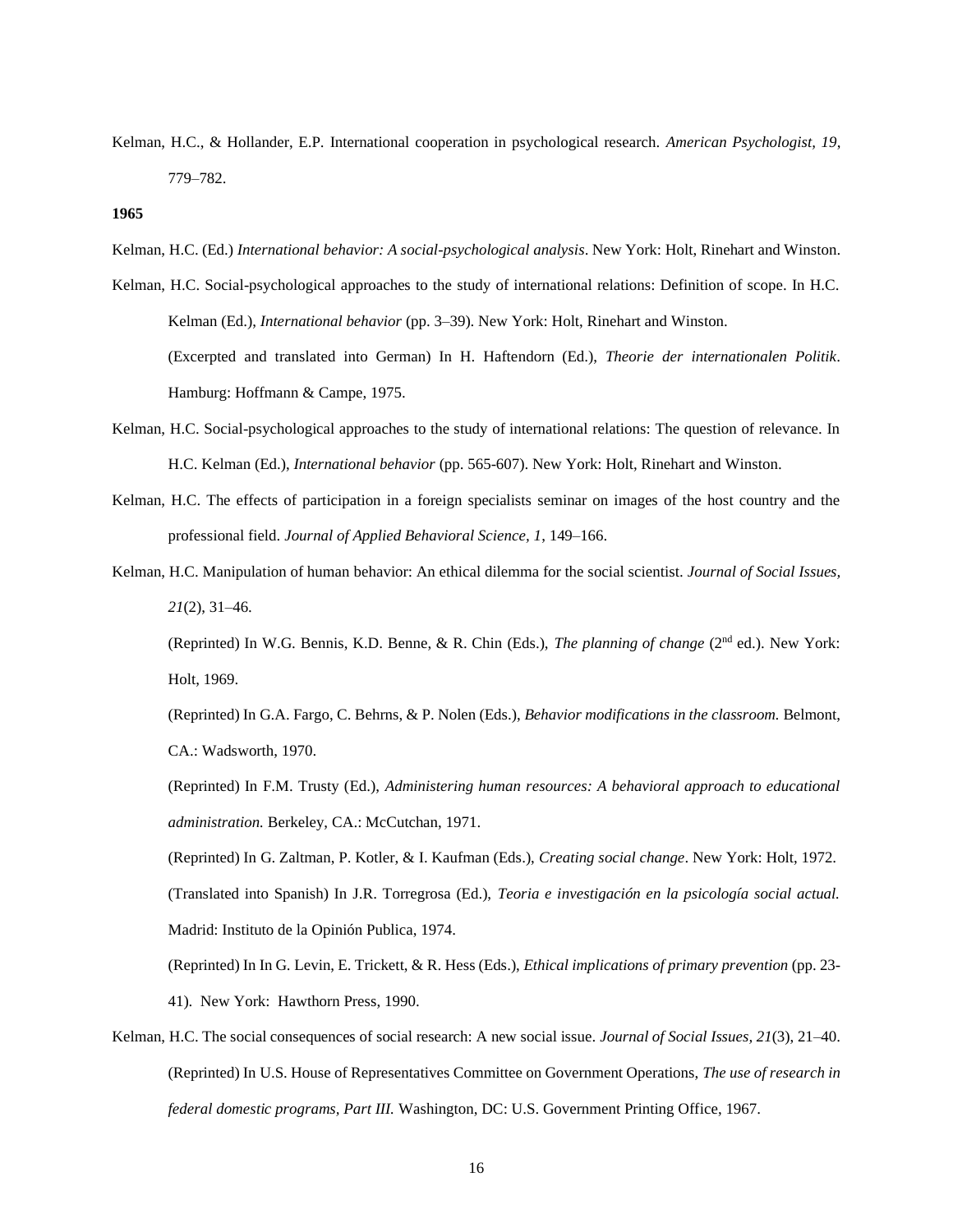- Kelman, H.C. From dystopia to utopia: An analysis of Huxley's *Island*. In R. E. Farson (Ed.), *Science and human affairs* (pp. 166–184)*.* Palo Alto, CA: Science and Behavior Books.
- Kelman, H.C. Foreword. In H. Proshansky & B. Seidenberg (Eds.), *Basic studies in social psychology* (pp. V–VI). New York: Holt, Rinehart and Winston.
- Kelman, H.C. Foreword. In I. Steiner & M. Fishbein (Eds.) *Current studies in social psychology* (pp. V–VI). New York: Holt, Rinehart and Winston.
- Kelman, H.C., & Eagly , A.H. Attitude toward the communicator, perception of communication content, and attitude change. *Journal of Personality and Social Psychology, 1,* 63–78. (Reprinted) In S. Himmelfarb & A.H. Eagly (Eds.), *Readings in attitude change* (pp. 173–190). New York: Wiley, 1974.

- Converse, E., Kelman, H.C., & Vandenberg, E.L. (Eds.). *Alternative perspectives on Vietnam*. Ithaca, N.Y.: Inter-University Committee for Debate on Foreign Policy.
- Kelman, H.C. New departures in social action: The response of intellectuals to the Vietnam conflict. In E. Converse, H.C. Kelman, & E. L. Vandenberg (Eds.), *Alternative perspectives on Vietnam*. Ithaca, NY: Inter-University Committee for Debate on Foreign Policy.

(Translated into Japanese) *Tenbo*, 1966, No. 2, 72–83.

Kelman, H.C. Deception in social research. *Transaction, 3*(5), 20–24.

(Reprinted) In L. Gorlow & W. Katkovsky (Eds.), *Readings in the psychology of adjustment* (2nd ed., pp. 534–541). New York: McGraw-Hill, 1968.

(Reprinted) In N. K. Denzin (Ed.), *The values of social science.* Chicago: Aldine-Atherton, 1970. (2nd ed., New Brunswick, NJ: Transaction Books, 1973.)

(Reprinted) In I. L. Horowitz & M. S. Strong (Eds.), *Sociological realities: A guide to the study of society.* New York: Harper, 1971.

(Reprinted) In B. J. Franklin & H. W. Osborne (Eds.), *Research methods: Issues and insights*. Belmont, CA: Wadsworth, 1971.

Kelman, H.C. Sozialpsychologische Aspekte internationalen Verhaltens. In U. Nerlich (Ed.), *Krieg und Frieden im industriellen Zeitalter: Beiträge der Sozialwissenschaft I* (pp. 141–239)*.* Gütersloh, Germany: Bertelsmann.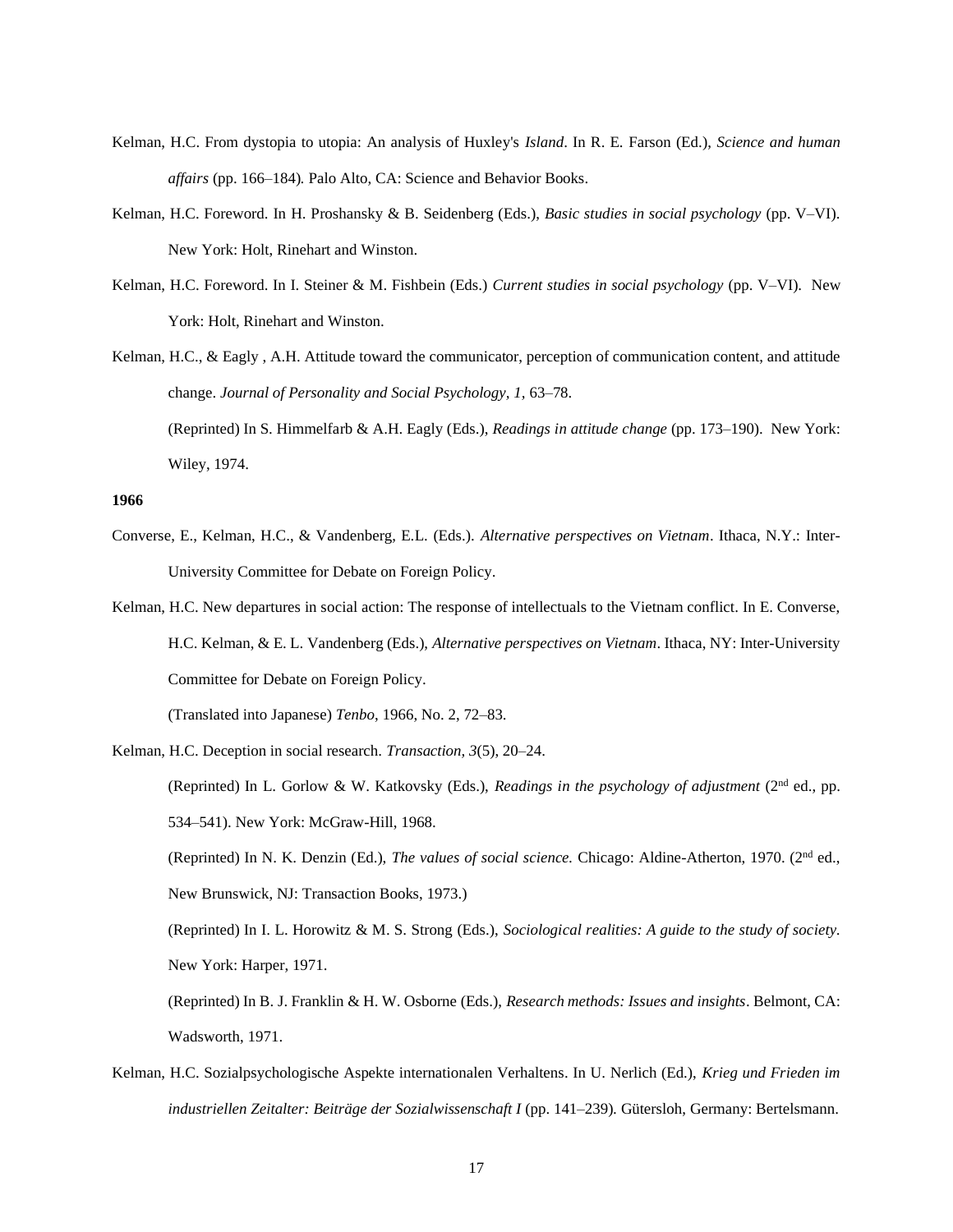Kelman, H.C. Values for graduate education in psychology. *American Psychologist, 21*, 954–956.

Kelman, H.C. A proposal for internationalizing the "Domestic Peace Corps." *Background, 10,* 57–65.

Kelman, H.C. Notes on faculty activism. *Letter to Michigan Alumni*, pp. 2, 9–11.

**1967**

Kelman, H.C. Human use of human subjects: The problem of deception in social psychological experiments. *Psychological Bulletin, 67*, 1–11. (Citation Classic, Institute for Scientific Information) (Reprinted) In U.S. House of Representatives Committee on Government Operations. *The use of social research in federal domestic programs, Part IV.* Washington, DC: U.S. Government Printing Office, 1967. (Reprinted) In P. Badia, A. Haber, & R.P. Runyon (Eds.), *Research problems in psychology.* Reading, MA: Addison-Wesley, 1970.

(Reprinted) In J. Jung (Ed.), *The experimenter's dilemma.* New York: Harper, 1971.

(Excerpted) In J. Katz (Ed.) *Experimentation with human beings* (pp. 357–358, 384, 406, 423–425). New York: Russell Sage Foundation, 1972.

(Reprinted) In A. G. Miller (Ed.), *The social psychology of psychological research* (pp. 163–178). New York: Free Press, 1972.

(Reprinted) In J. Brynner & K. M. Stribley (Eds.), *Social research: Principles and procedures.* New York: Longman, 1979.

(Reprinted) In W.A. Lesko (Ed.), *Readings in social psychology: General, classic and contemporary*  selections (3rd ed.). Boston: Allyn and Bacon, 1996. (4<sup>th</sup> ed., 2000, pp. 9–19; 5<sup>th</sup> ed., 2002; 6<sup>th</sup> ed., 2005, 7<sup>th</sup> ed., 2008; 8<sup>th</sup> ed., 2011.)

(Reprinted) In *Bobbs-Merrill Reprint Series in the Social Sciences*, No. P-657.

- Kelman, H.C. Rigor versus vigor: Some dubious issues in the debate on research philosophy. *Revista Interamericana de Psicología, 1*(3), 205–222.
- Kelman, H.C. Psychological research on social change: Some scientific and ethical issues. *International Journal of Psychology, 2*, 301–313.

(Translated into Spanish) In M. A. Escotet & R. Diaz-Guerrero (Eds.), *Cross-cultural research methodology.* Mexico City: Trillas.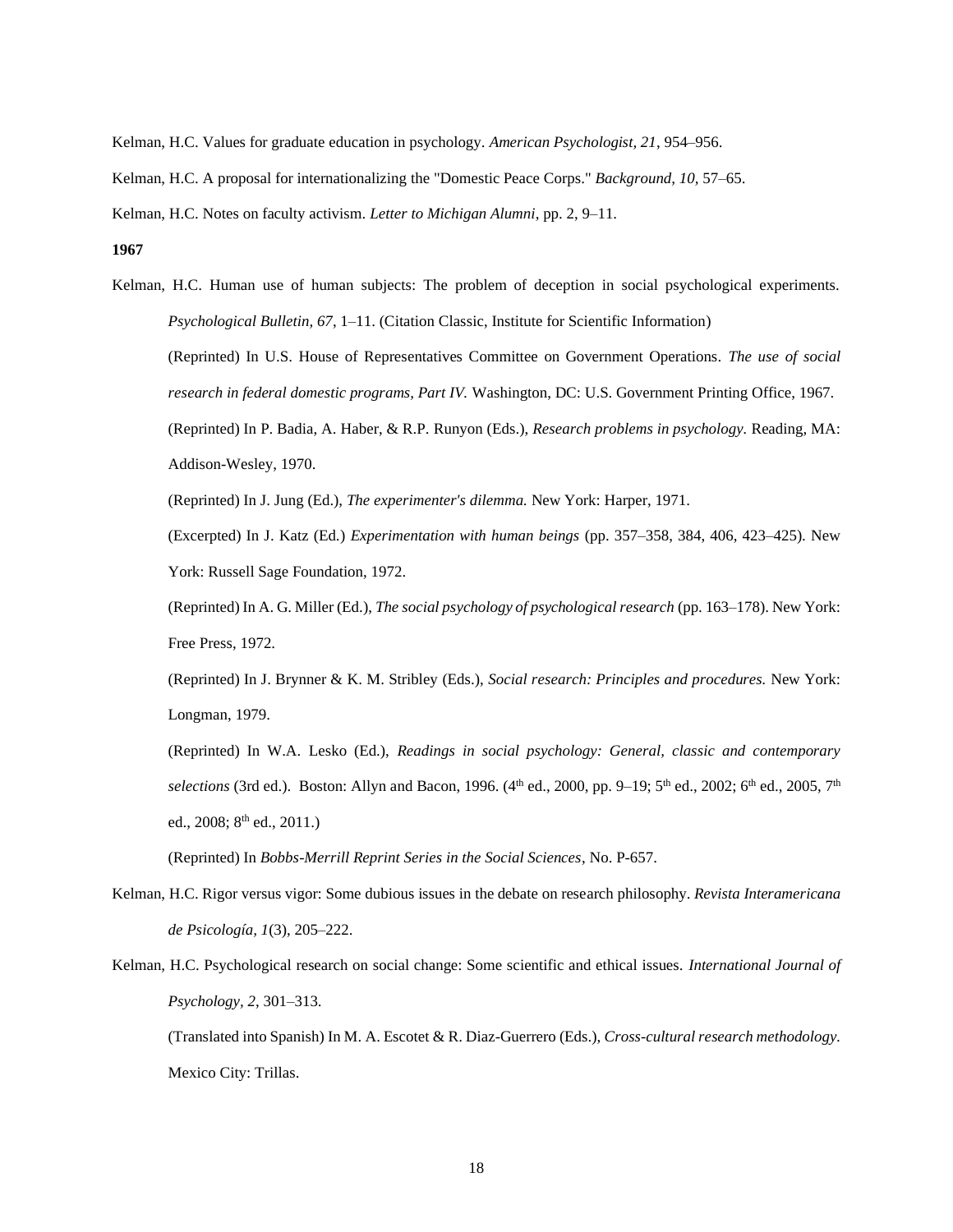- Kelman, H.C. International cooperation and attitude change. In F. L. Ruch, *Psychology and life* (7<sup>th</sup> ed., section on "Frontiers in psychology," pp. 677–684). Chicago: Scott, Foresman.
- Kelman, H.C. Social research and the triple revolution. *Focus/Midwest, 5*(37), 14–18.
- Kelman, H.C. On civil disobedience, 1967: Civil disobedience is justified by Vietnam. *New York Times Magazine*, Nov. 26, pp. 126–128.

- Kelman, H.C. *A time to speak: On human values and social research*. San Francisco: Jossey-Bass.
- Kelman, H.C. International relations: Psychological aspects. In D. L. Sills (Ed.), *International encyclopedia of the social sciences* (Vol. 8, pp. 75–83). New York: Macmillan and Free Press.
- Kelman, H.C. The use of university resources in foreign policy research. *International Studies Quarterly, 12*, 16–37.
- Kelman, H.C. Education for the concept of a global society. *Social Education, 32*, 661–666.
- Kelman, H.C. Socialization for independence: Notes on the training of social psychologists. In S. Lundstedt (Ed.), *Higher education in social psychology* (pp. 73–104)*.* Cleveland, OH.: Case-Western Reserve University Press.
- Kelman, H.C. Social psychology and national development: Background of the Ibadan Conference. *Journal of Social Issues, 24*(2), 9–20.
- Kelman, H.C. The organization of research in developing countries: Introduction. *Journal of Social Issues, 24*(2), 211–215.
- Kelman, H.C., & Baron, R.M. Inconsistency as a psychological signal. In R. P. Abelson et al. (Eds.), *Theories of cognitive consistency: A sourcebook* (pp. 331–336). Chicago: Rand McNally.
- Kelman, H.C., & Baron, R.M. Determinants of modes of resolving inconsistency dilemmas: A functional analysis. In R. P. Abelson et al. (Eds.), *Theories of cognitive consistency: A sourcebook* (pp. 670–683). Chicago: Rand McNally.

# **1969**

DeLamater, J., Katz, D., & Kelman, H.C. On the nature of national involvement: A preliminary study. *Journal of Conflict Resolution, 13*, 320–357.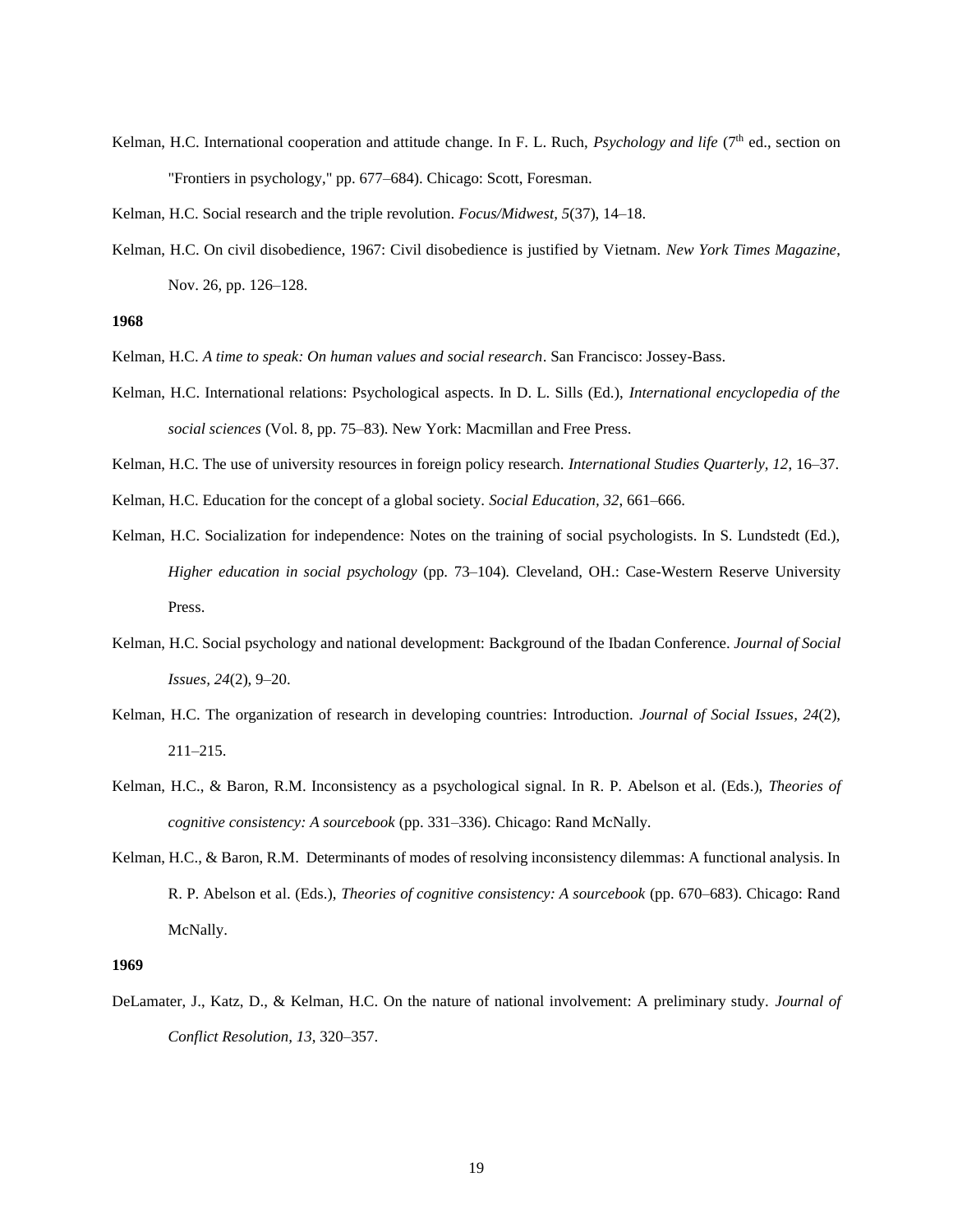- Kelman, H.C. Patterns of personal involvement in the national system: A social-psychological analysis of political legitimacy. In J. N. Rosenau (Ed.), *International politics and foreign policy* (rev. ed., pp. 276–288). New York: Free Press.
- Kelman, H.C. Is a new pattern of legitimacy emerging? (Comments on Richard Flacks's article, "Protest or conform: Some social psychological perspectives on legitimacy"). *Journal of Applied Behavioral Science, 5*, 156–160.

- Katz, D., Kelman, H.C., & Vassiliou, D. A comparative approach to the study of nationalism. *Peace Research Society (International) Papers, 14*, 1–13.
- Kelman, H.C. & Ezekiel, R.S., with Kelman, R.B. *Cross-national encounters: The personal impact of an exchange program for broadcasters.* San Francisco: Jossey-Bass.

Kelman, H.C. The role of the individual in international relations: Some conceptual and methodological considerations. *Journal of International Affairs, 24*, 1–17. (Reprinted) In F.A. Sondermann, W.C. Olson, & D. McLellan (Eds.), *The theory and practice of international relations.* Englewood Cliffs, N.J.: Prentice-Hall, 1974.

- Kelman, H.C. A social-psychological model of political legitimacy and its relevance to black and white student protest movements. *Psychiatry, 33*, 224–246.
- Kelman, H.C. The relevance of social research to social issues: Promises and pitfalls. In P. Halmos (Ed.), *The sociology of sociology (The Sociological Review,* Monograph No. 16, 77–99).
- Kelman, H.C. Horizons of research on the international civil service: II. *Public Administration Review, 30*, 247–251. (Reprinted) In R.S. Jordan (Ed.), *Multinational cooperation.* New York: Oxford University Press, 1972.
- Kelman, H.C. Comments on Wiesner's paper (J.B. Wiesner, "The need for social engineering"). In F.F. Korten, S. W. Cook, & J.I. Lacey (Eds.), *Psychology and the problems of society* (pp. 95–98)*.* Washington, DC: American Psychological Association.

# **1971**

Kelman, H.C. Language as an aid and barrier to involvement in the national system. In J. Rubin & B.H. Jernudd (Eds.), *Can language be planned? Sociolinguistic theory and practice for developing nations* (pp. 21–51)*.* Honolulu: University Press of Hawaii.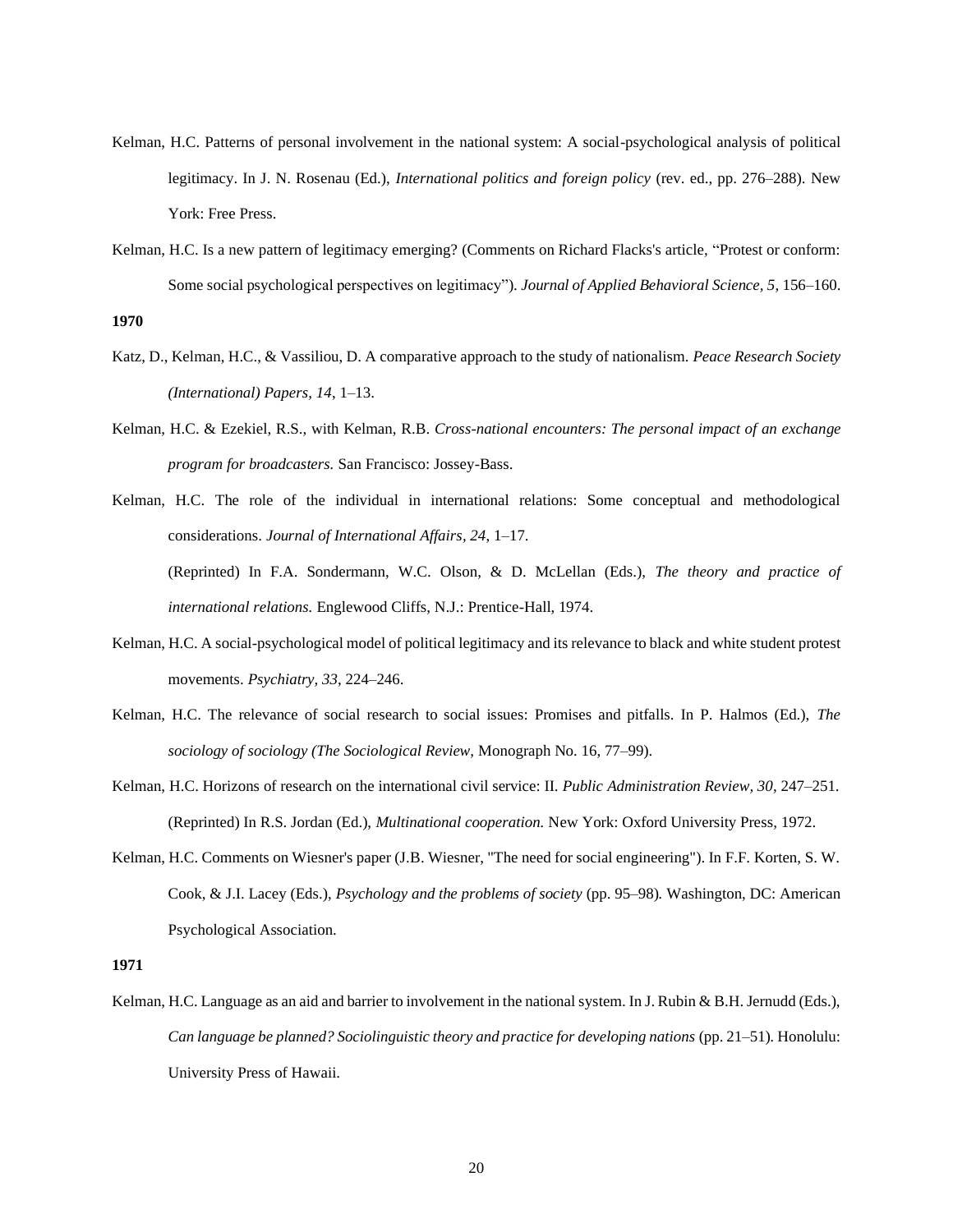(Reprinted) In J.A. Fishman (Ed.), *Advances in the sociology of language* (Vol. 2, pp. 185–212). The Hague: Mouton, 1972.

Kelman, H.C. Three research foci. In S.N. Herman (Ed.), *The study of Jewish identity: Issues and approaches.*  Jerusalem: Hebrew University, Institute of Contemporary Jewry.

**1972**

Kelman, H.C. The problem-solving workshop in conflict resolution. In R.L. Merritt (Ed.), *Communication in international politics* (pp. 168–204)*.* Urbana: University of Illinois Press. (Reprinted) In M.R. Berman & J.E. Johnson (Eds.), *Unofficial diplomats*. New York: Columbia University

Press, 1977.

(Reprinted) In D. Druckman & P.F. Diehl (Eds.), *Conflict Resolution* (Vol. 5, pp. 78–108)*.* London: SAGE Publications Ltd., 2006.

(Reprinted) In C. Menkel-Meadow (Ed.), *International Dispute Resolution* (Vol. 3). London: Ashgate Publishing, 2012.

Kelman, H.C. The rights of the subject in social research: An analysis in terms of relative power and legitimacy. *American Psychologist, 27*, 989–1016.

(Reprinted) In *Mental Health Digest*, 1973, *5*(2), 32–41.

(Reprinted) In G.H. Lewis (Ed.), *Fist-fights in the kitchen: Manners and methods in social research*. Pacific Palisades, CA: Goodyear, 1975.

- Kelman, H.C. Roles of the behavioral scientist in policy-oriented research. In G.V. Coelho & E.A. Rubinstein (Eds.), *Social change and human behavior* (pp. 193–209)*.* Rockville, MD.: National Institute of Mental Health.
- Kelman, H.C. La influencia social y los nexos entre el individuo y el sistema social: Más sobre los procesos de sumisión, identificación e internalización. *Revista de Estudios Sociales*, No. 5, 11–38. (Reprinted) In J.R. Torregrosa (Ed.), *Teoria e investigación en la psicología social actual*. Madrid: Instituto de la Opinión Publica, 1974.
- Kelman, H.C. IQ and the *Atlantic Monthly*: Some issues raised by Herrnstein's article. *Massachusetts Psychological Association Newsletter, 15*(5), 5–7.
- Kelman, H.C. The Kurt Lewin Memorial Award presentation by the Society for the Psychological Study of Social Issues to Jerome D. Frank. *Journal of Social Issues, 28*(4), 21–24.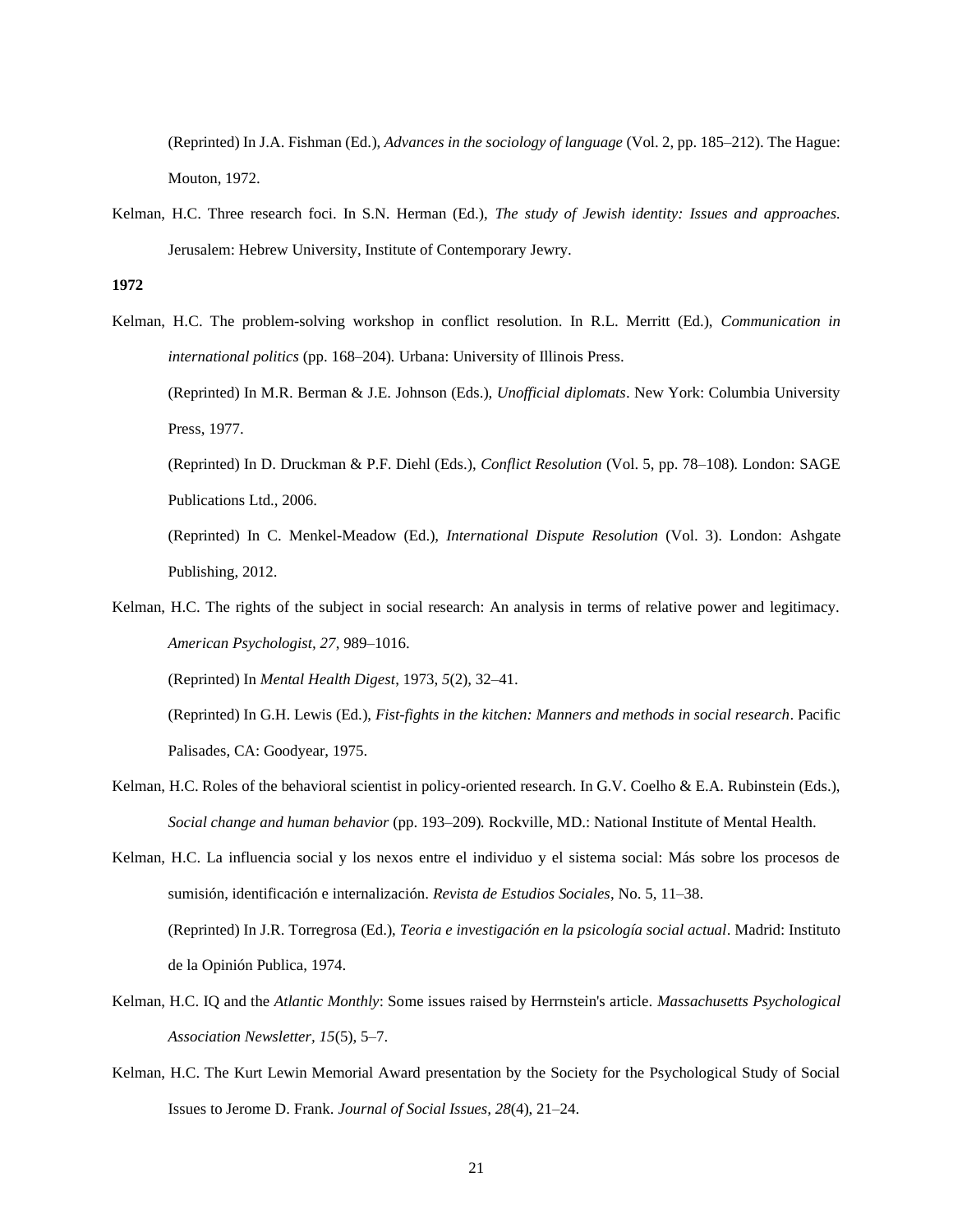- Kelman, H.C., & Lawrence, L.H. (Hamilton, V.L.) Assignment of responsibility in the case of Lt. Calley: Preliminary report on a national survey. *Journal of Social Issues, 28*(1), 177–212. (Reprinted) In *Warner Modular Publications*, No. R 710, 1973.
- Kelman, H.C., & Lawrence, L.H. (Hamilton, V.L.) American response to the trial of Lt. William L. Calley. *Psychology Today,* June, pp. 41–45, 78–81.

(Translated into Japanese) In *President Magazine*, 1973.

Kelman, H.C. Violence without moral restraint: Reflections on the dehumanization of victims and victimizers. *Journal of Social Issues, 29*(4), 25–61. (Reprinted) In G.M. Kren & L. Rappoport (Eds.), *Varieties of psychohistory*. New York: Springer, 1976.

(Reprinted) In R. Jamieson, *The criminology of war* (pp. 145-181). Farnham, UK: Ashgate Publishing, 2014.

- Kelman, H.C. The challenge of change. In J.L. Scheiber (Ed.), *America and the future of man*. Del Mar, CA: CRM Books.
- Kelman, H.C. A sampler of nonviolent action—To whet the appetite (Review of *Exploring nonviolent alternatives* by Gene Sharp). *Contemporary Psychology, 18*, 336–337.
- Kelman, H.C. Foreword. In J.A. Fishman, *Language and nationalism* (pp. vii-x)*.* Rowley, MA: Newbury.
- Kelman, H.C. POW issue: Still reason for concern? *APA Monitor*, May, p.2.
- Kelman, H.C., & Bloom, A.H. Assumptive frameworks in international politics. In J.N. Knutson (Ed.), *Handbook of political psychology* (pp. 261–295)*.* San Francisco: Jossey-Bass.
- Kelman, H.C., & Warwick, D.P. Bridging micro and macro approaches to social change: A social-psychological perspective. In G. Zaltman (Ed.), *Processes and phenomena of social change* (pp. 13–59). New York: Wiley.
- Lawrence, L.H. (Hamilton, V.L.), & Kelman, H.C. Reactions to the Calley trial: Class and political authority. *Worldview, 16*(6), 34–40.
- Warwick, D.P., & Kelman, H.C., Ethical issues in social intervention. In G. Zaltman (Ed.), *Processes and phenomena of social change* (pp. 377–417). New York: Wiley. (Reprinted) In W. Bennis, K. Benne, R. Chin, & K. Corey (Eds.), *The planning of change* (3rd ed.). New York: Holt, 1976.

**<sup>1973</sup>**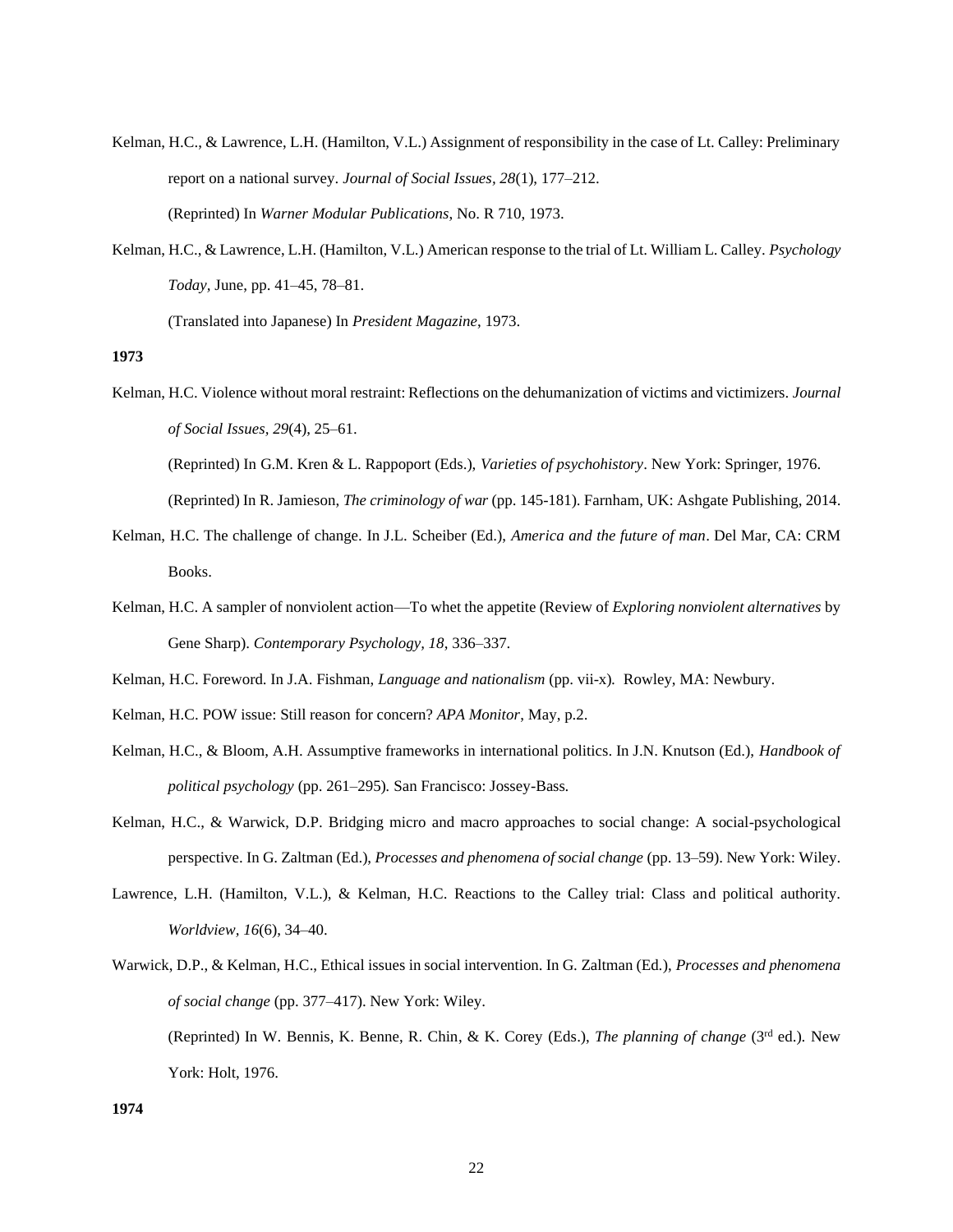Kelman, H.C. Attitudes are alive and well and gainfully employed in the sphere of action. *American Psychologist, 29*, 310–324.

(Reprinted) In M. Matthaei et al. (Eds.), *Reading about psychology and you*. Chicago: Scott, Foresman, 1979.

- Kelman, H.C. Social influence and linkages between the individual and the social system: Further thoughts on the processes of compliance, identification, and internalization. In J. Tedeschi (Ed.), *Perspectives on social power* (pp. 125–171). Chicago: Aldine.
- Kelman, H.C., & Baron, R.M. Moral and hedonic dissonance: A functional analysis of the relationship between discrepant action and attitude change. In S. Himmelfarb & A.H. Eagly (Eds.), *Readings in attitude change* (pp. 558–575). New York: Wiley.
- Kelman, H.C., & Hamilton, V.L. Availability for violence: A study of U.S. public reactions to the trial of Lt. Calley. In J.D. Ben-Dak (Ed.), *The future of collective violence: Societal and international perspectives* (pp. 125– 142). Lund, Sweden: Studentlitteratur.
- Tapp, J.L., Kelman, H.C., Triandis, H.C., Wrightsman, L.S. & Coelho, G.V. Continuing concerns in cross-cultural ethics: A report. *International Journal of Psychology, 9*, 231–249.

- A conversation with Herbert C. Kelman. In E. Krupat (Ed.), *Psychology is social: Readings and conversations in social psychology* (pp. 88–96). Glenview, IL: Scott, Foresman. (Reprinted) In E. Krupat (Ed.), *Psychology is social* (2nd ed., pp. 98–105). Dallas: Scott, Foresman, 1982. (Excerpted) In T. Smoke (Ed.), *A writer's worlds: Exploration through readings*. New York: St. Martin's Press, 1989. (2<sup>nd</sup> ed., 1994.)
- Kelman, H.C. International interchanges: Some contributions from theories of attitude change. *Studies in Comparative International Development, 10*(1), 83–99. (Reprinted) In W.D. Coplin & C.W. Kegley, Jr. (Eds.), *Analyzing international relations: A multimethod introduction*. New York: Praeger, 1975.
- Kelman, H.C. Was deception justified—And was it necessary? Comments on "Self-control techniques as an alternative to pain medication." *Journal of Abnormal Psychology, 84*, 172–174. (Reprinted) In C.M. Franks & G.T. Wilson (Eds.), *Annual review of behavior therapy theory and practice 1976*. New York: Brunner/Mazel, 1976.

**<sup>1975</sup>**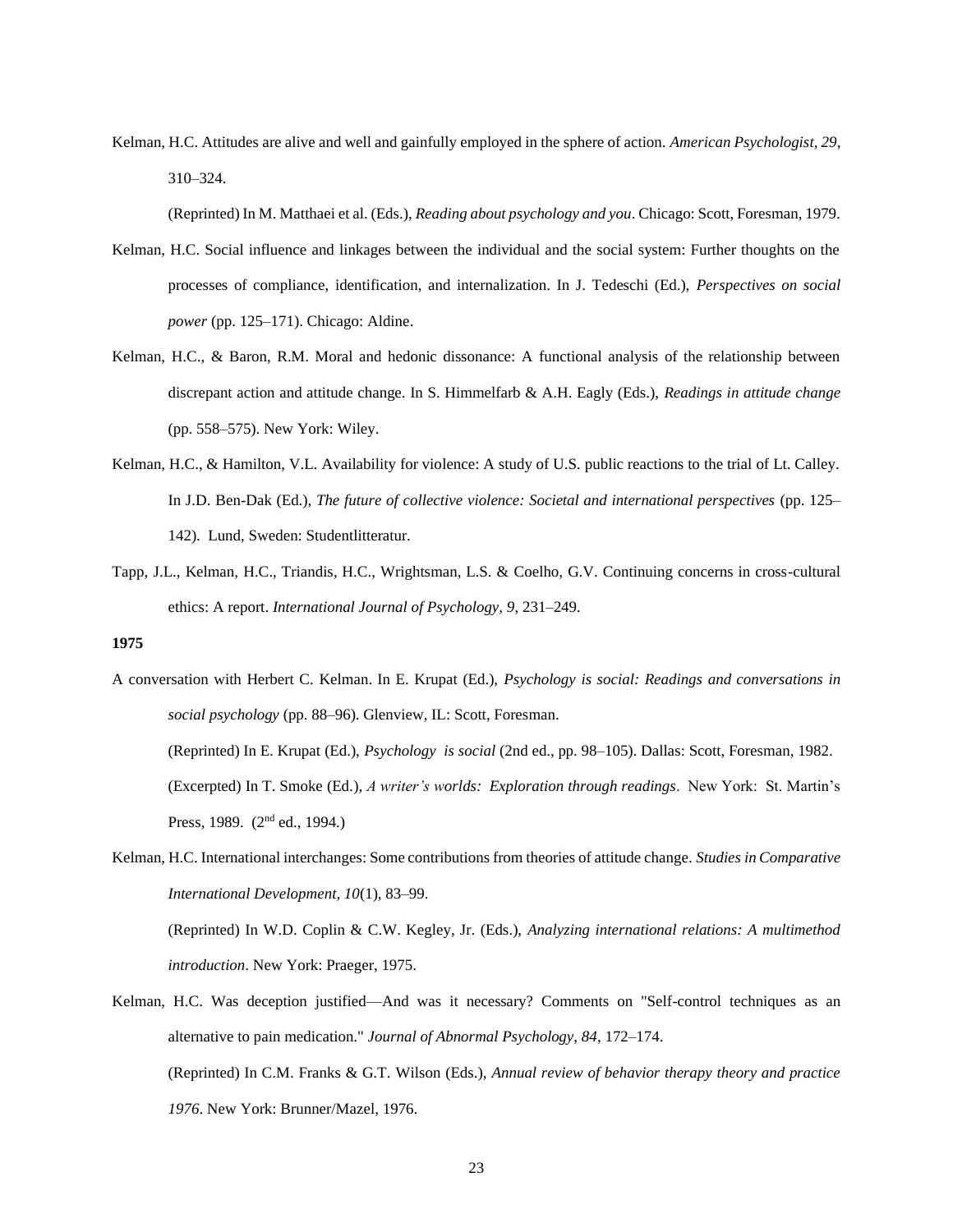Kelman, H.C. War criminals and war resisters. *Society, 12*(4), 18–22.

(Reprinted) In Air War College Associate Programs, *Changing nature of war* (*Vol. II: Military Strategy and Aerospace Power,* 11th ed., pp.23–27). Alabama: Maxwell Air Force Base, 1976.

# **1976**

- Kelman, H.C. Some reflections on authority, corruption, and punishment: The social-psychological context of Watergate. *Psychiatry, 39*, 303–317.
- Kelman, H.C. Review of *Research on human subjects: Problems of social control in human experimentation* by Bernard Barber et al. *Social Forces, 55*, 540–542.
- Kelman, H.C., & Cohen, S.P. The problem-solving workshop: A social-psychological contribution to the resolution of international conflicts. *Journal of Peace Research, 13*, 79–90.

#### **1977**

- Cohen, S.P., Kelman, H.C., Miller, F.D., & Smith, B.L. Evolving intergroup techniques for conflict resolution: An Israeli-Palestinian pilot workshop. *Journal of Social Issues, 33*(1), 165–189.
- Kelman, H.C. The conditions, criteria, and dialectics of human dignity: A transnational perspective. *International Studies Quarterly, 21*, 529–552.
- Kelman, H.C. Privacy and research with human beings. *Journal of Social Issues, 33*(3), 169–195.
- Kelman, H.C. The place of Jewish identity in the development of personal identity. In *Issues in Jewish education and Jewish identity* (pp. 1–27). New York: American Jewish Committee.
- Kelman, H.C. Foreword. In S.N. Herman, *Jewish identity: A social psychological perspective* (pp. 9–12). Beverly Hills, CA: Sage. (2<sup>nd</sup> ed., pp. IX–XII, New Brunswick, NJ: Transaction Publishers, 1989.)

## **1978**

- Bermant, G., Kelman, H.C., & Warwick, D.P. (Eds.), *The ethics of social intervention.* Washington, DC: Hemisphere.
- Kelman, H.C. Research, behavioral. In W.T. Reich (Ed.), *Encyclopedia of bioethics* (Vol.4, pp. 1470–1481). New York: Macmillan and Free Press.
- Kelman, H.C. Israelis and Palestinians: Psychological prerequisites for mutual acceptance. *International Security, 3*(1), 162–186.

(First published) In *Can an Israeli state and a Palestinian state co-exist?* New York: American Friends Service Committee, 1977.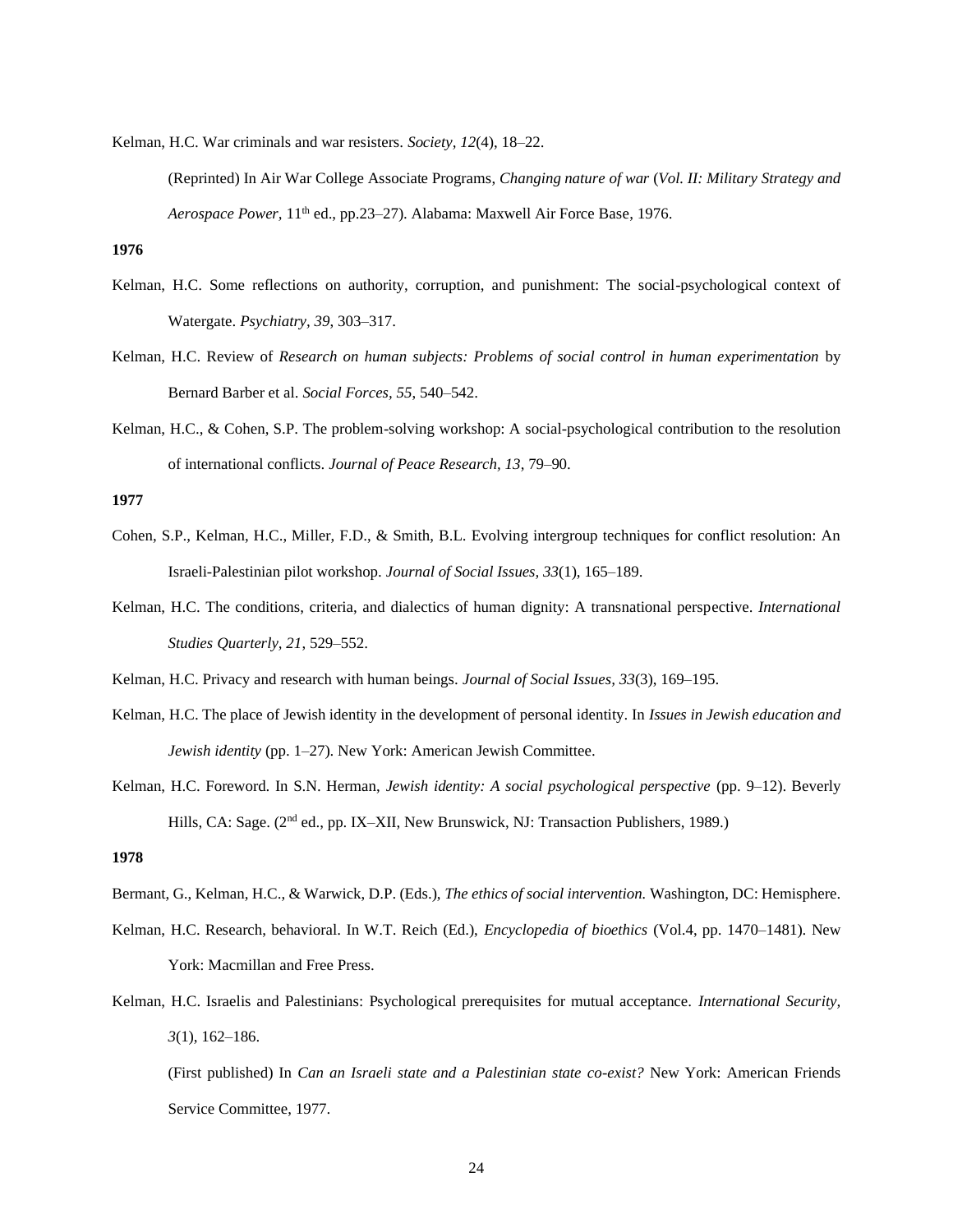- Kelman, H.C. Attitude and behavior: A social-psychological problem. In M. Yinger & S.J. Cutler (Eds.), *Major social issues: A multi-disciplinary view* (pp. 412–420). New York: Free Press.
- Kelman, H.C. The psychological impact of Sadat's visit on Israeli society. In *Sadat's historic initiative: Documents and analyses*. Cairo: Al-Ahram. (In Arabic)
- Kelman, H.C., & Warwick, D.P. The ethics of social intervention: Goals, means, and consequences. In G. Bermant, H.C. Kelman, & D.P. Warwick (Eds.), *The ethics of social intervention* (pp. 3–33). Washington, DC: Hemisphere.

Kelman, H.C. An interactional approach to conflict resolution and its application to Israeli-Palestinian relations. *International Interactions, 6*(2), 99–122. (Reprinted) In R.K. White (Ed.), *Psychology and the prevention of nuclear war* (pp. 171–193). New York:

New York University Press, 1986.

- Kelman, H.C. Fuentes de apego al estado nación: Una visión psico-social de las dimensiones del nacionalismo. In G.E. Finley & G. Marin (Eds.) *Avances en psicología contemporánea* (pp. 142–163). Mexico City: Trillas.
- Kelman, H.C. Ethical imperatives and social responsibility in the practice of political psychology. *Political Psychology, 1,* 100–102.
- Kelman, H.C. US gestures that could help in Iran. *Christian Science Monitor*, December 14, p. 23.
- Kelman, H.C., & Cohen, S.P. Reduction of international conflict: An interactional approach. In W. Austin & S. Worchel (Eds.), *The social psychology of intergroup relations* (pp. 288–303). Monterey, CA: Brooks/Cole.

**1980**

- Kelman, H.C. The role of action in attitude change. In H.E. Howe, Jr., & M.M. Page (Eds.), *Nebraska Symposium on Motivation, 1979: Attitudes, values, and beliefs* (pp. 117–194). Lincoln: University of Nebraska Press.
- Kelman, H.C. Indigenous anthropology in non-Western countries: A further elaboration. *Current Anthropology, 21*, 655–661.
- Kelman, H.C. Opposition to Daniel Heradstveit's doctoral thesis, "The Arab-Israeli conflict: Psychological obstacles to peace." *Internasjonal Politikk*, Supplement 1B, 209–219.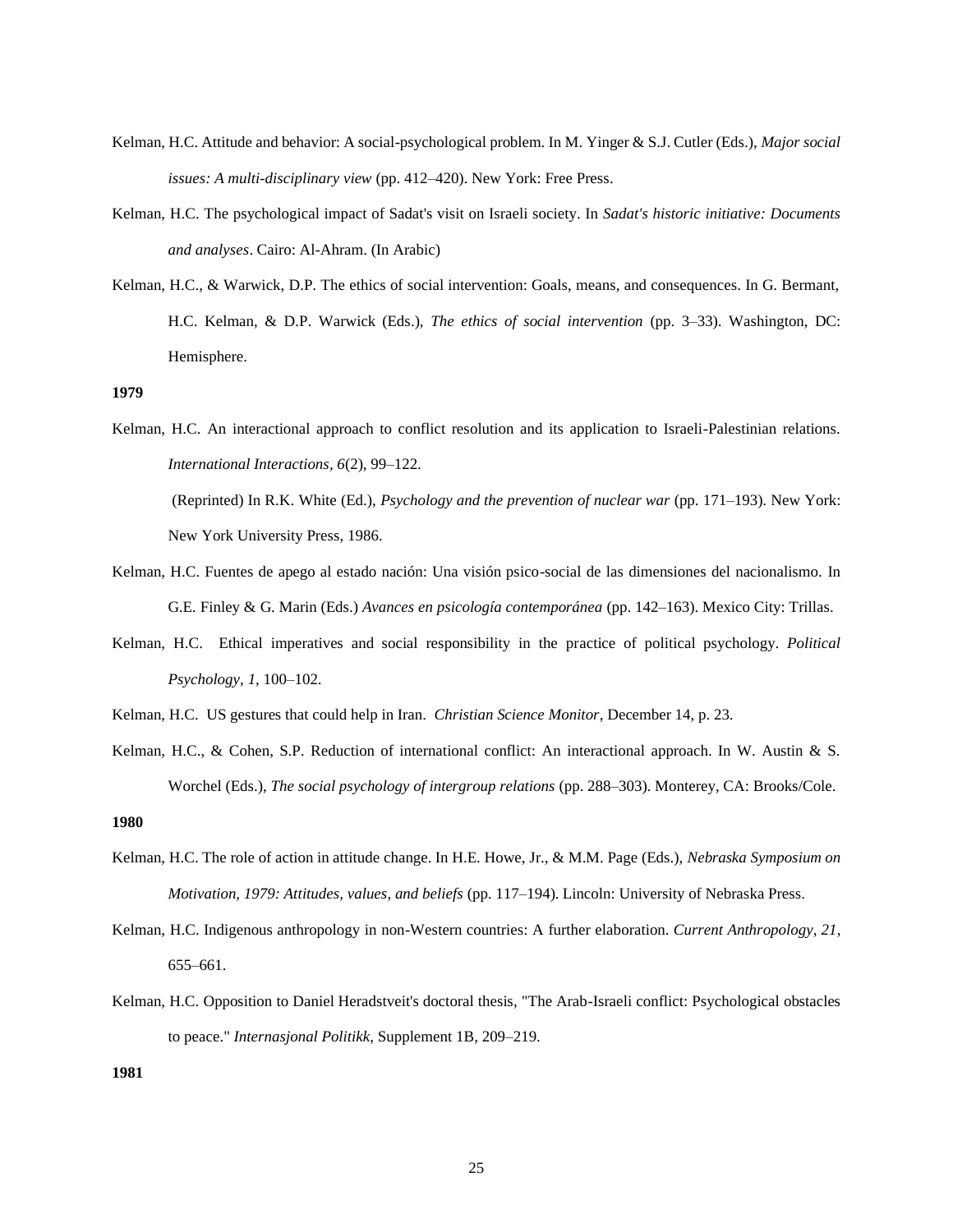- Kelman, H.C. Reflections on the history and status of peace research. *Conflict Management and Peace Science*, *5*(2), 95–110.
- Winkler, J.D., Judd, C.M., & Kelman, H.C. Determinants of political participation in a Canadian and a United States city. *Political Psychology*, *3* (3/4), 140–161.

Kelman, H.C. Creating the conditions for Israeli-Palestinian negotiations. *Journal of Conflict Resolution*, *26*, 39–75. (First published as) Working Paper No. 25, International Security Studies Program. Washington, DC: The Wilson Center, 1981.

(Reprinted) In S.F. Wells, Jr., & M.A. Bruzonsky (Eds.), *Security in the Middle East: Prospects and problems in the 1980s* (pp. 139–157). Boulder, CO: Westview Press, 1987.

(Excerpted and translated into Hebrew) Creating the conditions for negotiation. *Migvan*, January 1983, No. 77, 20–23.

- Kelman, H.C. Talk with Arafat. *Foreign Policy*, No. 49, 119–139.
- Kelman, H.C. A changing social science for a changing world: A social psychologist's perspective. In H. Fahim (Ed.), *Indigenous anthropology in non-Western countries* (pp. 269–283). Durham, NC: Carolina Academic Press.
- Kelman, H.C. Ethical issues in different social science methods. In T.L. Beauchamp, R.R. Faden, R.J. Wallace, Jr., & L. Walters (Eds.), *Ethical issues in social science research* (pp. 40–98). Baltimore: Johns Hopkins University Press.
- Kelman, H.C. Genocide as social policy. *Contemporary Psychology*, *27*, 85–87.
- Kelman, H.C. Resolving the Israel/Palestine conflict. *Harvard International Review*, *5* (3), 54–55.

Kelman, H.C. Requirement for peace: Politically intact PLO. *The New York Times*, July 22, op-ed page A23.

- Kelman, H.C. Conversations with Arafat: A social-psychological assessment of the prospects for Israeli-Palestinian peace. *American Psychologist*, *38*, 203–216.
- Kelman, H.C. *Understanding Arafat* (Discussion Paper No. 1). Tel Aviv: International Center for Peace in the Middle East.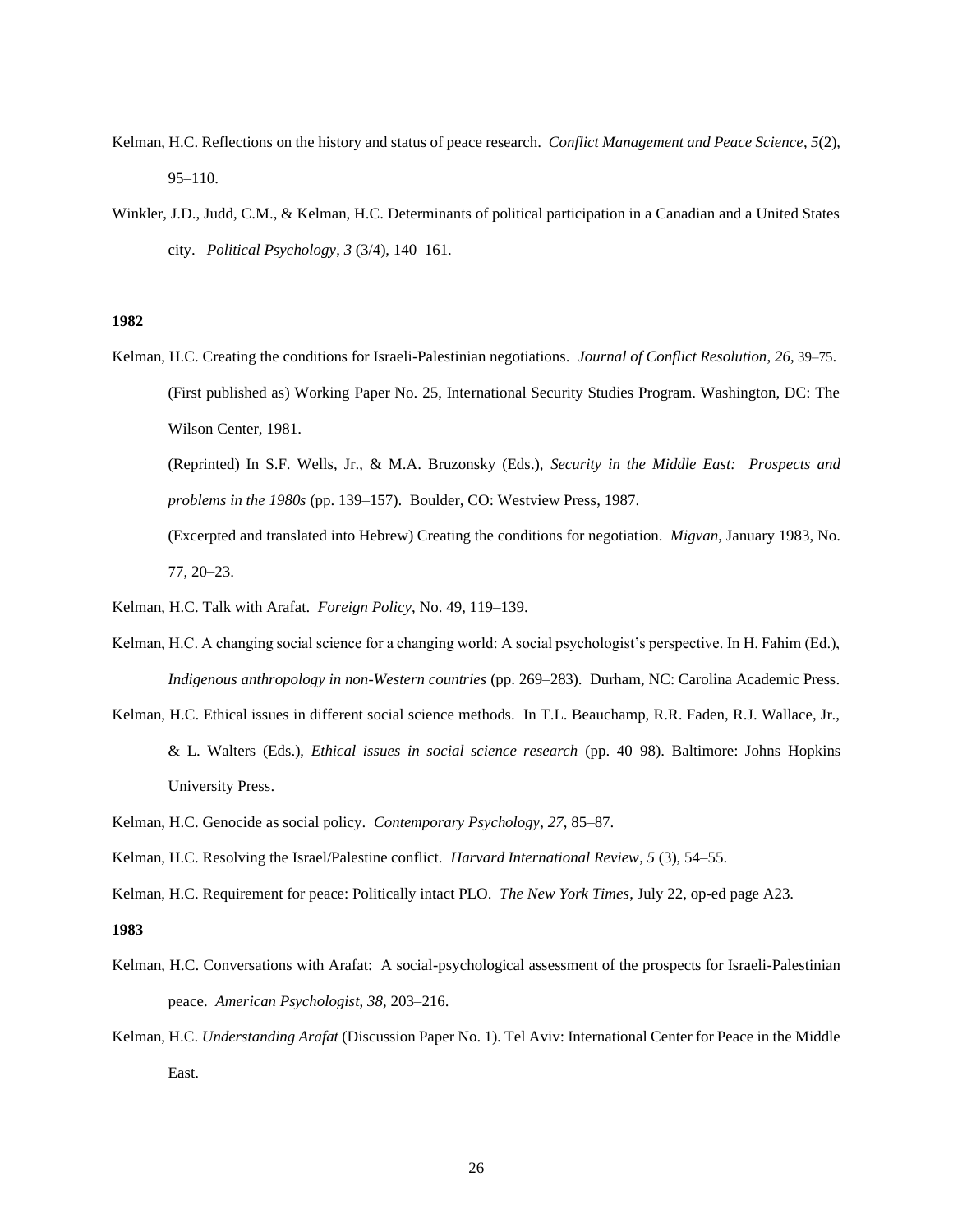- Kelman, H.C. The Reagan Plan and the peace process: Arab and Israeli perceptions. In W.G. Miller & P.H. Stoddard (Eds.), *Perspectives on the Middle East 1983* (pp. 120–140). Washington, DC: Middle East Institute.
- Kelman, H.C. Nacionalismo e identidad nacional: Un analisis psicosocial. In J.R. Torregrosa & B. Sarabia (Eds.), *Perspectivas y contextos de la psicología social* (pp. 241–268). Barcelona: Editorial Hispano Europea.

Kelman, H.C. On social psychology and policy analysis. *American Psychologist*, *38*, 1126–1127.

**1984**

- Kelman, H.C. Protest movements. In *The phenomenon of change* (p. 38). New York: Cooper-Hewitt Museum.
- Kelman, H.C. Foreword. In M. Banks (Ed.), *Conflict in world society: A new perspective on international relations* (pp. XVII–XX). Brighton, England: Wheatsheaf.

**1985**

Kelman, H.C. Overcoming the psychological barrier: An analysis of the Egyptian-Israeli peace process. *Negotiation Journal*, *1*(3), 213–234. (Also published) In S.P. Huntington & J.S. Nye, Jr. (Eds.), *Global dilemmas* (pp. 199–223). Cambridge, MA: Harvard Center for International Affairs.

**1986**

Kelman, H.C. Interactive problem solving: A social-psychological approach to conflict resolution. In W. Klassen (Ed.), *Dialogue toward interfaith understanding* (pp. 293–314). Tantur/Jerusalem: Ecumenical Institute for Theological Research.

(Translated into Spanish) La solucion interactiva de problemas: Un enfoque psicosocial a la resolucion de conflictos. *Revista de Psicología de El Salvador*, 1989, *8* (32), 115–133.

(Reprinted) In J. Burton & F. Dukes (Eds.), *Conflict: Readings in management and resolution* (pp. 199– 215). New York: St. Martin's Press, 1990.

- Kelman, H.C. Overcoming the barriers to negotiation of the Israeli-Palestinian conflict. *Journal of Palestine Studies*, *16* (1), 13–28.
- Kelman, H.C. Preface. In R.K. White (Ed.), *Psychology and the prevention of nuclear war* (pp. xi–xiii). New York: New York University Press.
- Kelman, H.C. When scholars work with the CIA. *The New York Times*, March 5, op-ed page A27.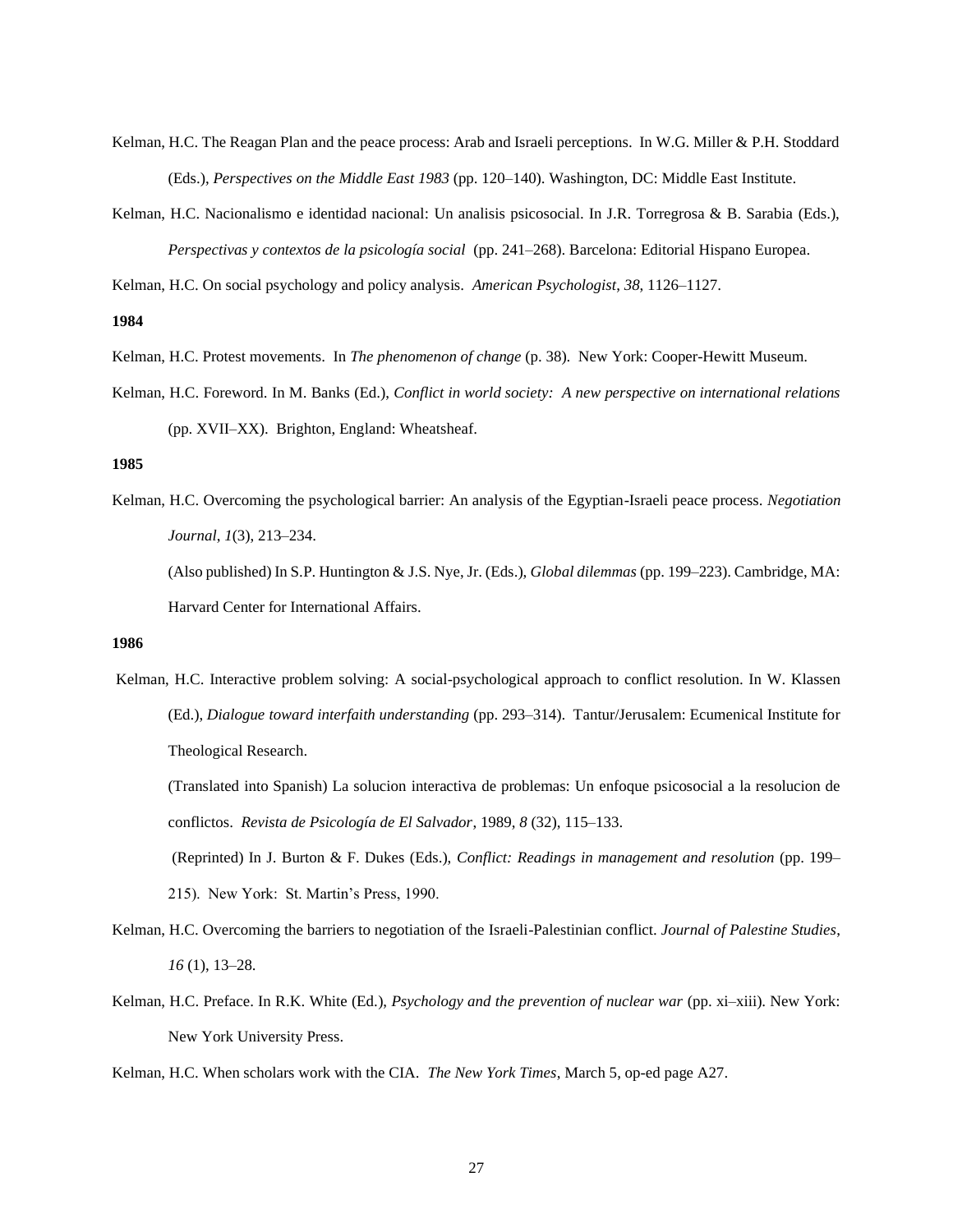Kelman, H.C., & Cohen, S.P. Resolution of international conflict: An interactional approach. In S. Worchel & W.G. Austin (Eds.), *Psychology of intergroup relations* (2nd ed., pp. 323-342). Chicago: Nelson-Hall.

**1987**

Kelman, H.C. The political psychology of the Israeli-Palestinian conflict: How can we overcome the barriers to a negotiated solution? *Political Psychology*, *8* (3), 347–363.

(Translated into German) Wie Verhandlungsbereitschaft entstehen kann: Zur politischen Psychologie des israelisch-palästinensischen Konflikts. In R. Steinweg & C. Wellmann (Eds.), *Die vergessene Dimension internationaler Konflikte: Subjektivität* (pp. 189–211). Frankfurt am Main: Suhrkamp, 1990.

Kelman, H.C. Overcoming the barriers. *Fellowship*, *53*(6), 16–18.

**1988**

- Kelman, H.C. The Palestinianization of the Arab-Israeli conflict. *The Jerusalem Quarterly*, Spring, *46*, 3–15. (Also published) In Y. Lukacs & A.M. Battah (Eds.), *The Arab-Israeli conflict: Two decades of change* (pp. 332–343). Boulder, CO: Westview Press.
- Kelman, H.C., with the Project "Preparedness for Peace." Social-psychological aspects of peace education: With a focus on interactive problem solving, redefining security, and fostering personal responsibility. *Reprints and Miniprints*, No. 626. Malmo, Sweden: School of Education.

Kelman, H.C. (21 January). Not too late for a Palestinian-Israeli Solution. *New York Times,* Letters.

**1989**

Kelman, H.C., & Hamilton, V.L. *Crimes of obedience: Toward a social psychology of authority and responsibility*. New Haven, CT: Yale University Press.

(Translated into Spanish) *Crimenes de obediencia: Los límites de la autoridad y la responsabilidad*. Buenos Aires: Planeta, 1990.

(Excerpted) Sanctioned massacres. In N.J. Kressel (Ed.), *Political psychology: Classic and contemporary readings* (pp. 232–240). New York: Paragon House, 1993.

(Excerpted) The My Lai massacre. In J.M. Henslin (Ed.), *Down to earth sociology: Introductory Readings* (9th edition, pp. 447–459). New York: Free Press, 1997.

(Excerpted) The My Lai massacre. In D.M. Newman (Ed.), *Sociology: Exploring the architecture of everyday life* (pp. 17–28). New York: Free Press, 1997.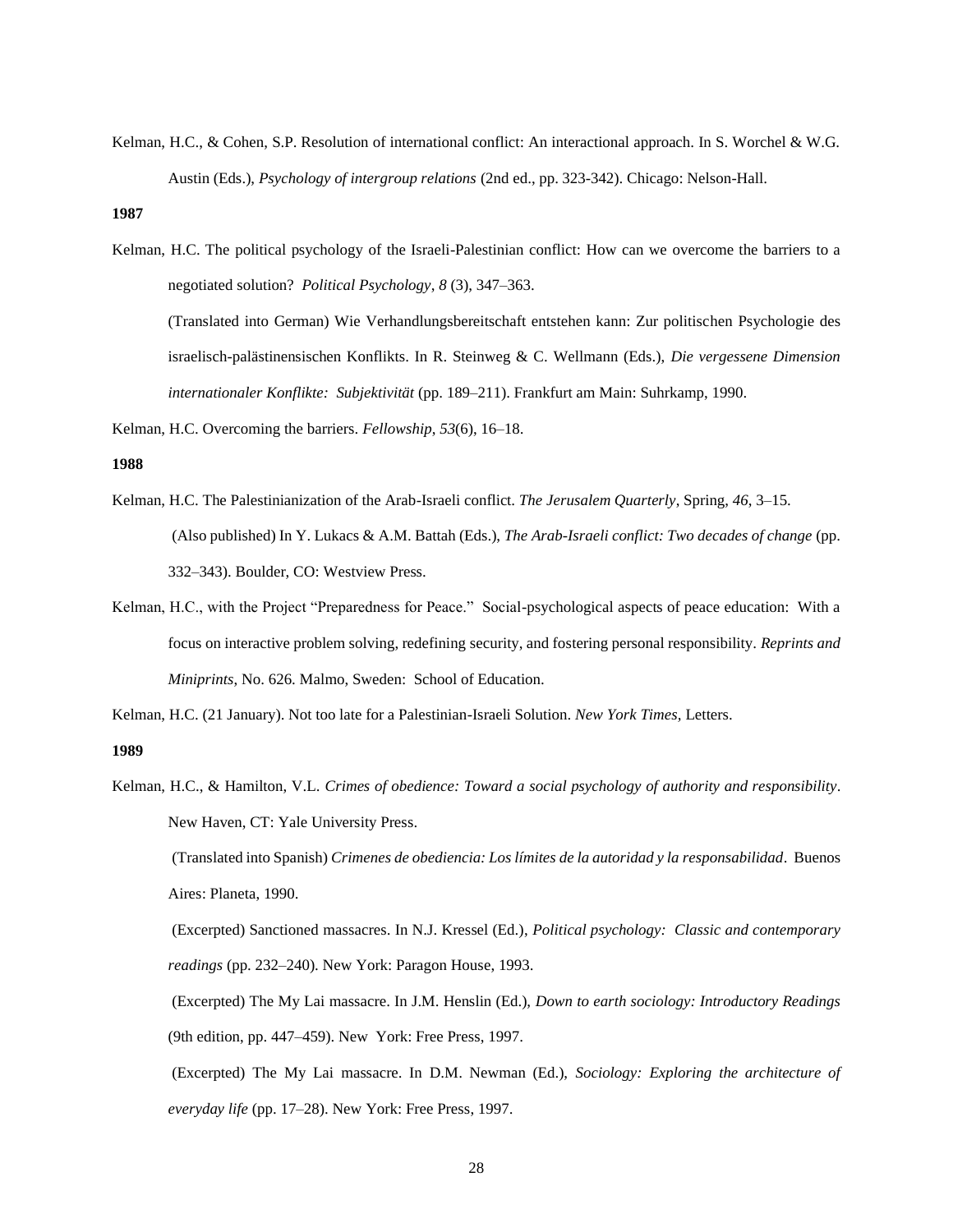(Excerpted) Crimes of obedience. In M.D. Ermann & R.J. Lundman (Eds.), *Corporate and governmental deviance: Problems of organizational behavior in contemporary society* (pp. 137–164). New York and Oxford: Oxford University Press, 1992.

(Excerpted) The My Lai massacre: Crimes of obedience and sanctioned massacres. In M.D. Ermann & R.J. Lundman (Eds.), *Corporate and governmental deviance: Problems of organizational behavior in contemporary society (pp. 180–206).* New York and Oxford: Oxford University Press, 1996. (6<sup>th</sup> ed., 2002, pp. 195–222).

- Kelman, H.C. The Nazi biomedical vision: Killing in the name of healing (Review of *The Nazi doctors* by R.J. Lifton). *Contemporary Psychology*, *34*, 437–440.
- Kelman, H.C. How the U.S. can advance Israeli-Palestinian peace. *Christian Science Monitor*, December 7, p. 19. (Reprinted) The U.S. role in Israeli-Palestinian peace. *New Outlook*, March 1990, *33* (1–2), 40–41.

**1990**

- Kelman, H.C. Applying a human needs perspective to the practice of conflict resolution: The Israeli-Palestinian case. In J. Burton (Ed.), *Conflict: Human needs theory* (pp. 283–297). New York: St. Martin's Press.
- Kelman, H.C. Now nobody's talking: How the U.S. and the PLO can get back to the table. *Christian Science Monitor*, July 2, p. 18.

- Hernandez de Frutos, T. Entrevista con Herbert Kelman: Reconsideraciones sobre los procesos de influencia social. *Interaccion Social*, *1*, 187–205.
- Kelman, H.C. A behavioral science perspective on the study of war and peace. In R. Jessor (Ed.), *Perspectives on behavorial science: The Colorado Lectures* (pp. 245–275). Boulder, CO: Westview Press.
- Kelman, H.C. Interactive problem-solving: The uses and limits of a therapeutic model for the resolution of international conflicts. In V. Volkan, J.V. Montville, & D.A. Julius (Eds.), *The psychodynamics of international relationships, Volume 2: Unofficial diplomacy at work* (pp. 145–160). Lexington, MA: Heath/Lexington Books.
- Kelman, H.C. On the history and development of peace research: Personal reflections. In J.W. Nobel (Ed.), *The coming of age of peace research* (pp. 25–37). Groningen, The Netherlands: STYX Publications.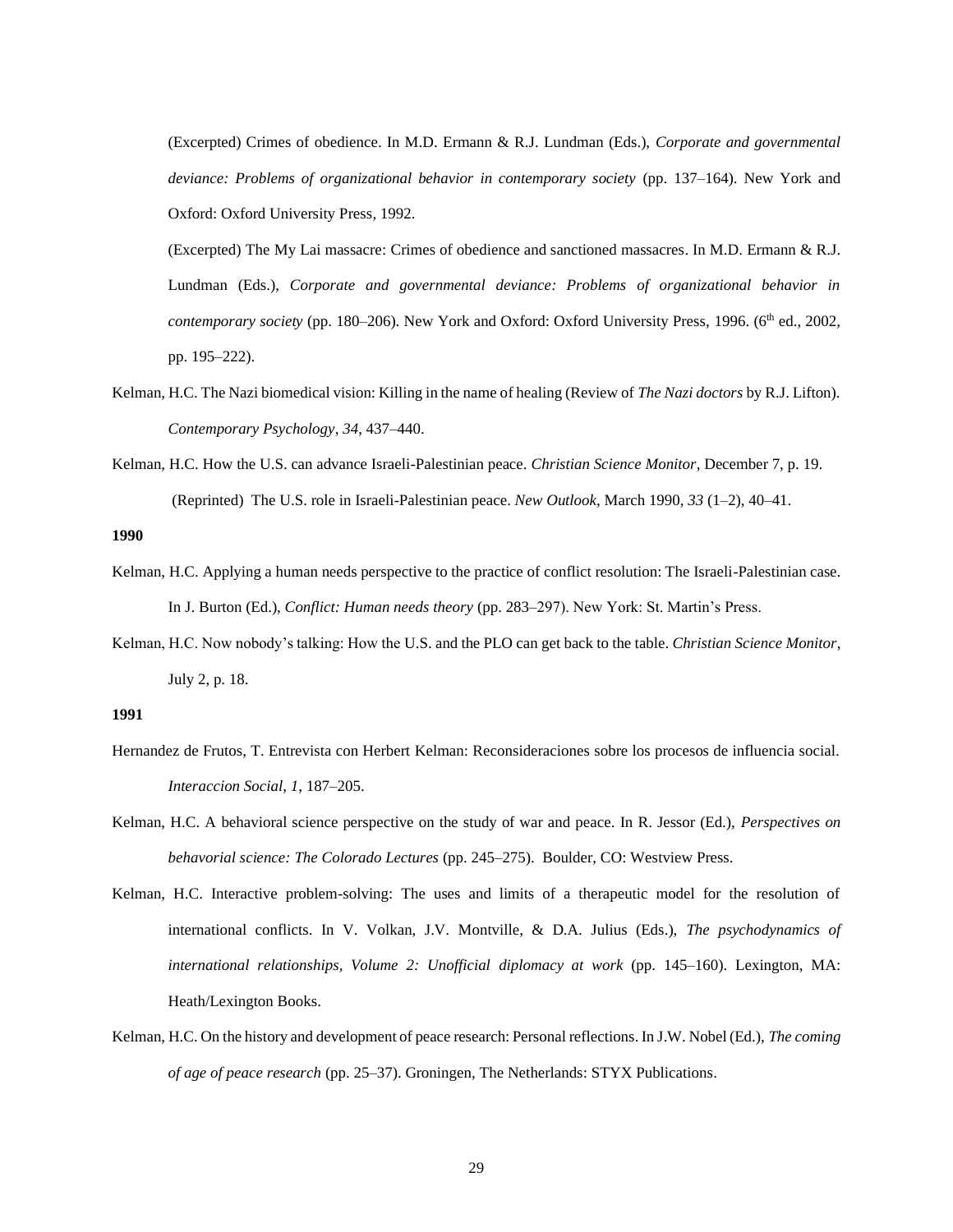Kelman, H.C. Existential fears and mutual reassurance in Israeli-Palestinian relations. *La Croix L'Evenement*, August

3, p. 3.

Kelman, H.C. The Middle East Peace Conference. *Psychologists for Social Responsibility Newsletter*, *10* (4), 1–2.

#### **1992**

Kelman, H.C. Informal mediation by the scholar/practitioner. In J. Bercovitch & J. Rubin (Eds.), *Mediation in international relations: Multiple approaches to conflict management* (pp. 64–96). New York: St. Martin's Press.

(Revised and reprinted) In E. Weiner (Ed.), *The handbook of interethnic coexistence* (pp. 310–331). New York: Continuum, 1998.

- Kelman, H.C. Acknowledging the other's nationhood: How to create a momentum for the Israeli-Palestinian negotiations. *Journal of Palestine Studies*, *22* (1), 18–38.
- Kelman, H.C. Foreword. In S. Staub & P. Green (Eds.), *Psychology and social responsibility: Facing global challenges* (pp. ix–xii). New York: New York University Press.
- Kelman, H.C., & Hamilton, V.L. Comment on Sonia Lambert's review of "Crimes of Obedience." *Politics and the Individual*, *2* (1), 93–97.

- Kelman, H.C. Coalitions across conflict lines: The interplay of conflicts within and between the Israeli and Palestinian communities. In S. Worchel & J. Simpson (Eds.), *Conflict between people and groups* (pp. 236–258). Chicago: Nelson-Hall. (First published as) Working paper No. 91–9. Cambridge, MA: Harvard Center for International Affairs, 1991.
- Kelman, H.C. The social context of torture: Policy process and authority structure. In R.D. Crelinsten & A.P. Schmid (Eds.), *The politics of pain: Torturers and their masters* (pp. 21–38). Leiden, The Netherlands: COMT, University of Leiden.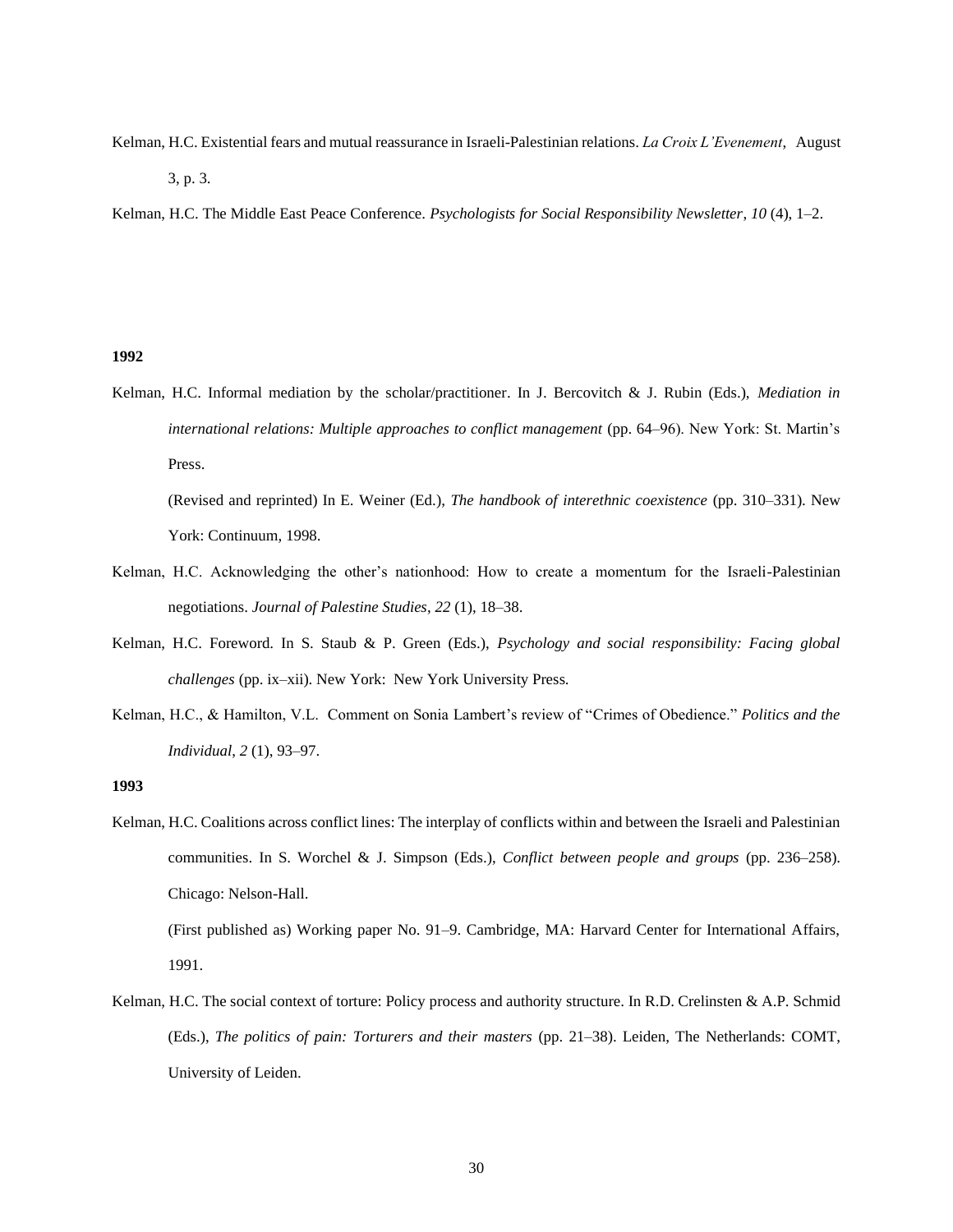(Reprinted) In R.D. Crelinsten & A.P. Schmid (Eds.), *The politics of pain: Torturers and their masters* (U.S. edition, pp. 19–34). Boulder, CO: Westview, 1995.

- Kelman, H.C. Conceptions of civic responsibility and the role of education in a multicultural world. *The Swarthmore Papers*, *1* (1), 33–49.
- Kelman, H.C. Commentary on Part IV: The reaction of mass publics to the Gulf War. In S.A. Renshon (Ed.), *The political psychology of the Gulf War: Leaders, publics, and the process of conflict* (pp. 251–265). Pittsburgh: University of Pittsburgh Press.
- Kelman, H.C. Foreword. In D.J.D. Sandole & H. van der Merwe (Eds.), *Conflict resolution theory and practice: Integration and application* (pp. ix–xii). Manchester and New York: Manchester University Press.

**1994**

Kelman, H.C. Inoffizielle Diplomatie im Nahen Osten: Ein Forschungsprogramm zur Lösung internationaler Konflikte. *Literarität*, November, No. 2, 36–45. (Revised and reprinted) Inoffizielle Diplomatie—ihr Beitrag zur Lösung internationaler Konflikte. In D.

Senghaas (Ed.), *Frieden machen* (pp. 243–267). Frankfurt am Main: Suhrkamp, 1997.

- Kelman, H.C. Essay [on recent developments in the Middle East]. *Psychology International*, Spring, *5* (2), pp. 1 and 6–7.
- Kelman, H.C. Three steps to advance Israeli-Arab peace. *The Boston Globe*, March 8, op-ed page 15.
- Rouhana, N.N., & Kelman, H.C. Promoting joint thinking in international conflicts: An Israeli-Palestinian continuing workshop. *Journal of Social Issues*, *50* (1), 157–178.

- Kelman, H.C. Contributions of an unofficial conflict resolution effort to the Israeli-Palestinian breakthrough. *Negotiation Journal*, *11* (1), 19–27.
- Kelman, H.C. Ignacio Martín-Baró: A personal remembrance of a martyred peace psychologist. *Peace and Conflict: Journal of Peace Psychology*, *1* (1), 11–15.
- Kelman, H.C. Decision making and public discourse in the Gulf War: An assessment of underlying psychological and moral assumptions. *Peace and Conflict*: *Journal of Peace Psychology*, *1* (2), 117–130.
- Kelman, H.C. Discurso de aceptación. In *Discursos correspondientes a las Investiduras de doctor* "*honoris causa*" (pp. 111–117). Madrid: Universidad Complutense.

**<sup>1995</sup>**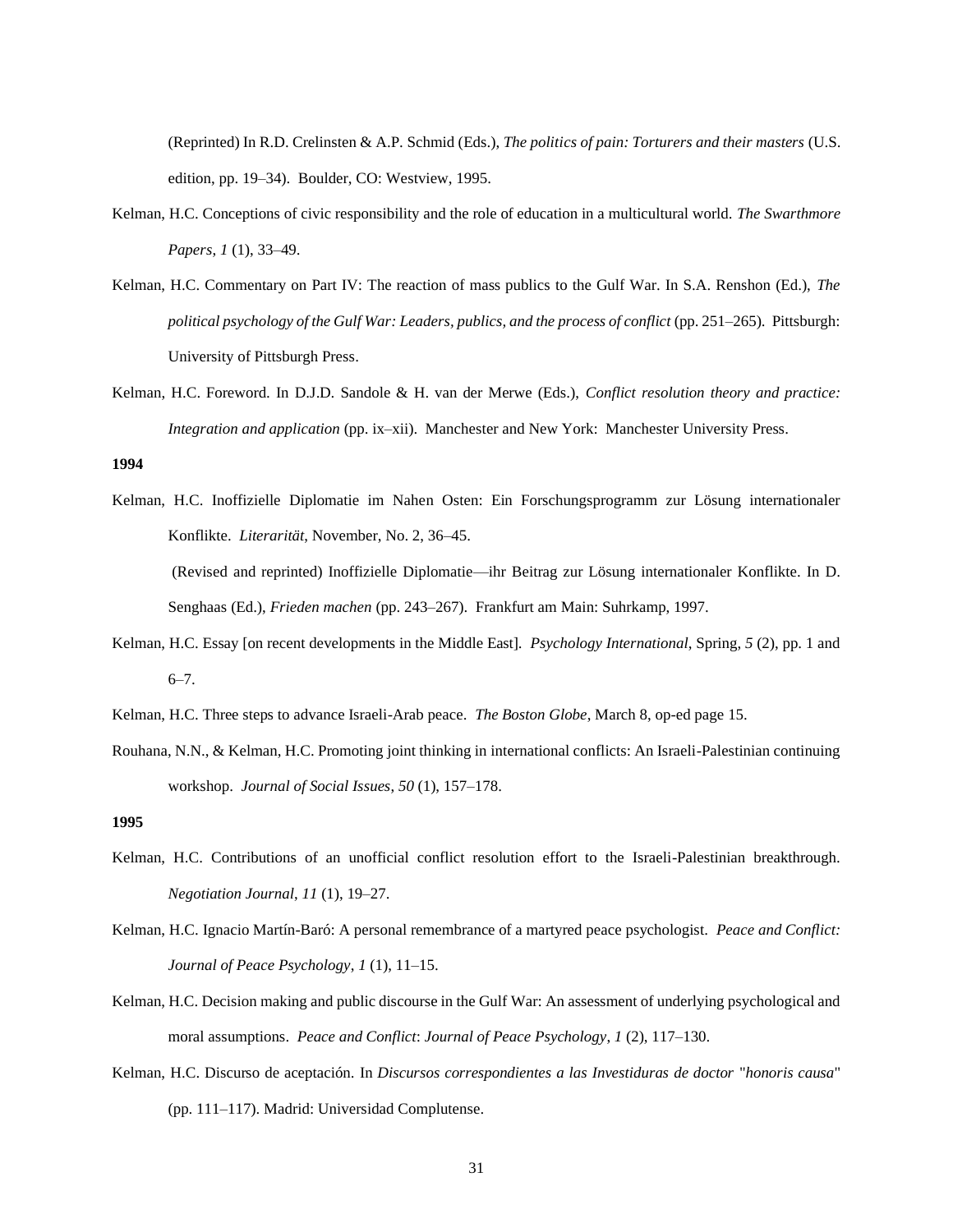- Kelman, H.C. Negotiation as interactive problem solving. *International Negotiation: A Journal of Theory and Practice*, *1* (1), 99–123.
- Kelman, H.C. The interactive problem-solving approach. In C.A. Crocker & F. O. Hampson (Eds.), *Managing global chaos: Sources of and responses to international conflict* (pp. 501–519). Washington: U.S. Institute of Peace.
- Kelman, H.C. Foreword. In A. J. Kimmel, *Ethical issues in behaviorial science* (pp. xiii–xv). Cambridge, MA, and Oxford: Blackwell Publishers.

(2nd ed., pp. xii–xiv, Malden, MA: Blackwell Publishing, 2007.)

# **1997**

Kelman, H.C. Group processes in the resolution of international conflicts: Experiences from the Israeli-Palestinian case. *American Psychologist, 52*, 212–220.

(Reprinted) In J. Garcia & K.A. Keough (Eds.), *Social psychology of gender, race, and ethnicity: Readings and projects*. Guilford, CT: McGraw-Hill, 1999.

- Kelman, H.C. Negotiating national identity and self-determination in ethnic conflicts: The choice between pluralism and ethnic cleansing. *Negotiation Journal*, *13*(4), 327–340.
- Kelman, H.C. Some determinants of the Oslo breakthrough. *International Negotiation*, *2* (2), 183–194. (Reprinted) In D.M. Kolb (Ed.), *Negotiation eclectics* (pp. 276–288). Cambridge, MA: PON Books, 1999.
- Kelman, H.C. Social-psychological dimensions of international conflict. In I.W. Zartman & J.L. Rasmussen (Eds.), *Peacemaking in international conflict: Methods and techniques* (pp. 191–236). Washington, DC: U.S. Institute of Peace Press.

(Excerpted and translated into Japanese) In Y. Araki & J. Kawada (Eds.), *Handbook of political psychology*  (pp. 161–169)*.* Tokyo, Japan: Hokuju, 2003.

- Kelman, H.C. Nationalism, patriotism, and national identity: Social-psychological dimensions. In D. Bar-Tal & E. Staub (Eds.), *Patriotism in the life of individuals and nations* (pp. 165–189). Chicago, IL: Nelson-Hall.
- Kelman, H.C. Settlers must leave Hebron or accept Palestinian authority, *The Boston Sunday Globe*, January 5, op-ed page F7.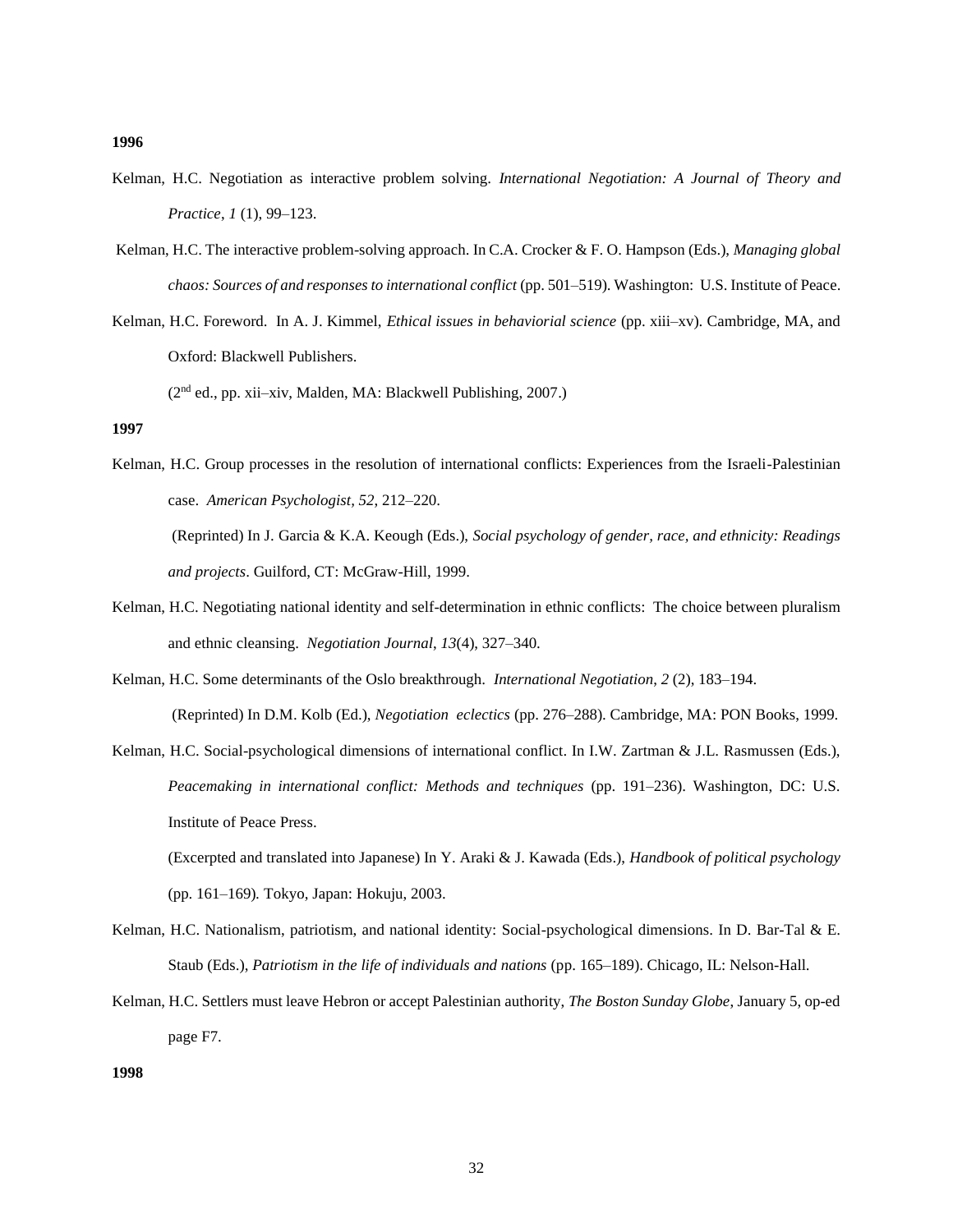Kelman, H.C. Interactive problem solving: An approach to conflict resolution and its application in the Middle East. *PS: Political Science and Politics*, *31*(2), 190–198.

(Revised and reprinted) Interactive problem solving in the Middle East. In L. Reychler & T. Paffenholz (Eds.), *Peacebuilding: A field guide* (pp. 97–110). Boulder, CO, and London, England: Lynne Rienner, 2001.

Kelman, H.C. Social-psychological contributions to peacemaking and peacebuilding in the Middle East. *Applied Psychology: An International Review, 47* (1), 5–28.

(Reprinted) In G. Baechler (Ed.), *Promoting peace: The role of civilian conflict resolution* (pp. 61–82). Berne, Switzerland: Staempfli, 2002.

Kelman, H.C. Building a sustainable peace: The limits of pragmatism in the Israeli-Palestinian negotiations. *Journal of Palestine Studies*, *28*(1), 36–50.

(Reprinted) In *Peace and Conflict: Journal of Peace Psychology,* 1999, *5*(2), 101–115.

(Reprinted) In J. Rourke (Ed.), *Taking sides: Clashing views on controversial issues in world politics* (9<sup>th</sup> ed). Guilford, CT: Dushkin/McGraw-Hill, 1999. (10<sup>th</sup> ed., pp. 140–150, 2002.)

- Kelman, H.C. The place of ethnic identity in the development of personal identity: A challenge for the Jewish family. In P.Y. Medding (Ed.), *Coping with life and death: Jewish families in the twentieth century* (Vol. XIV of *Studies in Contemporary Jewry: An Annual*, pp. 3–26). New York, NY and Oxford, England: Oxford University Press.
- Kelman, H.C. Israel in transition from Zionism to post-Zionism. In G. Ben-Dor (Ed.), *Israel in transition* (Vol. 555 of *The Annals of the American Academy of Political and Social Science,* pp. 46–61). Thousand Oaks, CA: Sage.
- Kelman, H.C. Creating sustainable peace in the Middle East. In D. Francis (Ed.), *Mediating deadly conflicts* (pp. 75– 81)*.* Cambridge, MA: World Peace Foundation.

- Kelman, H.C. Transforming the relationship between former enemies: A social-psychological analysis. In R.L. Rothstein (Ed.), *After the peace: Resistance and reconciliation* (pp. 193–205). Boulder, CO, and London, England: Lynne Rienner.
- Kelman, H.C. The interdependence of Israeli and Palestinian national identities: The role of the other in existential conflicts. *Journal of Social Issues, 55*(3), 581–600.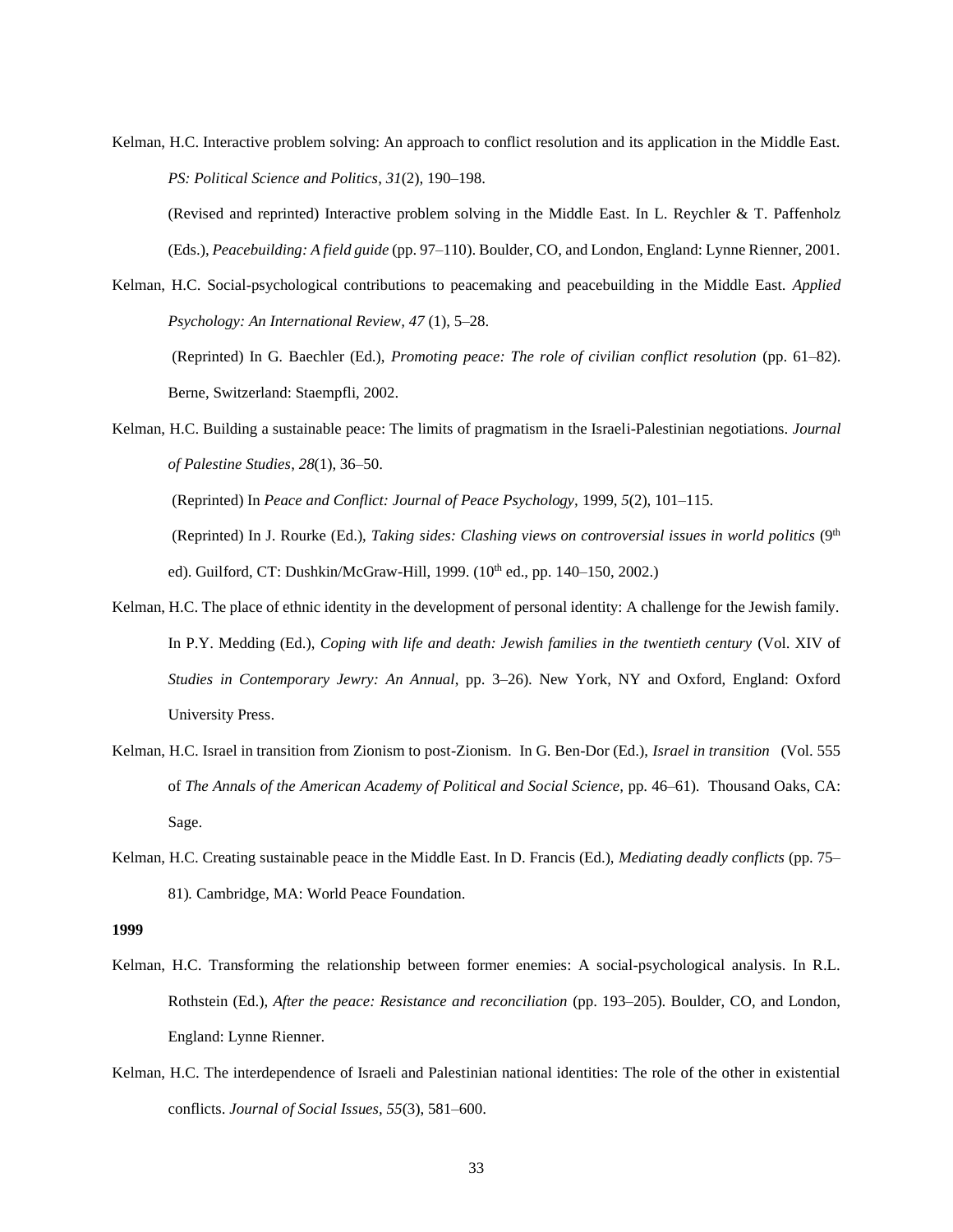- Kelman, H.C. Experiences from 30 years of action research on the Israeli-Palestinian conflict. In K.P. Spillmann & A. Wenger (Eds.), *Zeitgeschichtliche Hintergründe aktueller Konflikte VII*: *Zürcher Beiträge zur Sicherheitspolitik und Konfliktforschung*, No. 54, 173–197.
- Kelman, H.C. Interactive problem solving as a metaphor for international conflict resolution: Lessons for the policy process. *Peace and Conflict: Journal of Peace Psychology*, *5*, 201–218.
- Kelman, H.C. Scholars, practitioners, and scholar-practitioners: The complementary role of Track II diplomacy. *Centerpiece: Newsletter of the Weatherhead Center for International Affairs at Harvard University, 13*(3),  $2-4, 5-6.$
- Kelman, H.C., & Rouhana, N.N. Introduction to J. Alpher, K. Shikaki, et al., Concept paper: The Palestinian refugee problem and the right of return. *Middle East Policy*, *6*(3), 167–189. (First published as) Working Paper No. 98–7. Cambridge, MA: Weatherhead Center for International Affairs, Harvard University, 1998.
- Kelman, H.C., & Rouhana, N.N. Introduction to Joint Working Group on Israeli-Palestinian Relations, Document: General principles for the final Israeli-Palestinian agreement. *The Middle East Journal*, *53*(1), 170–175. (First published as) PICAR (Program on International Conflict Analysis and Resolution) Working Paper. Cambridge, MA: Weatherhead Center for International Affairs, Harvard University, September, 1998.
- Ruggiero, K.M., & Kelman, H.C. (Eds.) Prejudice and intergroup relations: Papers in honor of Allport's centennial. *Journal of Social Issues, 55*(3), 404–600.

Ruggiero, K.M., & Kelman, H.C. Introduction to the issue. *Journal of Social Issues, 55* (3), 405–414. **2000**

- Kelman, H.C. The role of the scholar-practitioner in international conflict resolution. *International Studies Perspectives*, *1*, 273–288.
- Kelman, H.C. International conflict resolution. In G. Magerl, H. Rumpler, & C. Smekal (Eds.), *Wissenschaft und Zukunft: Beiträge der Wissenschaften zur Bewältigung globaler Krisen* (pp. 207–224). Vienna: Böhlau.
- Kelman, H.C. Transcending the balance of power. *Middle East Insight, 15*(2), 51–53.
- Kelman, H.C. The components of a "principled compromise." *The Boston Globe*, July 18, op-ed page A13.
- Kelman, H.C. The challenge for Arafat and Barak. *The Boston Globe*, September 7, op-ed page A15.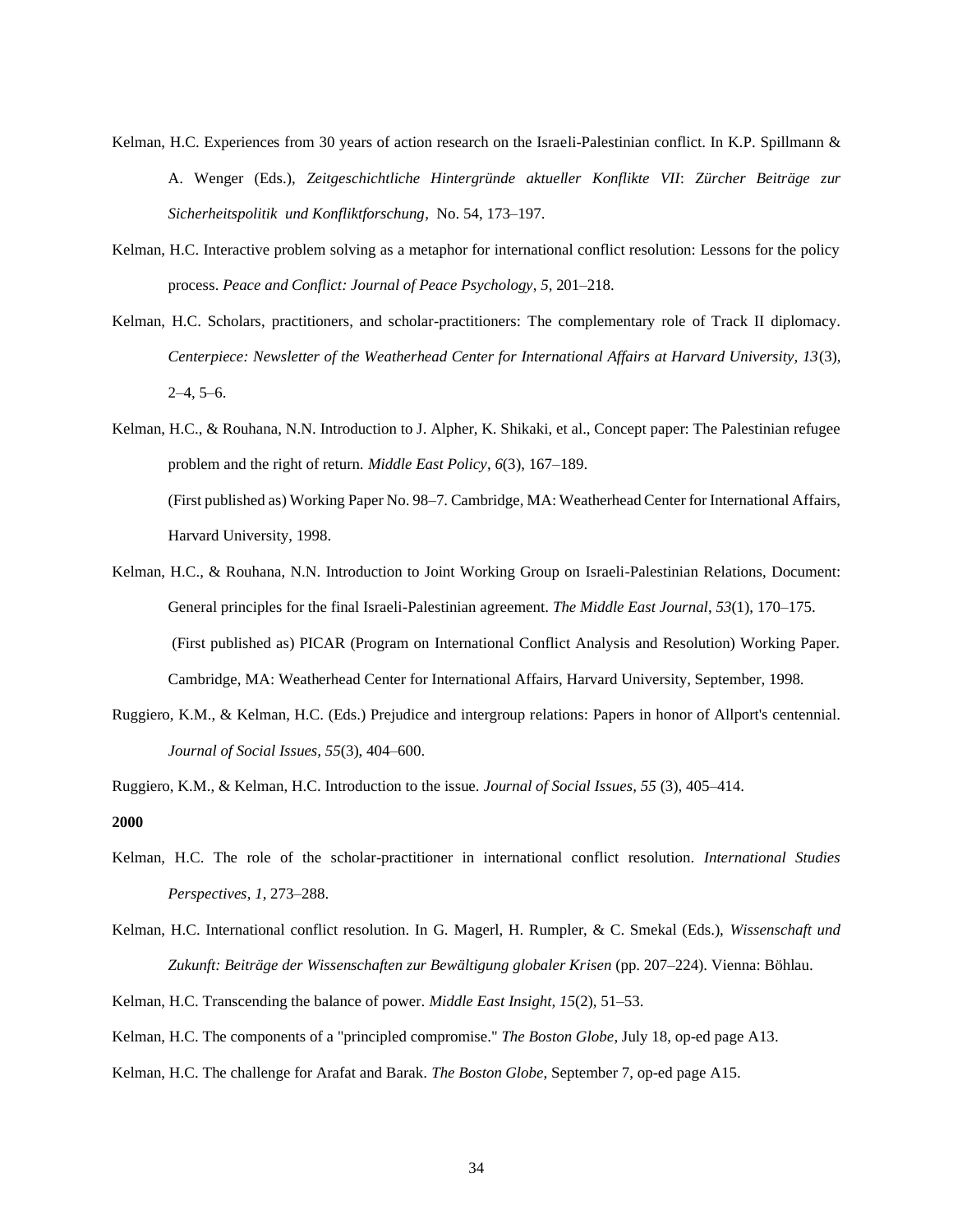- Kelman, H.C. Israeli-Palestinian [case]. Contributed to H.H. Saunders, Interactive conflict resolution: A view for policy makers on making and building peace. In P.C. Stern & D. Druckman (Eds.), *International conflict resolution after the Cold War* (pp. 269–271). Washington, DC: National Academy Press.
- Kelman, H.C. (Ed.) The future Israeli-Palestinian relationship: A concept paper by the Joint Working Group on Israeli-Palestinian Relations. *Middle East Policy, 7*(2), 90–112. (First published as) Working Paper No. 99–12. Cambridge, MA: Weatherhead Center for International Affairs, Harvard University, 1999.

- Kelman, H.C. The role of national identity in conflict resolution: Experiences from Israeli-Palestinian problem-solving workshops. In R.D. Ashmore, L. Jussim, & D. Wilder (Eds.), *Social identity, intergroup conflict, and conflict reduction* (pp. 187–212). Oxford, England and New York, NY: Oxford University Press.
- Kelman, H.C. Dignity and dehumanization: The impact of the Holocaust on central themes of my work. In P. Suedfeld (Ed.), *Light from the ashes: Social science careers of young Holocaust refugees and survivors* (pp. 197–220). Ann Arbor, MI: University of Michigan Press.
- Kelman, H.C. Reflections on the social and psychological processes of legitimization and delegitimization. In J.T. Jost & B. Major (Eds.), *The psychology of legitimacy: Emerging perspectives on ideology, justice, and intergroup relations* (pp. 54–73). Cambridge, England: Cambridge University Press.
- Kelman, H.C. Ethical limits on the use of influence in hierarchical relationships. In J. M. Darley, D. Messick, & T. R. Tyler (Eds.), *Social influences on ethical behavior in organizations* (pp. 11–20). Mahwah, NJ, and London: Lawrence Erlbaum.

Kelman, H.C. How to renew the Israeli-Palestinian peace process. *The Boston Globe*, August 6, op-ed page 11.

Kelman, H.C. A vision for compromise. *The Boston Globe*, December 8, op-ed page A19.

#### **2002**

Kelman, H.C. National identity and the role of the "other" in existential conflicts: The Israeli-Palestinian case. In G. Baechler & A. Wenger (Eds.). *Conflict and cooperation: The individual between ideal and reality* (*Festschrift in honor of Kurt R. Spillmann*, pp. 107–124). Zurich: Neue Zürcher Zeitung Publishing. (Revised) In J. Bunzl (Ed.), *Islam, Judaism, and the political role of religions in the Middle East* (pp. 61– 74). Gainesville: University Press of Florida (2004).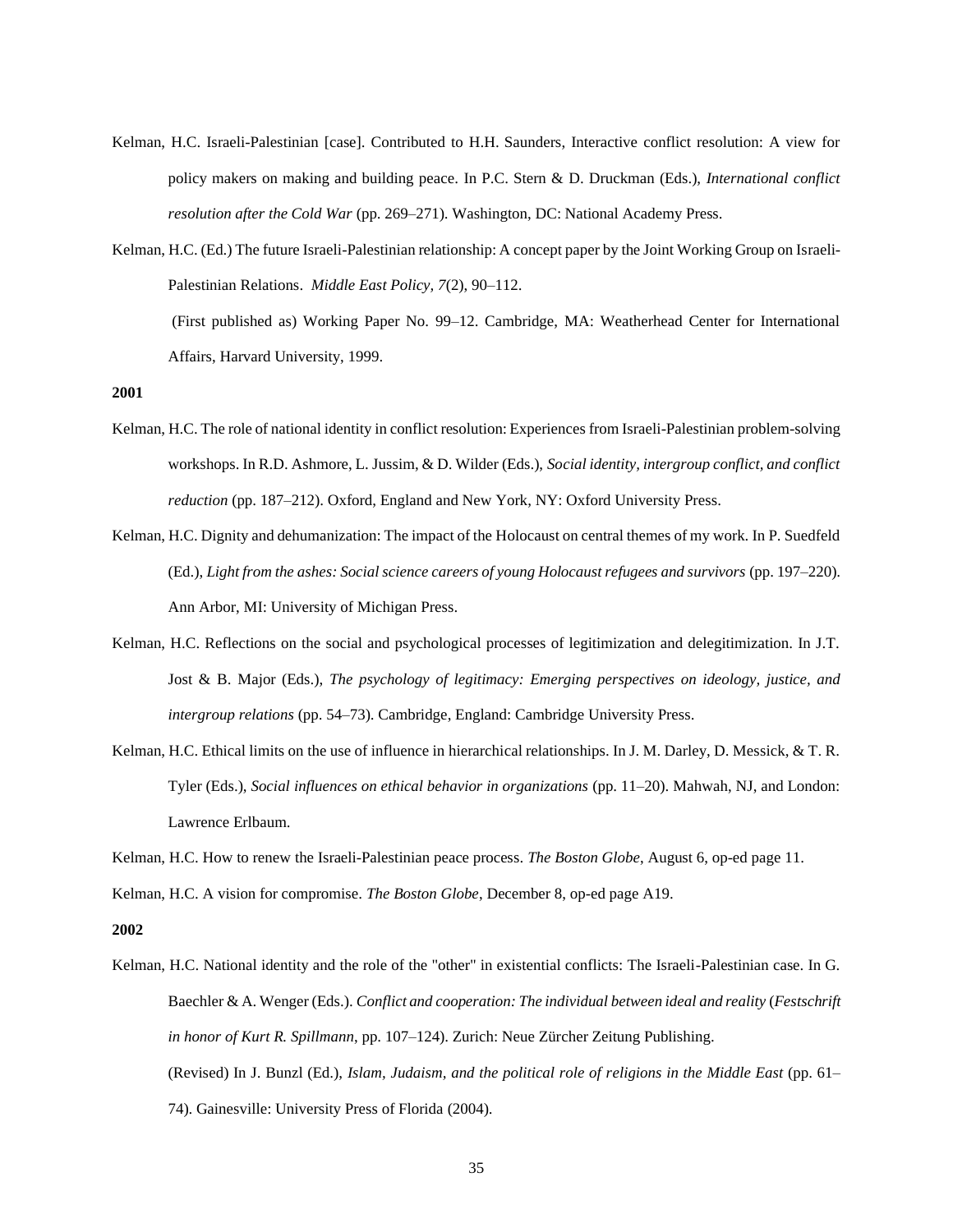Kelman, H.C. Interactive problem solving as a tool for second track diplomacy. In J. Davies & E. Kaufman (Eds.), *Second track/citizens' diplomacy: Concepts and techniques for conflict transformation* (pp. 81–105). Lanham, MD: Rowman & Littlefield.

(Reprinted) In S. Cobb, S. Federman, and A. Castel (Eds.), *Introduction to Conflict Resolution: Discourses and Dynamics.* Lanham, MD: Rowman & Littlefield, 2019.

- Kelman, H.C. Interactive problem solving: Informal mediation by the scholar-practitioner. In J. Bercovitch (Ed.), *Studies in international mediation: Essays in honor of Jeffrey Z. Rubin* (pp. 167–193). New York: Palgrave Macmillan.
- Kelman, H.C. Needed: A manifesto for Mideast peace. *The Boston Globe*, March 14, op-ed page A15.

#### **2003**

- Kelman, H.C. The major roadblock on road map to peace. *The Boston Globe*, May 16, op-ed page A19.
- Kelman, H.C. Move Yasser Arafat up—not out. *The Boston Globe*, September 20, op-ed page A11.
- Kelman, H.C. Foreword. In S. Cheldelin, D. Druckman, & L. Fast (Eds.), *Conflict: From analysis to intervention* (pp. vii–ix). London, England, and New York, NY: Continuum.
- Kelman, H.C., & Fisher, R.J. Conflict analysis and resolution. In D.O. Sears, L. Huddy, & R. Jervis (Eds.), *Oxford handbook of political psychology* (pp. 315–353). Oxford, England: Oxford University Press.

- Kelman, H.C. Reconciliation as identity change: A social-psychological perspective. In Y. Bar-Siman-Tov (Ed.), *From conflict resolution to reconciliation* (pp. 111-124). Oxford, England: Oxford University Press.
- Kelman, H.C. Continuity and change: My life as a social psychologist. In A.H. Eagly, R.M. Baron, & V.L. Hamilton, (Eds.), *The social psychology of group identity and social conflict: Theory, application, and practice* (pp. 233–275). Washington, DC: American Psychological Association.
- Kelman, H.C. The nature of international conflict: A social-psychological perspective. In H.J. Langholtz & C.E. Stout (Eds.), *The psychology of diplomacy* (pp. 59–77). Westport, CT: Praeger.
- Kelman, H.C. International conflict. In C. Spielberger (Ed.), *Encyclopedia of applied psychology* (pp. 355–367). San Diego, CA: Elsevier Ltd.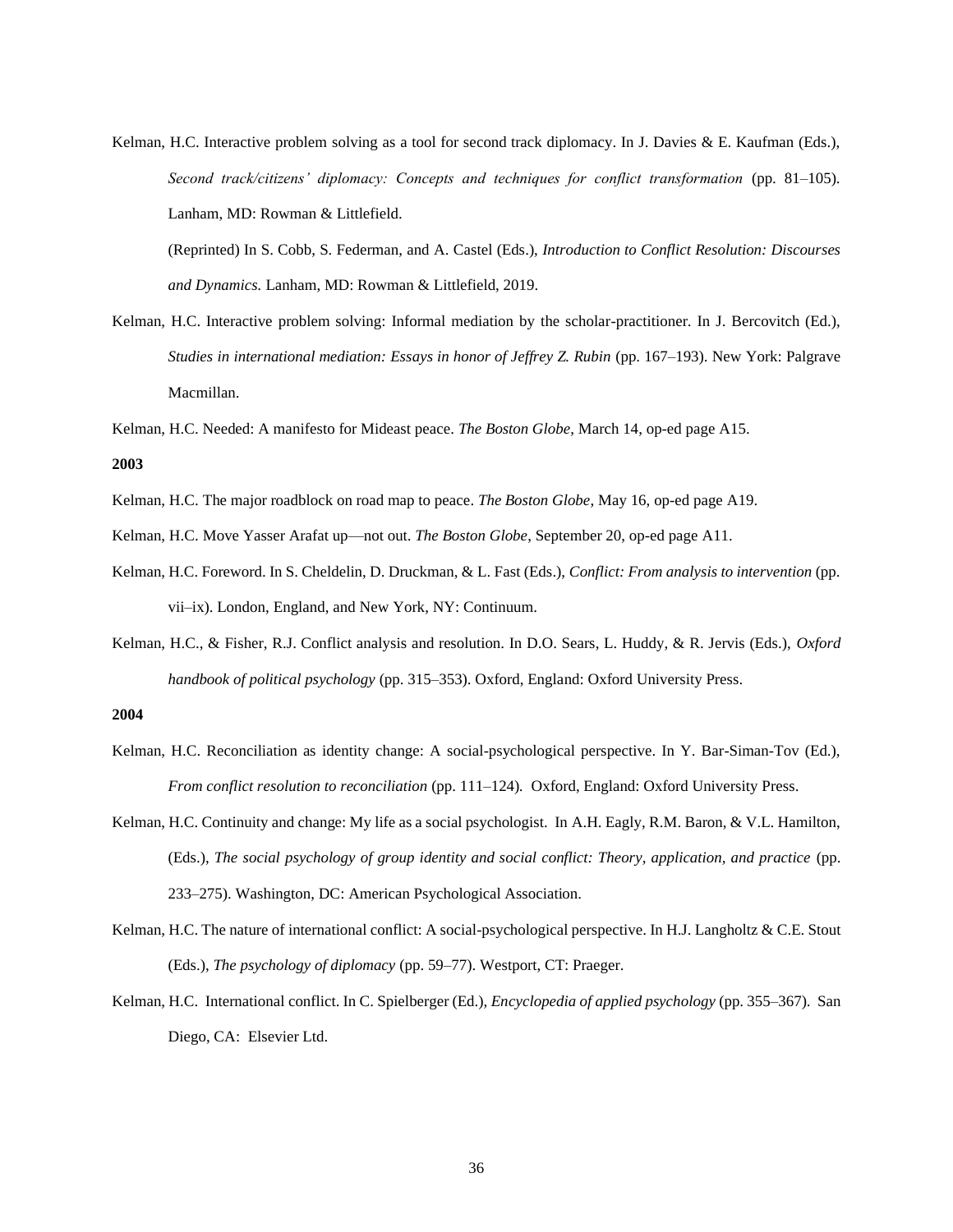- Kelman, H.C. Ein sozialpsychologischer Zugang zur Lösung internationaler Konflikte: Erfahrungen mit dem israelisch-palästinensischen Fall. In M. Hassler, M. Hautzinger, & J. Wertheimer (Eds.), *Frieden schaffen- aber wie?* (pp. 41–60). Tübingen, Germany: Stauffenburg Verlag.
- Kelman, H.C. Prólogo. In J.H. Zalles, *Barreras al diálogo y al consenso: Diagnóstico y posibles respuestas* (pp. 7– 9)*.* Bogotá, Colombia: Editorial Norma.
- Kelman, H.C. (April 8). Negotiation is the road to Mideast peace. *The Boston Globe*, op-ed page A15.
- Kelman, H.C. In appreciation of Ralph White—valued friend and colleague for the last fifty years. *Peace and Conflict: Journal of Peace Psychology, 10*(2), 341–344.

- Kelman, H.C. Interactive problem solving in the Israeli-Palestinian case: Past contributions and present challenges. In R.J. Fisher (Ed.), *Paving the way: Contributions of interactive conflict resolution to peacemaking* (pp. 41– 63). Lanham, MD: Lexington Books.
- Kelman, H.C. Building trust among enemies: The central challenge for peacemaking efforts. In W. Krieg, K. Galler, & P. Stadelmann (Eds.), *Richtiges und gutes Management: vom System zur Praxis* (*Festschrift für Fredmund Malik*, pp. 349–367). Bern, Switzerland: Verlag Haupt.

(Revised and reprinted) Building trust among enemies: The central challenge for international conflict resolution. *International Journal of Intercultural Relations, 29*(6), 639–650.

- Kelman, H.C. Lessons from interactive problem solving for the policy process. In M. Fitzduff & C.E. Stout (Eds.), *Group and social factors* (Vol. 2 of *The psychology of resolving global conflicts: From war to peace,* pp. 109–131). Westport, CT: Praeger Security International.
- Kelman, H.C. The policy context of torture: A social-psychological analysis. *International Review of the Red Cross, 87*(857), 123–134.

(Excerpted) In R. Falk, I. Gendzier, & R.J. Lifton (Eds.), *Crimes of war: Iraq* (pp. 371–378). New York, NY: Nation Books, 2006.

(Reprinted) In K. Naga Sri Valli (Ed.), *Torture: A legal debate* (pp. 26–40). Hyderabad, India: Amicus Books, the Icfai University Press, 2007.

Kelman, H.C. The psychological impact of the Sadat visit on Israeli society. *Peace and Conflict: Journal of Peace Psychology*, *11*(2), 111–136.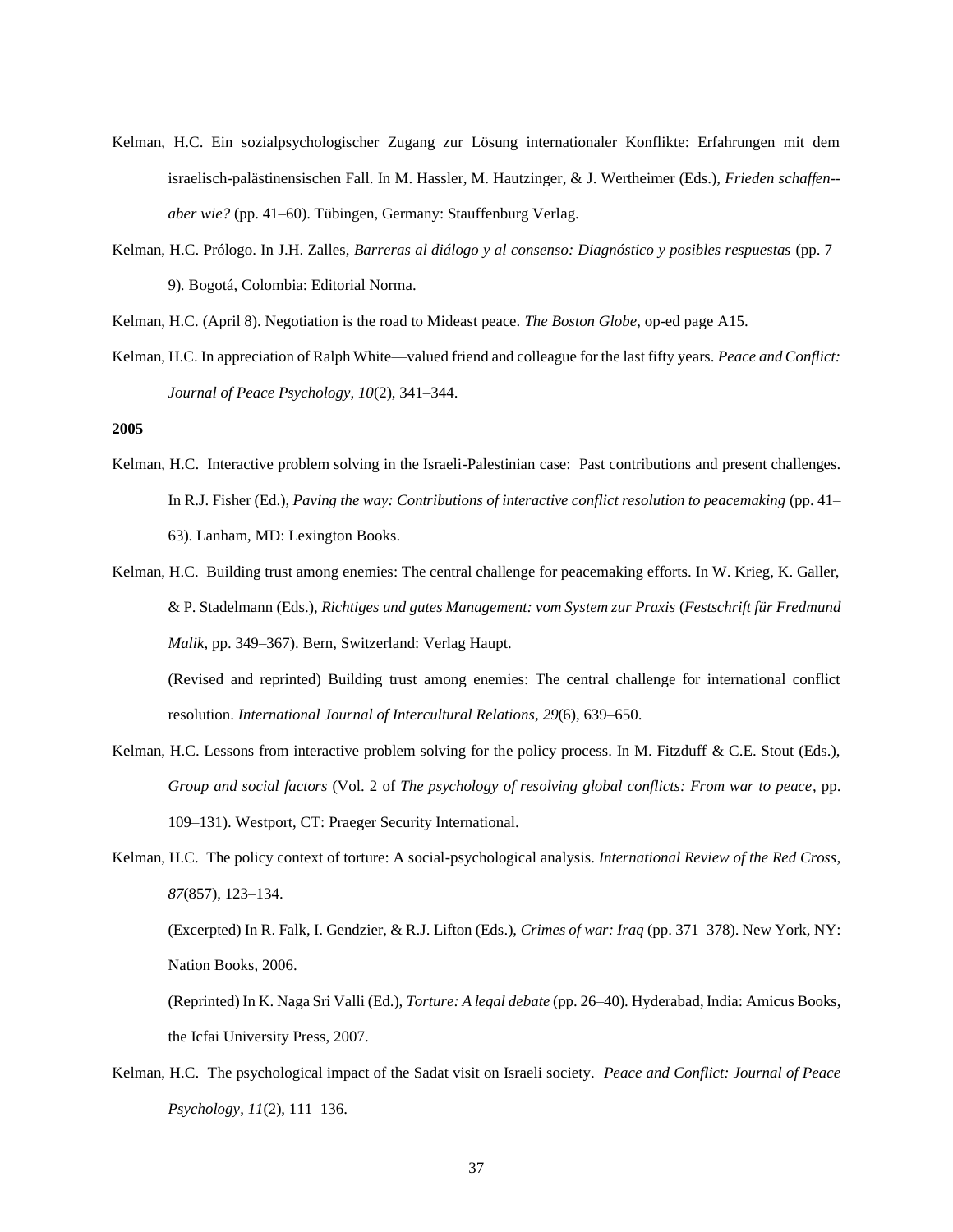Kelman, H.C. (January 11). Abbas has a mandate; now he needs allies. *The Boston Globe,* op-ed page A12.

Kelman, H.C. (August 15). Beyond the Gaza disengagement. *The Boston Globe,* op-ed page A11.

**2006**

- Kelman, H.C. Interests, relationships, identities: Three central issues for individuals and groups in negotiating their social environment. In S.T. Fiske, A.E. Kazdin, & D.L. Schacter (Eds.), *Annual Review of Psychology* (Vol. 57, pp. 1–26). Palo Alto, CA: Annual Reviews.
- Kelman, H.C. The role of an international facilitating service for conflict resolution. *International Negotiation: A Journal of Theory and Practice, 11,* 209–223.
- Kelman, H.C. National identity and the role of the "other" in existential conflicts: The Israeli-Palestinian case. *International Scientific Journal of Methods and Models of Complexity, 8*(1), an electronic journal available at http://www.nosmo.nl/isj/
- Kelman, H.C. The Latke vs. the Hamantash in an age of (m)oral crisis. In R. Cerna (Ed.), *The great latke-hamantash debate* (pp*.* 47–54). Chicago, IL: The University of Chicago Press.

**2007**

- Kelman, H.C. The Israeli-Palestinian peace process and its vicissitudes: Insights from attitude theory. *American Psychologist,62*(4), 287–303.
- Kelman, H.C. Israeli–Palestinian peace: Inching toward and looking beyond negotiations. *Middle East Policy, 14*(3), 29–40.
- Kelman, H.C. Interrogating enemies of the state: When torture becomes an instrument of policy. *Dialogue: The Official Newsletter of the Society for Personality and Social Psychology, 22*(2), 12–14.
- Kelman, H.C. Anti-Semitism and Zionism in the debate on the Palestinian issue: Personal reflections. In M. Polner & S. Merken (Eds.), *Peace, justice and Jews: Reclaiming our tradition* (pp. 305–314)*.* New York, NY, and Charlottetown, Canada: Bunim & Bannigan Ltd.

(Translated into German) In J. Bunzl & A. Senfft (Eds.), *Zwischen Antisemitismus und Islamophobie: Voruteile und Projektionen in Europa und Nahost* (pp. 238–250). Hamburg: VSA-Verlag, 2008.

Kelman, H.C. Social-psychological dimensions of international conflict. In I.W. Zartman (Ed*.*), *Peacemaking in international conflict: Methods and techniques (rev. ed.)* (pp. 61–107). Washington, DC: U.S. Institute of Peace Press.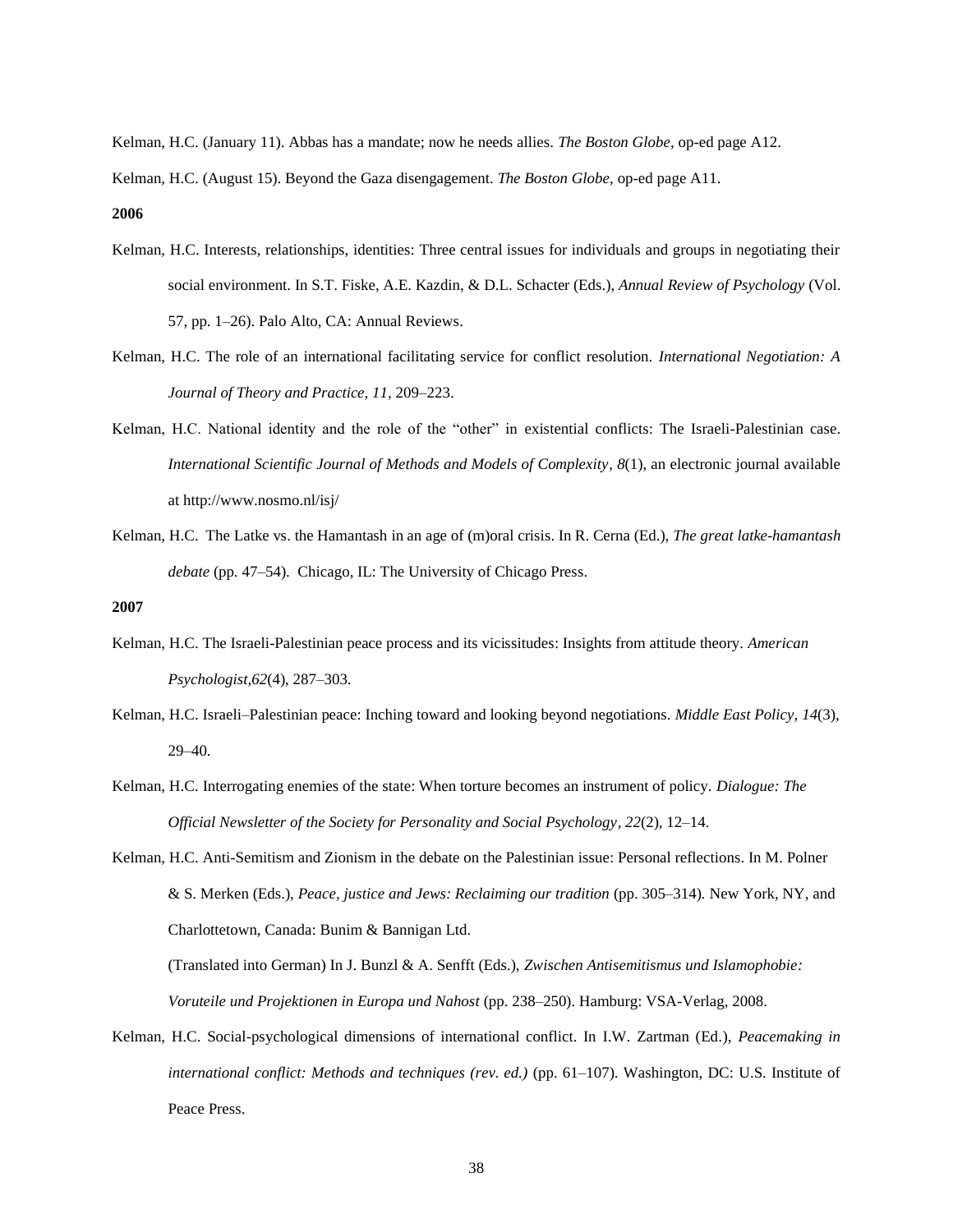- Kelman, H.C. Interaktive Problemlösung: Ein sozialpsychologischer Ansatz zur Lösung von Konflikten am Beispiel Nahost. In R. Ballreich, M.W. Fröse, & H. Piber (Eds.), *Organisationsentwicklung und Konfliktmanagement: Innovative Konzepte und Methoden* (pp.207–226). Berne, Switzerland: Haupt.
- Kelman, H.C. (March 30). Preconditions in Mideast negotiations. *The Boston Globe,* op-ed page A17. (reprinted) Applying the golden rule. *International Herald Tribune,* opinion page.

Kelman, H.C. (February 23). Where is the line crossed? *The Jewish Advocate,* 198(8), p. 15.

#### **2008**

- Kelman, H.C. Evaluating the contributions of interactive problem solving to the resolution of ethnonational conflicts. *Peace and Conflict: Journal of Peace Psychology, 14*(1), 29–60.
- Kelman, H.C. Reconciliation from a social-psychological perspective. In A. Nadler, T.E. Malloy, & J.D. Fisher (Eds.), *The social psychology of intergroup reconciliation* (pp. 15–32)*.* Oxford and New York: Oxford University Press.
- Kelman, H.C. Conflict images, national narratives, and external realities. *American Psychologist, 63*(4), 280–282.
- Kelman, H.C. Negotiating a principled peace based on historic compromise. *Israel Horizons,* Summer 2008, 6–8.
- Kelman, H.C. Bridging individual and social change in international conflict: Contextual social psychology in action. In U. Wagner, L.R. Tropp, G. Finchilescu, & C. Tredoux (Eds.), *Improving intergroup relations: Building on the legacy of Thomas F. Pettigrew* (pp. 244–261)*.* Malden, MA: Blackwell Publishing.
- Kelman, H.C. A social-psychological approach to conflict analysis and resolution. In D. Sandole, S. Byrne, I. Sandole-Staroste, & J. Senehi (Eds.), *Handbook of conflict analysis and resolution* (pp. 170–183)*.* London and New York: Routledge [Taylor & Francis].
- Kelman, H.C. Zeev Schiff: An active adherent of dialogue. In E. Haber & E. Ya'ari (Eds.), *Zeev Schiff: 1932–2007* (pp. X–XIII). Privately published.

Kelman, H.C. (March 9). A 'declaration of principles' for the Mideast. *The Boston Globe,* p. K9.

- Kelman, H.C. The policy context of international crimes. In A. Nollkaemper & H. van der Wilt (Eds.), *System criminality in international law* (pp. 26–41). Cambridge, England: Cambridge University Press.
- Kelman, H.C. Interactive problem solving: Informal mediation by the scholar-practitioner. *Zeitschrift für Konfliktmanagement, 12,* 74–79.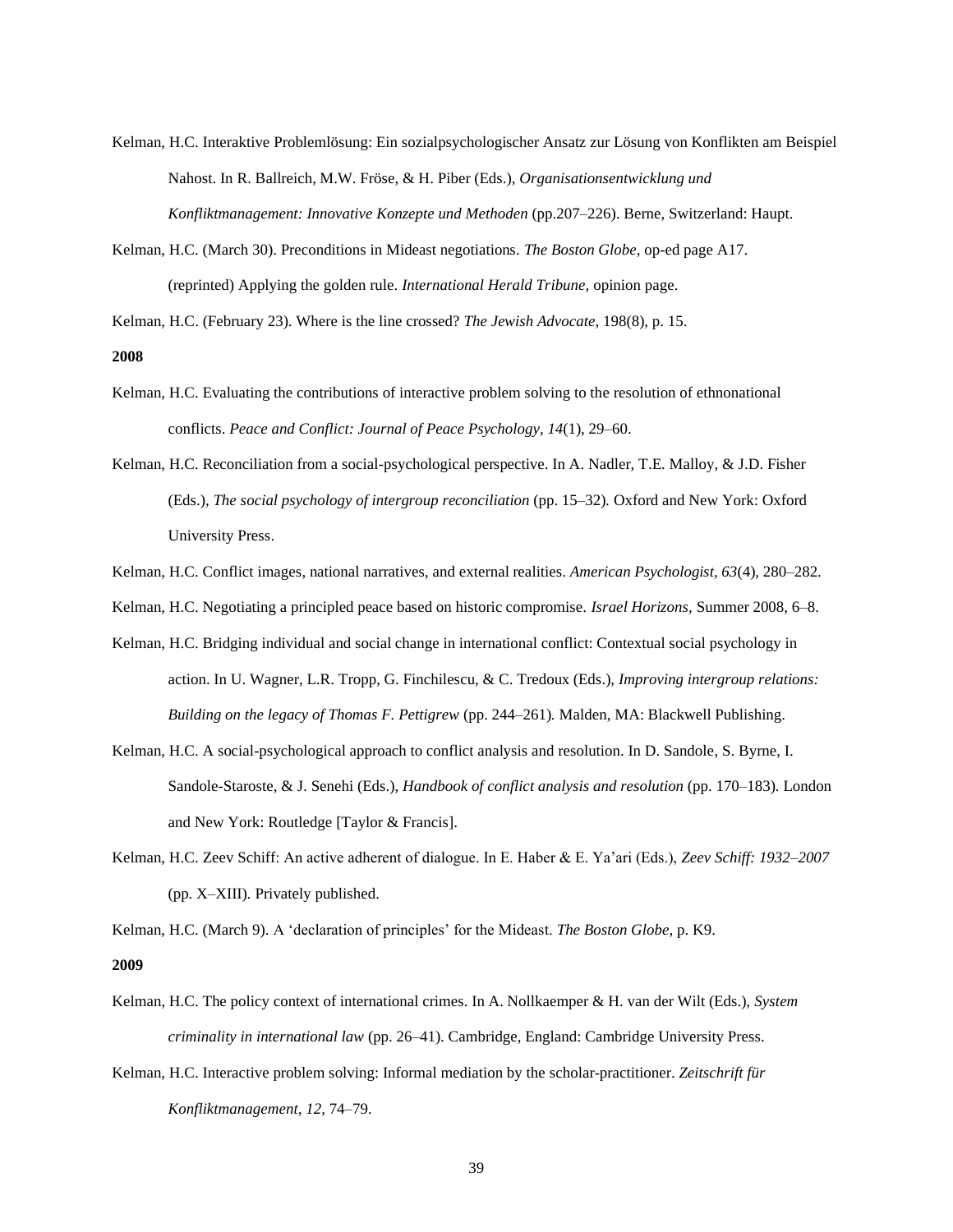(Revised and reprinted). In M. Pilisuk & M.N. Nagler (Eds.), *Peace movements worldwide* (Vol. 2, pp. 219–233). Santa Barbara, CA: Praeger. 2011.

- Wählisch, M. 10 questions on peace mediation: Interview with Herbert C. Kelman. Berlin: Center for Peace Mediation (European University Viadrina, Humboldt-Viadrina School of Governance).
- Kelman, H.C. The beginnings of peace psychology: A personal account. *Peace Psychology, Newsletter of the Society for the Study of Peace, Conflict, and Violence: Peace Psychology Division of the American Psychological Association, 18*(2), 15-18.
- Kelman, H.C. Negotiating a historic compromise: New opportunities in the Israeli-Palestinian peace process. In M. Salinas & H. Abu Rabi (Eds.), *Resolving the Israeli-Palestinian conflict: Perspectives on the peace process* (pp. 73–91)*.* Amherst, New York: Cambria Press.
- Kelman, H.C. A Declaration of principles: Framing an Israeli-Palestinian peace agreement. In L. Reychler, J.F. Deckard, K.H.R. Villanueva (Eds.), *Building sustainable futures: Enacting peace and development* (pp. 113–119). Bilbao: University of Deusto.
- Kelman, H.C. Remarks presented at the session honoring the founders of peace research. In L. Reychler, J.F. Deckard, K.H.R. Villanueva (Eds.), *Building sustainable futures: Enacting peace and development* (pp. 339–349). Bilbao: University of Deusto.

- Berger, A., Cox, H., Kelman, H.C., Martin, L.G., Mendelsohn, E., Norton, A.R., Steiner, H., & Walt, S.M. *Israel and Palestine—Two states for two peoples: If not now, when?* An electronic publication available at the Foreign Policy Association online bookstore: www.fpa.org
- Berger, A., Cox, H., Kelman, H.C., Martin, L.G., Mendelsohn, E., Norton, A.R., Steiner, H., & Walt, S.M. Israel and Palestine—Two states for two peoples: If not now, when? Policy statement of the Boston Study Group on Middle East Peace. In A. Berger et al., *Israel and Palestine—Two states for two peoples: If not now, when?* (pp. 1–14). An electronic publication available at the Foreign Policy Association online bookstore: www.fpa.org
- Kelman, H.C., & Martin, L.G. Palestinian refugees. In A. Berger et al., *Israel and Palestine—Two states for two peoples: If not now, when?* (pp. 15–22). An electronic publication available at the Foreign Policy Association online bookstore: [www.fpa.org](http://www.fpa.org/)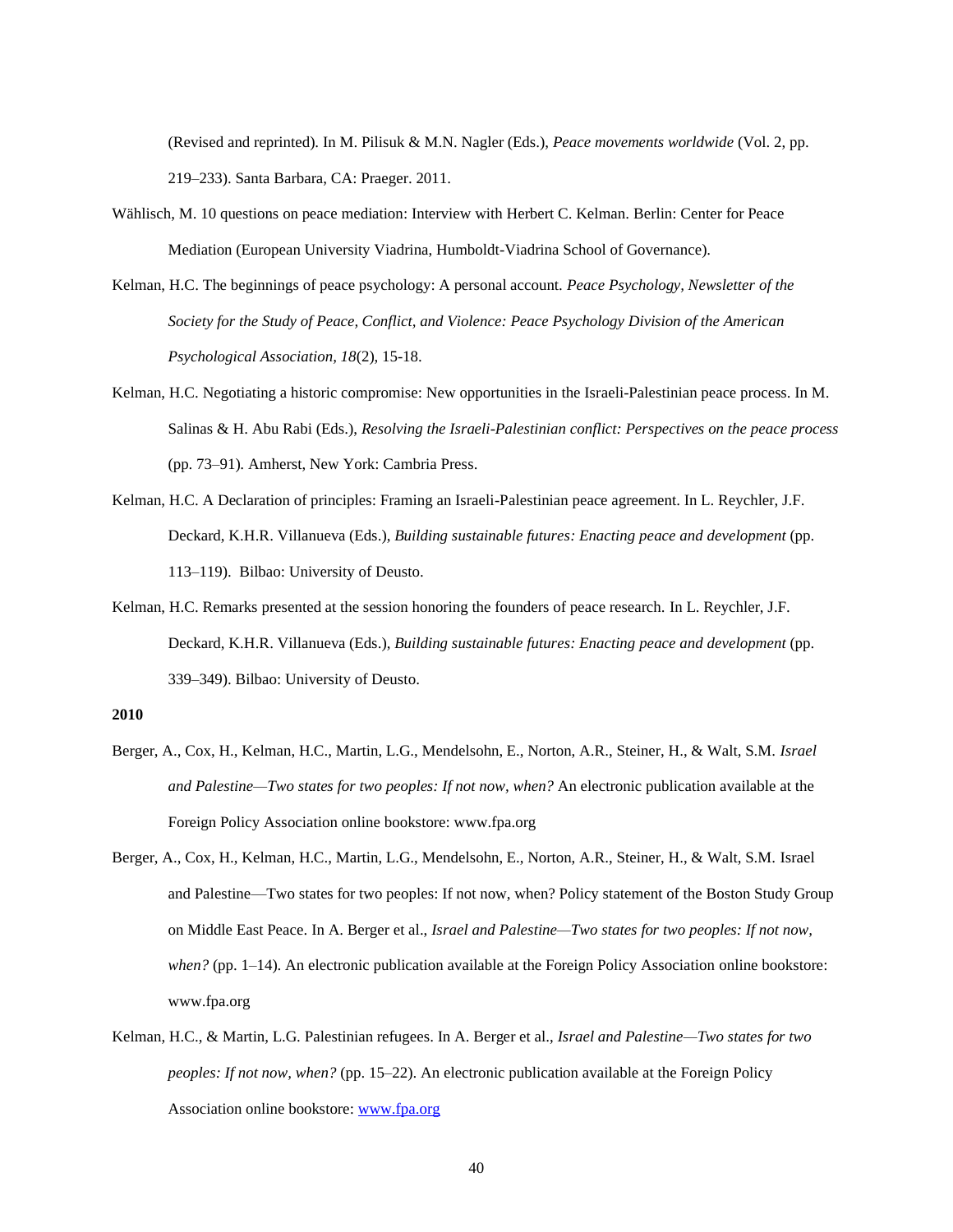- Kelman, H.C. Peace research: Beginnings. In N. Young (Ed.), *The Oxford international encyclopedia of peace* (Vol. 3, pp. 453–458). New York: Oxford University Press.
- Kelman, H.C. Looking back at my work on conflict resolution in the Middle East. *Peace and Conflict: Journal of Peace Psychology, 16*(4), 361–387.
- Kelman, H.C. Interactive problem solving: Changing political culture in the pursuit of conflict resolution. *Peace and Conflict: Journal of Peace Psychology, 16*(4), 389–413.
- Kelman, H.C. Conflict resolution and reconciliation: A social-psychological perspective on ending violent conflict between identity groups. *Landscapes of Violence: An Interdisciplinary Journal Devoted to the Study of Violence, Conflict, and Trauma, 1*(1), Article 5*.* Available online at: http://scholarworks.umass.edu/lov/vol1/iss1/5

- Kelman, H.C. Nationalism and national identity: A social-psychological analysis. In M. Abou-Taam, J. Esser, & N. Foroutan (Eds.), *Zwischen Konfrontation und Dialog: Der Islam als politische Größe* (pp. 25–50). Wiesbaden, Germany: VS Verlag.
- Kelman, H.C. A one-country / two-state solution to the Israeli-Palestinian conflict. *Middle East Policy Journal, 18*(1), 27–41.
- Fisher, R., & Kelman, H.C. Perceptions in conflict. In D. Bar-Tal (Ed.), *Intergroup conflicts and their resolution: A social psychological perspective* (pp. 61–81). New York: Psychology Press.
- Kelman, H.C. Statehood via UN? An opportunity for the US to bring compromise into reality. *The Boston Globe,* August 18, op-ed pp. A15.

# **2012**

Kelman, H.C. Social psychology and the study of peace: Personal reflections. In L. Tropp (Ed.), *The Oxford handbook of intergroup conflict* (pp. 361-372)*.* Oxford University Press.

# **2013**

Kelman, H.C. Conflict resolution and reconciliation: A perspective from social and political psychology. In A. Klimburg & J. Pospisil (Eds.), *Mediating security: Comprehensive approaches to an ambiguous subject - Festschrift for Otmar Höll* (pp. 145-161). Frankfurt am Main: Peter Lang.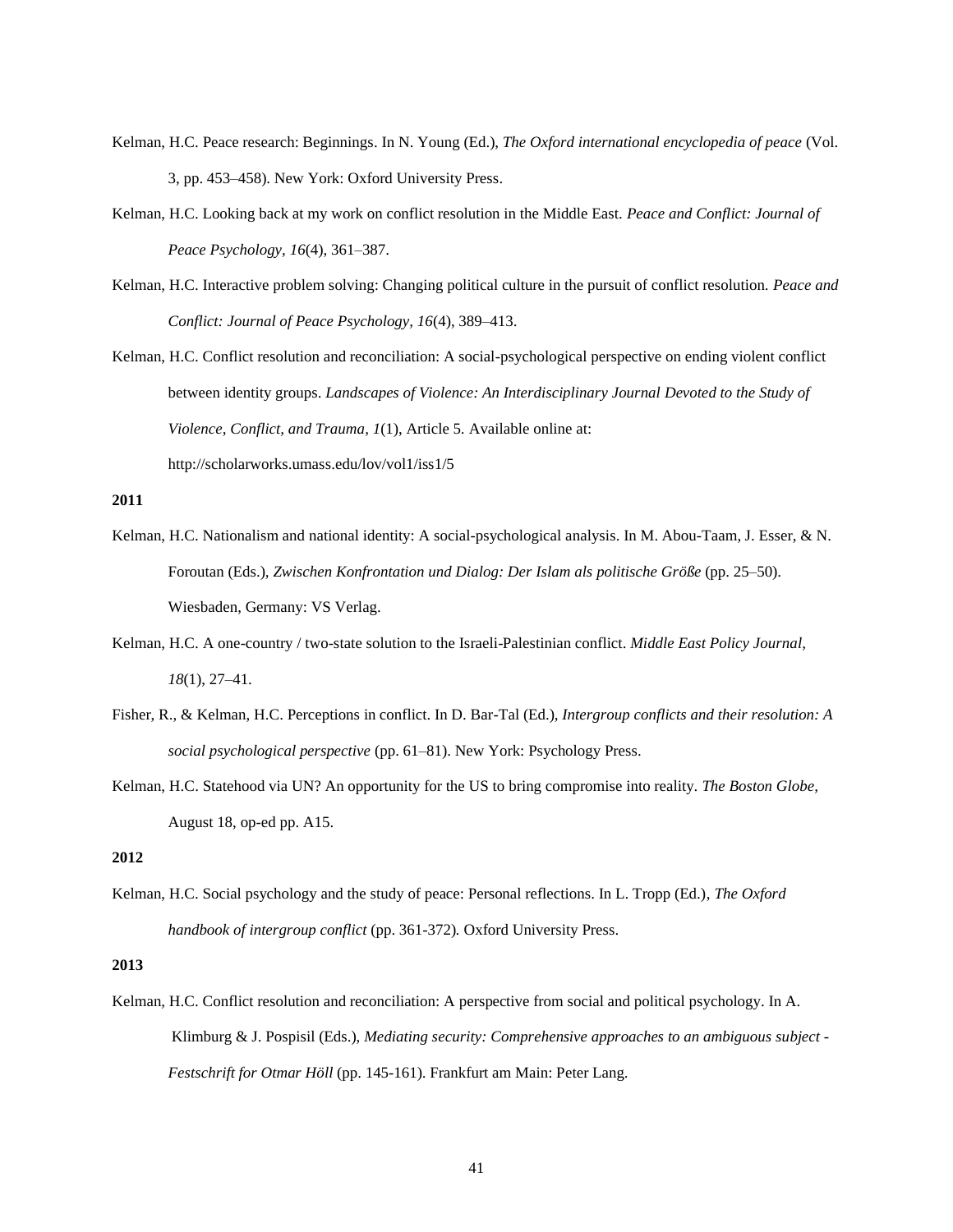Fisher, R.J., Kelman, H.C., & Nan, S.A. Conflict analysis and resolution. In L. Huddy, D.O. Sears, & J.S. Levy (Eds.), *The Oxford handbook of political psychology, second edition* (pp. 489-521)*.* New York: Oxford University Press.

# **2014**

Kelman, H.C. A one-country/two-state solution to the Israeli-Palestinian conflict. In A. Nicolescou & W. Graf (Eds.), *Conference report: The transformation of intractable conflict* (pp. 9-12). Vienna-Jerusalem: The Herbert C. Kelman Institute for Interactive Conflict Transformation.

### **2015**

Kelman, H.C. The development of interactive problem solving: In John Burton's footsteps. *Political Psychology, 36(2)*, 243-262.

## **2016**

Kelman, H.C. *Herbert C. Kelman: A pioneer in the field of conflict analysis and resolution.* (Edited by R. J. Fisher.) New York, NY: Springer.

# **2017**

Kelman, H.C. *Resolving deep-rooted conflicts: Essays on the theory and practice of interactive problem-solving.*  (Edited by W. Wintersteiner & W. Graf.) New York, NY & London, England: Routledge.

- Kelman, H.C. Mutual recognition of the other's national identity: The essential ingredient of Israeli-Palestinian peace and reconciliation. In Y. Meital & P. Rayman (Eds.), *Recognition as key for reconciliation: Israel, Palestine, and beyond* (pp. 26-37). Leiden/Boston: Brill.
- Kelman, H.C. *Transforming the Israeli-Palestinian conflict: From mutual negation to reconciliation*. (Edited by P. Mattar & N. Caplan). New York, NY: Routledge.
- Kelman, H.C. Foreword. In M. S. Michael & Y. Vural (Eds.), *Cyprus and the roadmap for peace: A critical interrogation of the conflict* (pp. x-xi)*.* Cheltenham, UK: Edward Elgar Publishing.
- Kelman, H.C. José Ramón Torregrosa: Architect of Social Psychology in Spain. In J. L. Álvaro Estramiana (Ed.), *La interacción social: Escritos en homenaje a José Ramón Torregrosa* (pp. 3-5). Madrid, Spain: Centro de Investigaciones Sociológicas.